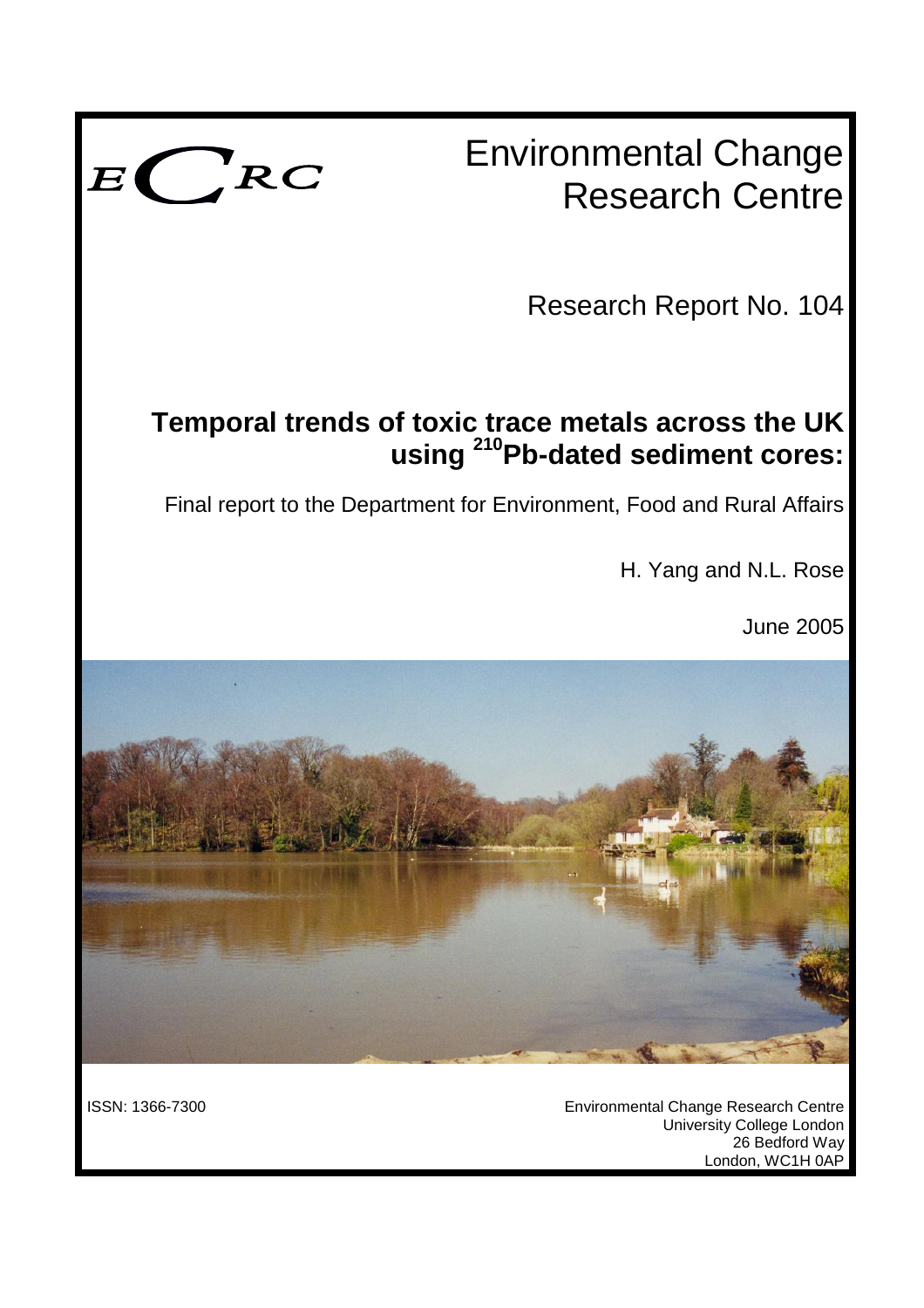# **Temporal trends of toxic trace metals across the UK using 210 Pb-dated sediment cores**

**Final report to the Department for the Environment, Food and Rural Affairs (Extension to Contract No. EPG 1/3/160)**

Handong Yang & Neil L. Rose

ECRC / ENSIS Ltd University College London 26 Bedford Way London WC1H 0AP

June 2005

Cover photograph: Powdermill Lake, East Sussex *(Photo: Neil Rose)*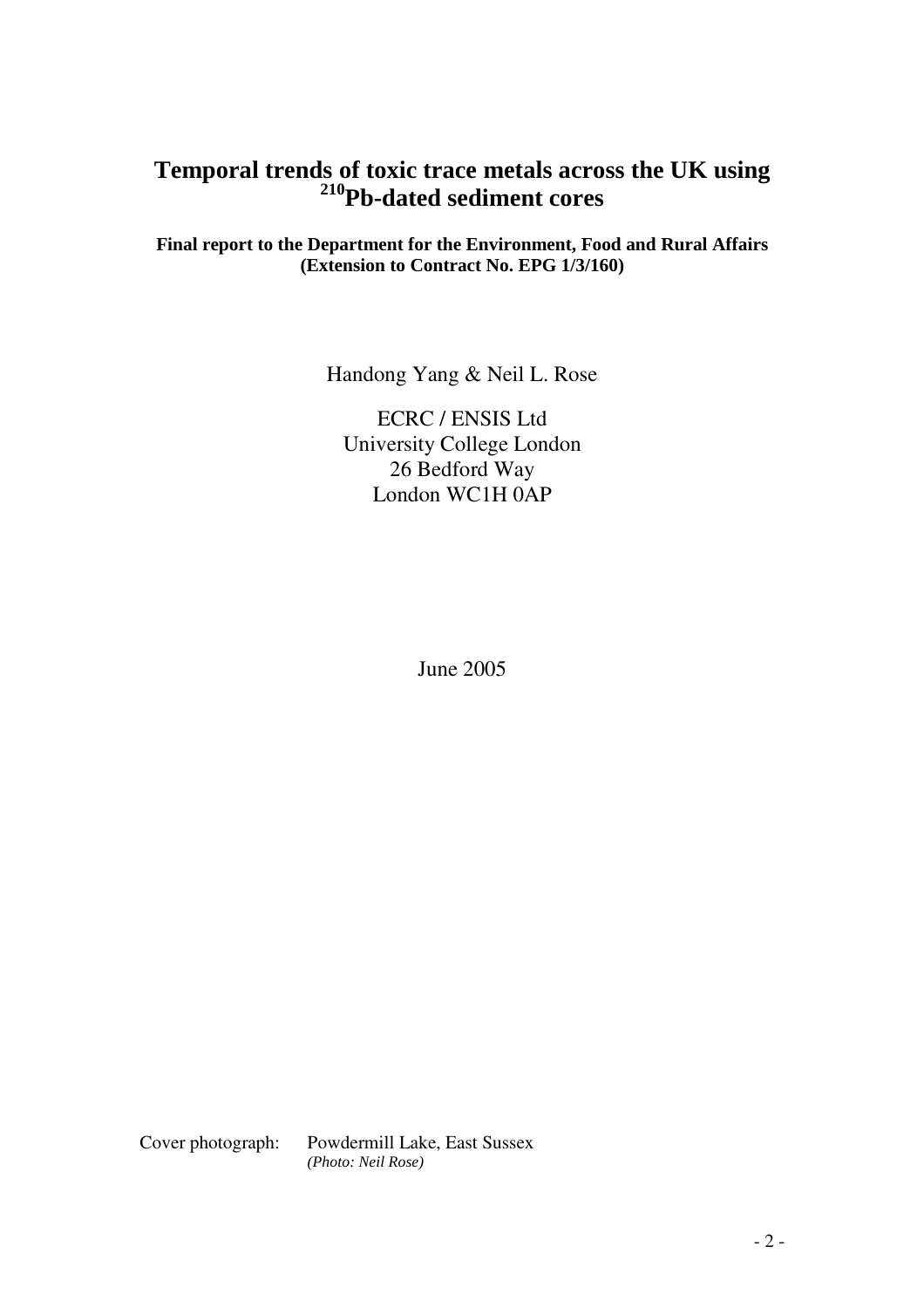#### Executive Summary

A suite of toxic trace metals (Hg, Pb, Cd, Ni, Cu, Zn) were analysed from <sup>210</sup>Pb-dated sediment cores taken from ten lakes across southern and eastern UK.

These data revealed that contamination over background levels occurred as early as the late-18<sup>th</sup> century suggesting that setting a mid-19<sup>th</sup> century level as a restoration target for trace metals, under the Water Framework Directive, will not restore sites to reference conditions at many UK sites.

Despite considerable reductions in UK trace metal emissions, surface sediment concentrations in many of these lakes are not declining. This can only be due to increased inputs from catchment sources derived from historical atmospheric deposition. It is thought this is primarily due to catchment disturbance but climate enhanced erosion will also play a role and could significantly increase in the future.

Sediment accumulation rates have also increased over the last 100 years, at some sites by a considerable degree. Apart from accelerating lake-infilling, this also results in steady or increasing trace metal fluxes (input rates) to the sediments at many of the sites. Catchment inputs therefore already form an important trace metal source.

Probable Effect Levels (PEL) for trace metals, at which detrimental biological effects are frequently seen, were exceeded for at least one metal at 9 out of the 10 sites. PEL exceedence occurred for Cd, Ni, Pb and Zn at Llyn Fach, for Pb, Hg and Zn at Diss Mere and for Pb, Zn and Ni at Turton and Entwistle Reservoir. The PEL for Pb was exceeded at 6 of the sites, Ni at 5 and Zn at 4, whilst that of Cd was exceeded twice and Cu only once. Where the Hg PEL was exceeded, it also exceeded the Apparent Effects Level, the sediment concentration of Hg at which biological effects are always seen. This occurred at Diss Mere and Gull Pond the most easterly sites in the dataset. PEL exceedence of trace metals is therefore widespread across the UK and, in places, greatly exceeded, with several metals exceeding the PEL by factors of 5-6.

These data are in agreement with previous work which showed evidence for toxicity to benthic invertebrates at a number of UK sites mainly to the north and west of the UK. Our study confirms the widespread nature of exceedence over this biological threshold level across southern Scotland, England and Wales. However, the full extent of these exceedences is unknown, both spatially and by degree of exceedence.

Despite emissions reductions there is increasing evidence for biological impact from trace metals in freshwaters in the UK and the likelihood of continued and possibly increasing trace metal inputs from catchment sources. Therefore, there is now an urgent need to fully assess the distribution and extent of trace metal concentrations in waters, sediments and biota, and trace metal exceedence across the whole of the UK. There is also a need to determine impacts across the freshwater food chain. Furthermore, given the potential for increased inputs there is a need to establish a UKwide trace metals monitoring network for freshwaters, to include a range of lake and stream types, to identify future rates and directions of change.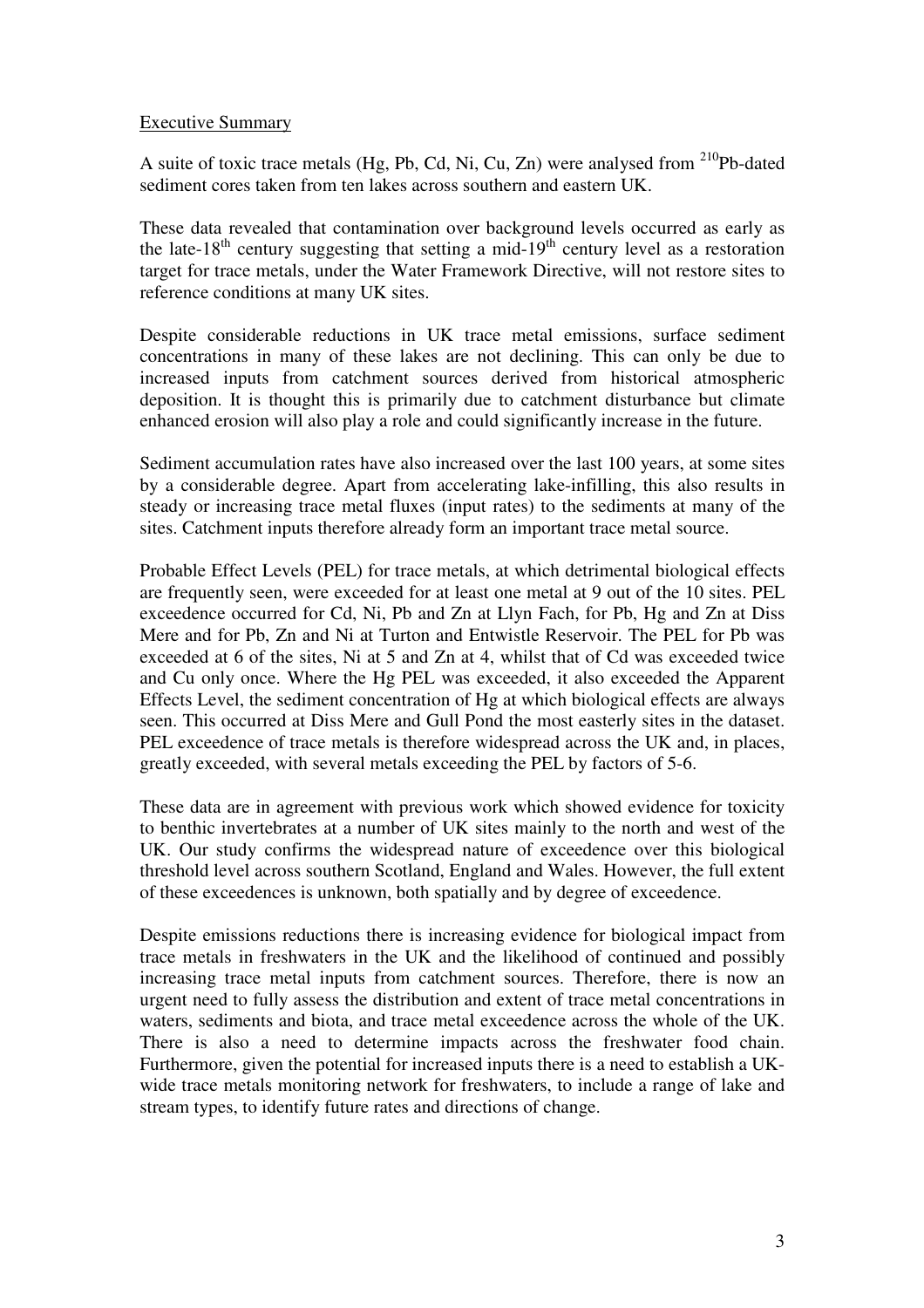| Contents |
|----------|
|----------|

| Background                       | Page<br>5      |
|----------------------------------|----------------|
| <b>Sites</b>                     | 6              |
| Methods                          |                |
| Lithostratigraphy                | 7              |
| Radiometric dating               | $\overline{7}$ |
| Trace metals                     | $\overline{7}$ |
| Trace metal toxicity             | $\overline{7}$ |
| Results                          |                |
| Lithostratigraphy                | 8              |
| Diss Mere                        | 12             |
| Llyn Fach                        | 16             |
| Gormire                          | 20             |
| <b>Great Pool Droitwich</b>      | 24             |
| <b>Groby Pool</b>                | 27             |
| <b>Gull Pond</b>                 | 30             |
| Pinkworthy Pond                  | 33             |
| Portmore Loch                    | 37             |
| Powdermill Lake                  | 41             |
| Turton & Entwistle Reservoir     | 45             |
| Discussion                       | 49             |
| Conclusions                      | 55             |
| Recommendations for further work | 56             |
| Acknowledgements                 | 57             |
| References                       | 57             |
| Appendix:<br>Trace metal data    | 60             |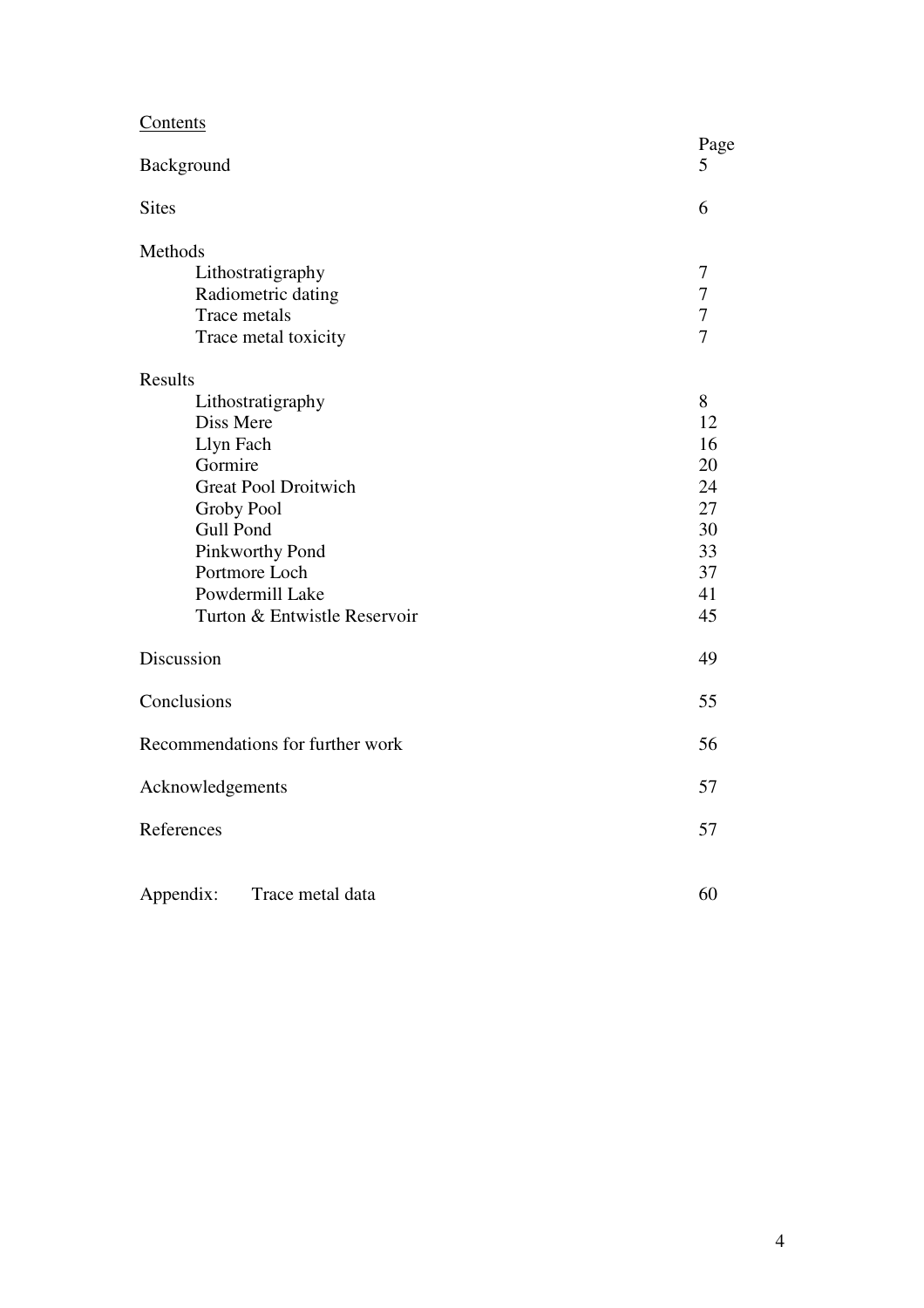# Background

Despite a recent increase in interest in trace metal contamination in the UK as a result of the forthcoming Daughter Air Quality Directives, UNECE protocols and the development of critical loads for trace metals, there remains a considerable lack of data on both the spatial and long-term temporal scales. Only the Rural Monitoring Network has measured metals deposition for more than 20 years (Baker, 2001) and, in the absence of long-term monitoring, lake sediments remain one of the few means by which the record of metal deposition can be determined over periods of decades or centuries, placing contemporary depositional status into its correct historical context. Further, using the sediment record, rates and directions of change can be clearly and retrospectively identified for a whole suite of contaminants. For Hg the situation is far worse than for other trace metals. There are very few data available for the UK (Lee et al., 2000) and most of these are from sites in the north and west of the UK. For the south and east of the UK, temporal data for Hg exists for a single site (DETR contract EPG 1/3/159; Yang et al., 2001).

As part of another project 18 sediment cores were taken from across the UK in 2000 by the ECRC. These cores have been <sup>210</sup>Pb-dated, freeze-dried and archived. They have therefore been stored in a way compatible with the analysis of trace metals, including Hg. The aim of this project was to select ten of these cores from areas where temporal trace metals data are absent *(i.e. particularly in the south and east of* the UK) and analyse these for Hg, Cd, Pb, Ni, Cu and Zn. This will provide:

- the full post-industrial record of metal deposition for areas of the UK where such data are absent;
- an indication as to the rates of change in inputs to freshwaters and an assessment as to whether freshwater inputs across the UK are responding to emission reduction policies;
- data for critical loads modellers;
- an assessment of any risk posed to freshwater organisms by linking these data with toxicological studies.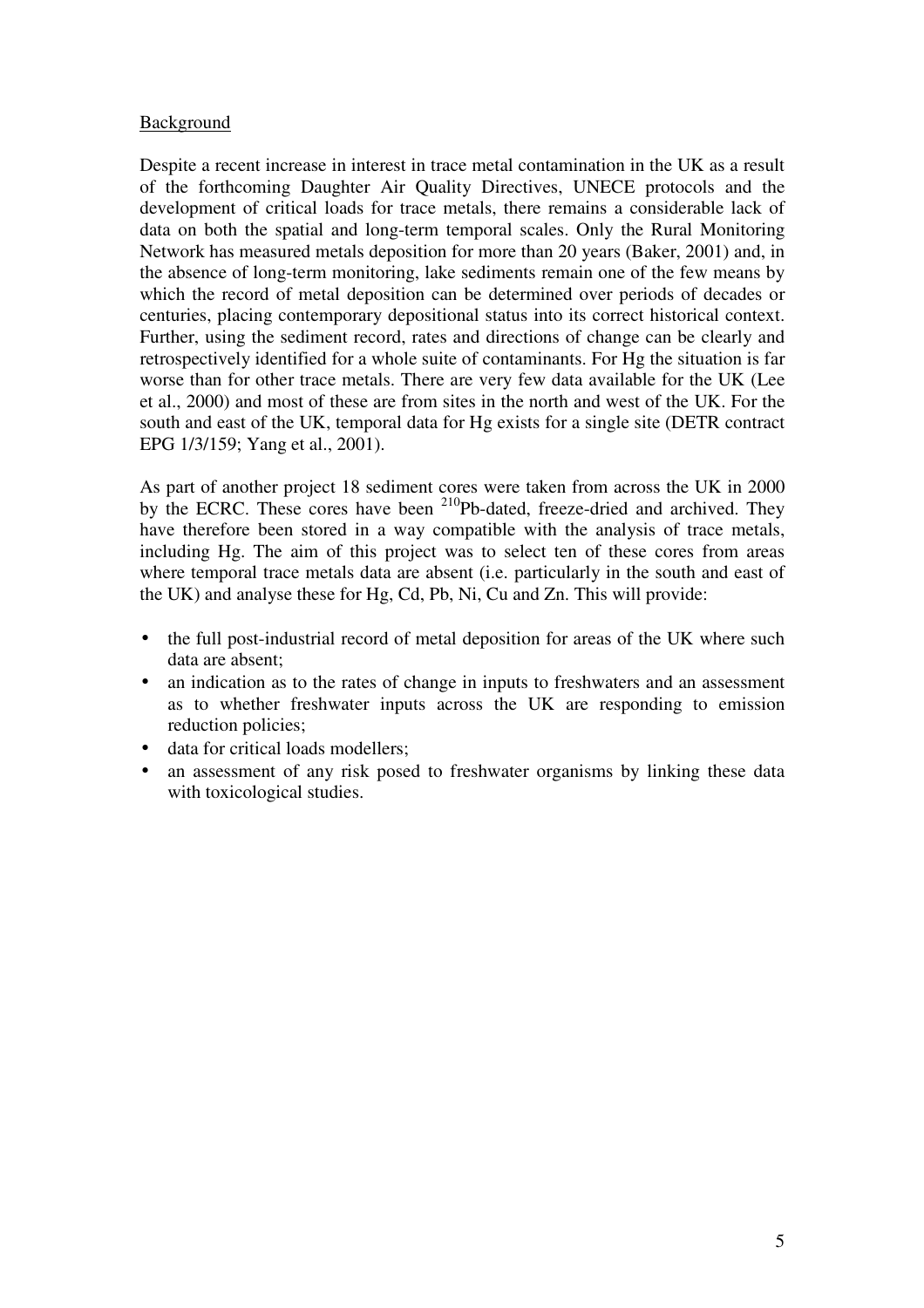#### **Sites**

The ten sites selected for study are shown in Figure 1. The sites were selected primarily for their geographical location (i.e. to provide a good coverage of the UK where data were not available) but also where previous studies had indicated that a reliable sediment record existed. Additional information is provided in Table 1.

# *Figure 1: Location map of the ten selected sites.*



*Table 1. Selected site data*

| <b>Site</b>                 | Grid Reference | Max. Depth $(m)$ | Use                     |
|-----------------------------|----------------|------------------|-------------------------|
| Diss Mere                   | TM 115 798     | 6.5              | Recreation              |
| Llyn Fach                   | SN 905 037     | 5.7              | Fishing                 |
| Gormire                     | SE 503 833     | 4.6              | Fishing                 |
| <b>Great Pool Droitwich</b> | SQ 880 634     | 3.7              | Recreation              |
| Groby Pool                  | SK 521 083     | 1.8              | Ornamental / wildfowl   |
| Gull Pond                   | SE 939 060     | 1.0              | Recreational / wildfowl |
| Pinkworthy Pond             | SS 722 423     | 7.6              | Recreation              |
| Portmore Loch               | NT 260 504     | 14.5             | Fishing                 |
| Powdermill Lake             | TQ 741 147     | 1.5              | Ornamental              |
| Turton & Entwistle Res.     | SD 720 175     | 22.0             | Reservoir               |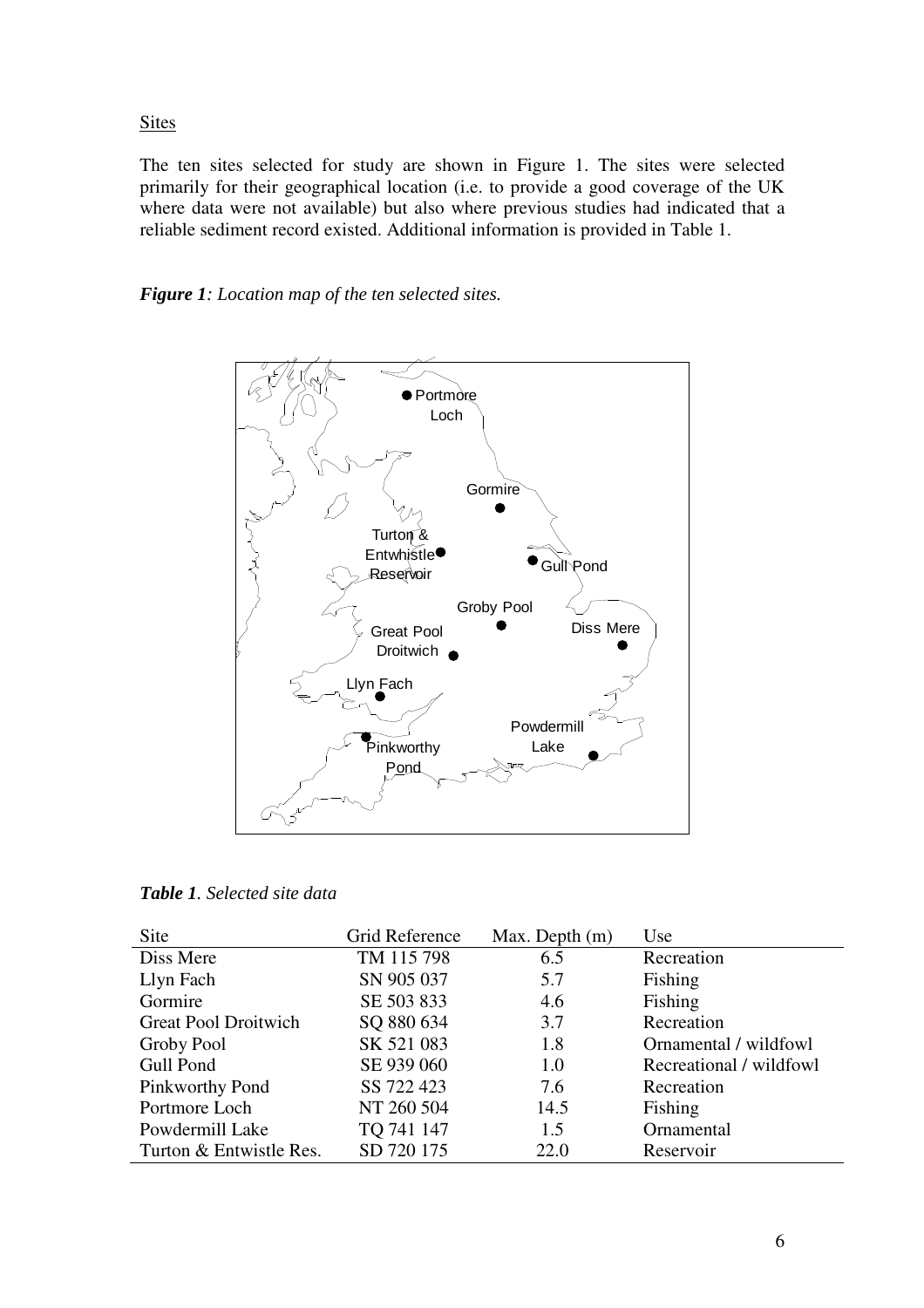#### Methods

#### *Lithostratigraphy*

Samples from every level of each core were analysed for water content and loss-onignition (550°C). Wet density measurements were undertaken on every fifth sample from each core. Standard methods were employed for these analyses (e.g. Dean, 1974; Stevenson et al., 1987).

### *Radiometric dating*

Sediment samples from each core were analysed for  $^{210}Pb$ ,  $^{226}Ra$ ,  $^{137}Cs$  and  $^{241}Am$  by direct gamma assay using Ortec HPGe GWL series well-type coaxial low background intrinsic germanium detectors (Appleby et al. 1986).  $^{210}Pb$  was determined via its gamma emissions at 46.5keV, and <sup>226</sup>Ra by the 295keV and 352keV γ-rays emitted by its daughter isotope <sup>214</sup>Pb following 3 weeks storage in sealed containers to allow radioactive equilibration.  $^{137}Cs$  and  $^{241}Am$  were measured by their emissions at 662keV and 59.5keV. The absolute efficiencies of the detectors were determined using calibrated sources and sediment samples of known activity. Corrections were made for the effect of self absorption of low energy γ-rays within the sample (Appleby *et al.* 1992).

Supported <sup>210</sup>Pb activity was assumed to be equal to the measured <sup>226</sup>Ra activity and unsupported  $^{210}$ Pb activity was calculated by subtracting supported  $^{210}$ Pb from the measured total <sup>210</sup>Pb activity. <sup>210</sup>Pb radiometric dates were calculated using the CRS (constant rate of supply) and CIC (constant initial concentration) dating models (Appleby & Oldfield, 1978) where appropriate, and validated where possible against the 1986 and 1963 depths determined from the <sup>137</sup>Cs and <sup>241</sup>Am stratigraphic records. Definitive chronologies were based on an assessment of all the data using the methods described in Appleby & Oldfield (1983) and Appleby (2001).

#### *Trace metals*

All sediment samples were freeze-dried prior to analysis. Precisely weighed 0.3g sediment samples were heated with 10 ml Aristar  $HNO<sub>3</sub>$  in 50 ml Teflon beakers at 100 °C on a hotplate for 1 hour. The resulting solutions were then made up to 30 ml using deionised water (18.2 M $\Omega$ ). The final solutions were homogenised and 10 ml used for Pb, Zn, Cu, Cd and Ni analyses, whilst the remaining 20 ml was retained for Hg. Mercury in the digested sediment solutions was measured by cold vapour atomic adsorption spectrometry (CV-AAS), following reduction of Hg in the solution to its elemental state by 2 ml fresh SnCl<sub>2</sub> (10% in 20% v/v HCl; Engstrom & Swain, 1997). The other metals were measured using normal AAS. Certified standard reference materials (Buffalo River sediment SRM2704, Stream sediment GBW07305) were digested and analysed along with the sample analyses. Standard solutions and quality control blank digestions were measured every five samples to monitor measurement stability. Calibrations were made using these standard solutions. Measurement accuracy and analytical detection limits are given in Tables 2 and 3 respectively.

#### *Trace metal toxicity*

Previous studies on toxic compounds in UK lake sediments (Rose et al., 2003) have shown that trace metals contribute more of the sediment toxicity to benthic organisms than persistent organic pollutants (e.g. PAHs, PCBs, other organochlorines). In order to predict sediment trace metal toxicity alone, numerical sediment quality guidelines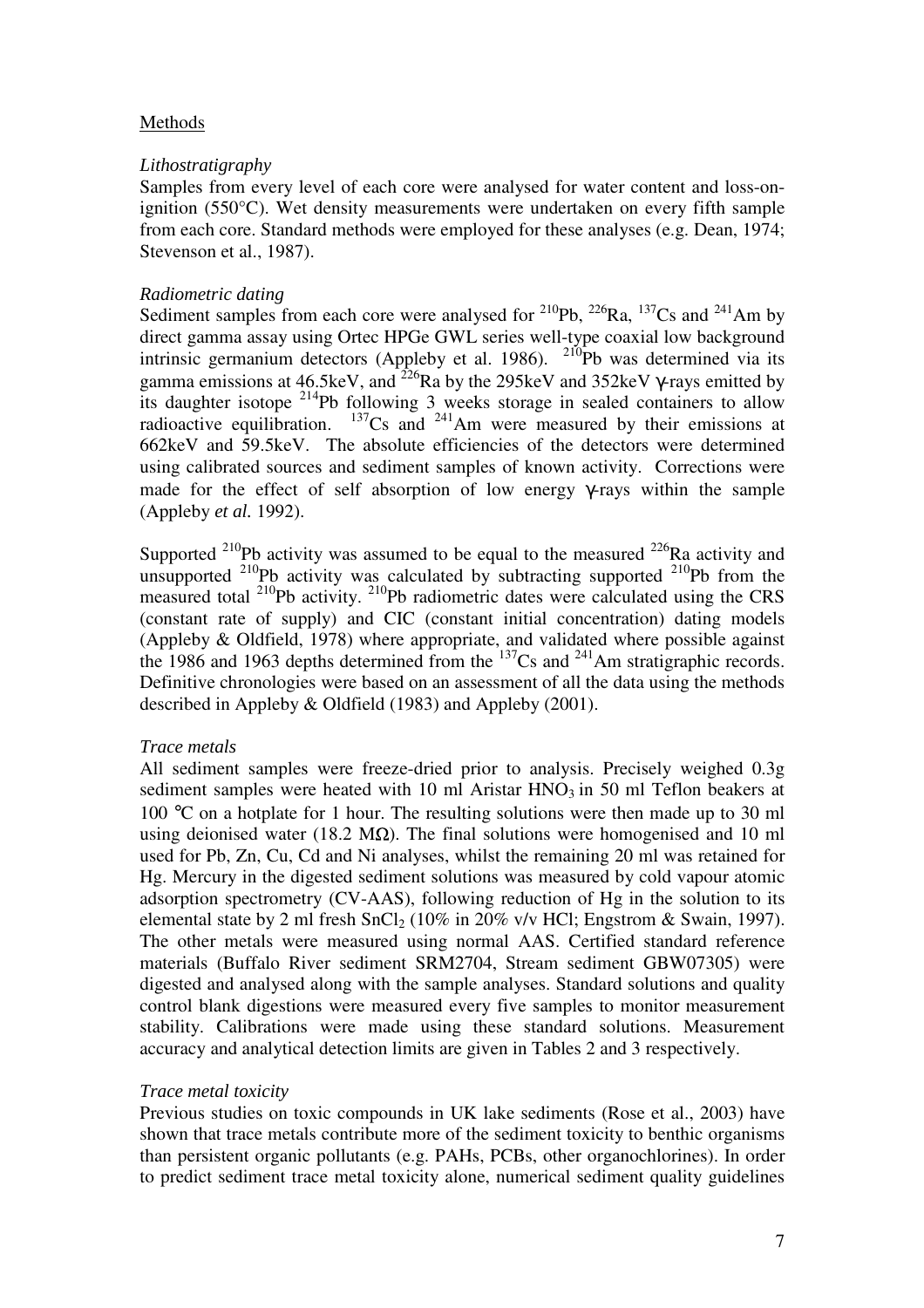for freshwater ecosystems have been developed using a variety of approaches. Based on these, MacDonald et al (2000) developed a threshold effect level (TEL) and a probable effect level (PEL). The definitions and trace metal concentrations for these are shown in Table 4. More detailed toxicity data are available for Hg and five effects levels for freshwater sediments have been identified (Table 5) (Avocet Consulting, 2003). In this project, the guideline levels shown in Tables 4 and 5 are used to assess the potential toxicity of trace metal sediment concentrations.

*Table 2: Measurement accuracy of standard reference materials (SRM2704). The values in parentheses are standard deviations (n = 10). Hg and As are measured using GBW07305. Hg data are given in ng g<sup>-1</sup>, the remainder in*  $\mu$ *g g<sup>-1</sup>.* 

|                 | Ηg       | Pb     | $\sqrt{n}$ | €π     | $\mathsf{C}^{\mathsf{A}}$ | Ni      |
|-----------------|----------|--------|------------|--------|---------------------------|---------|
| Certified value | 100      | 161    | 438        | 98.6   | 3.45                      | 44.1    |
| Measured value  | 93 (8.6) | 158(6) | 318 (32)   | 84 (7) | 3.72(0.12)                | 37(2.5) |
| Recovery        | 93%      | $98\%$ | $73\%$     | 85%    | $108\%$                   | 84%     |

**Table 3:** Detection limits for metal analyses. Hg in ng g<sup>-1</sup>, the remainder in  $\mu$ g g<sup>-1</sup>.

| - ~ | ◡.◡ | ີ<br>, . |  | . | $\overline{\phantom{m}}\cdot$ |
|-----|-----|----------|--|---|-------------------------------|

*Table 4. Threshold Effect Level (TEL) and Probable Effect Level (PEL) of trace metals* for freshwater sediments. Hg is in ng  $g^{-1}$ , the remainder in  $\mu$ g  $g^{-1}$ .

|            | Ni |     | ∠n  |       | $H\sigma$ | Pb         |  |
|------------|----|-----|-----|-------|-----------|------------|--|
| <b>TEL</b> | 18 | 35  | 123 | 0.596 |           | 35         |  |
| PEL        | 36 | 197 | 315 | 3.54  | 486       | Q12<br>, J |  |

*Table 5. Freshwater sediment quality values for total Hg*

| Freshwater sediment        | $Hg$ (ng $g^{-1}$ ) | <b>Effects</b> level                      |
|----------------------------|---------------------|-------------------------------------------|
| quality value              |                     |                                           |
| Apparent effects threshold | 560                 | Level above which biological effects      |
|                            |                     | have always been observed                 |
| Floating percentile method | 500                 | Proposed level which optimises            |
|                            |                     | reliability and sensitivity in predicting |
|                            |                     | adverse biological effects                |
| Probable effects level     | 490                 | Level at which adverse biological         |
|                            |                     | effects are frequently seen               |
| Lowest effects level       | 200                 | Level at which adverse biological         |
|                            |                     | effects are seen in 5% of benthic species |
| Threshold effects level    | 170                 | Level below which adverse biological      |
|                            |                     | effects rarely occur                      |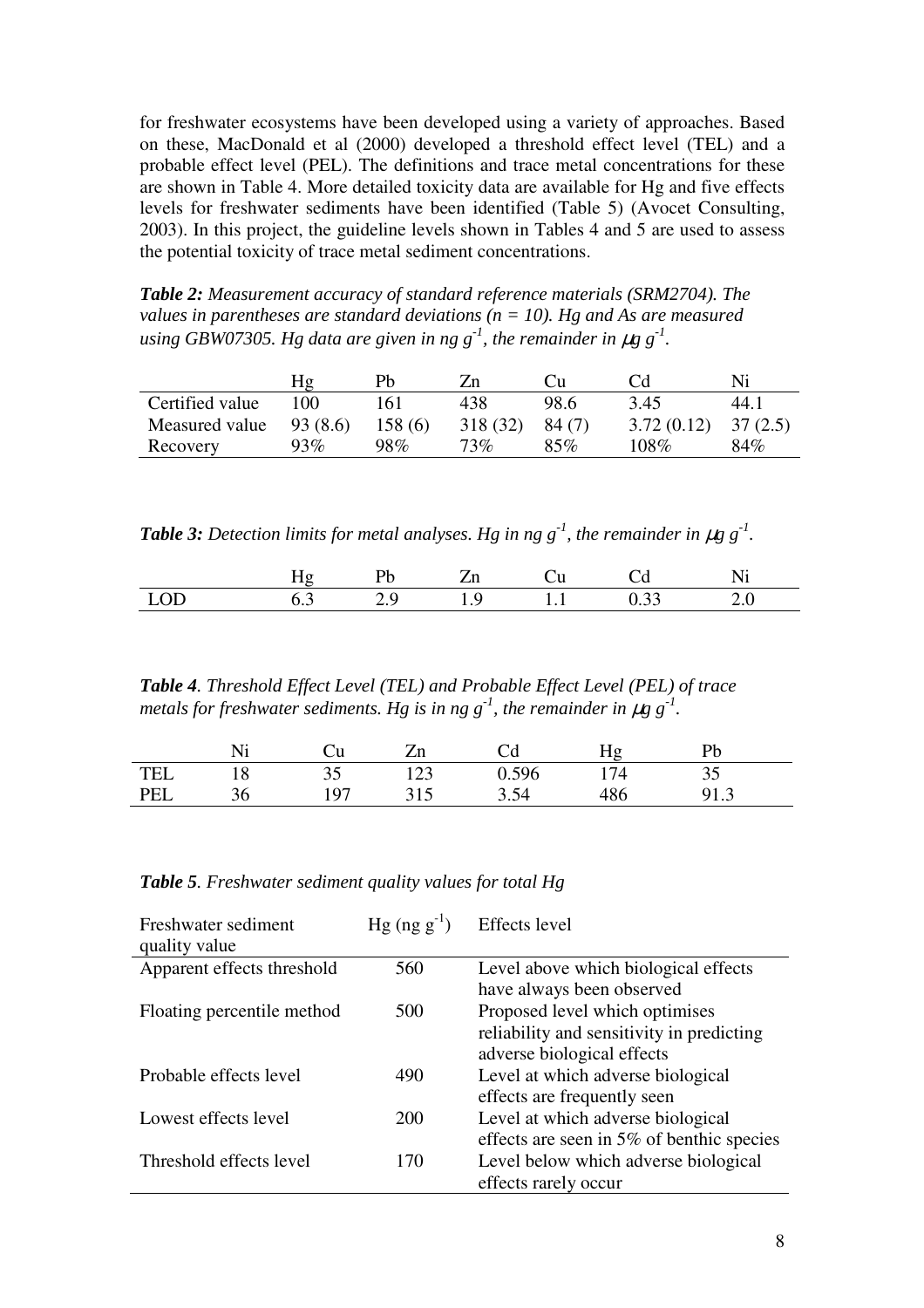#### Results

#### *Lithostratigraphy*

Figure 2 shows the lithostratigraphic data for the ten sediment cores. These data provide useful background and interpretative data to the trace metals results. Dry weight provides information on sediment water content, loss-on-ignition (LOI) gives an estimate of organic content and wet density is used in the calculation of inventories such as those used in chronologies. Dry weight and LOI data often show inverse correlations, and whilst dry weight tends to increase down-core as a result of sediment compaction, coincident peaks in dry weight and wet density data can give an indication of changes in sediment source (for example from in-washes of inorganic material from the catchment).



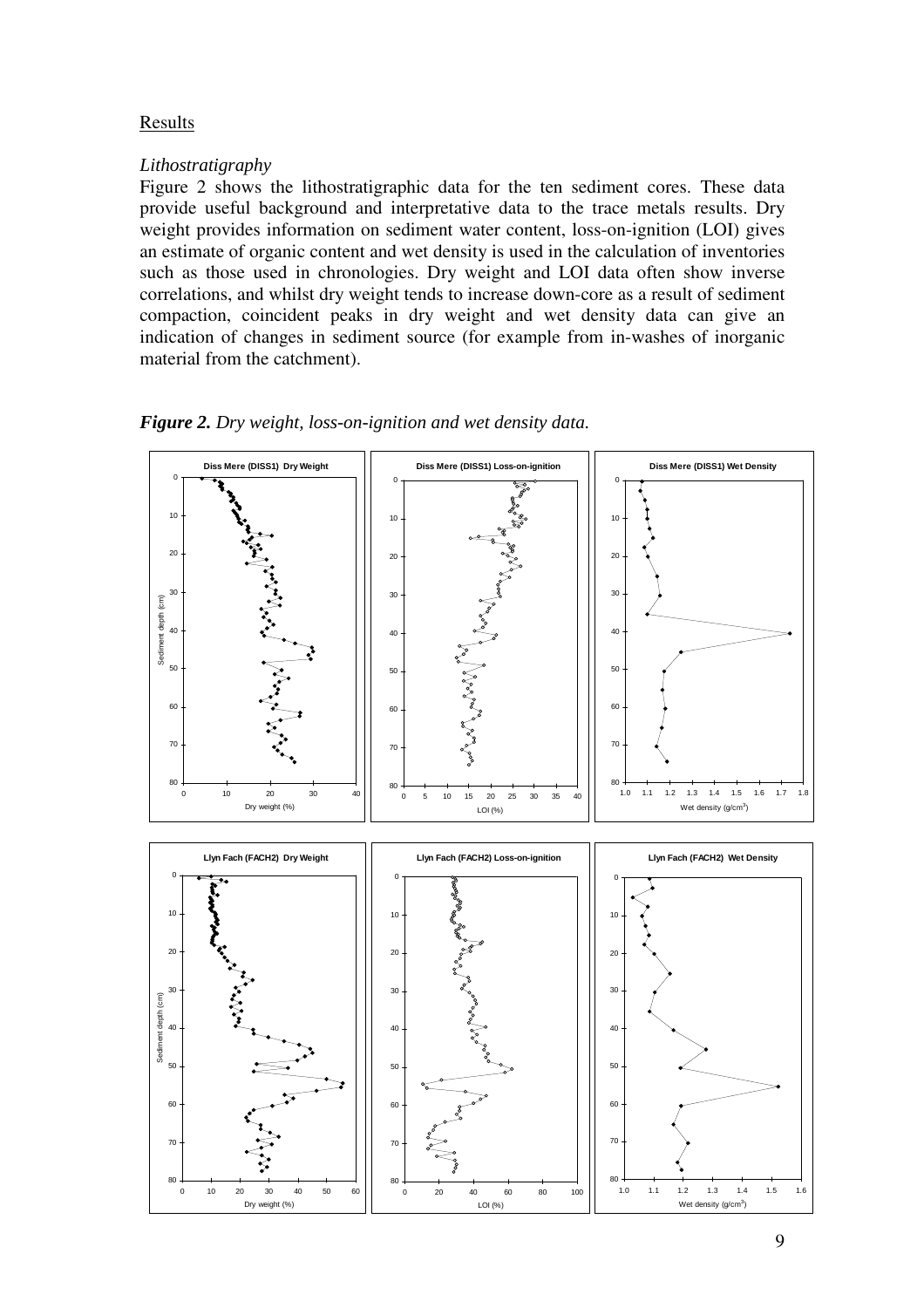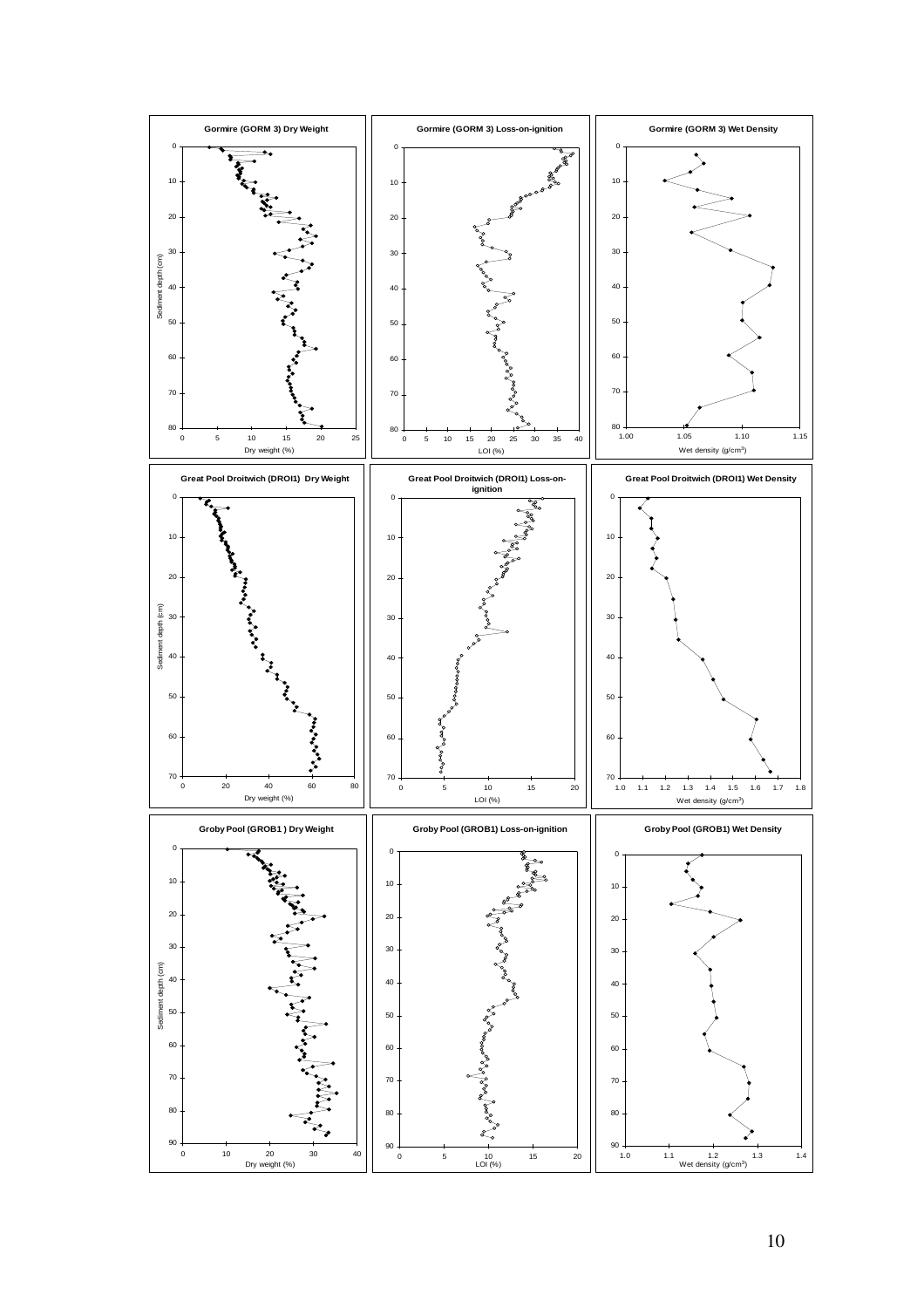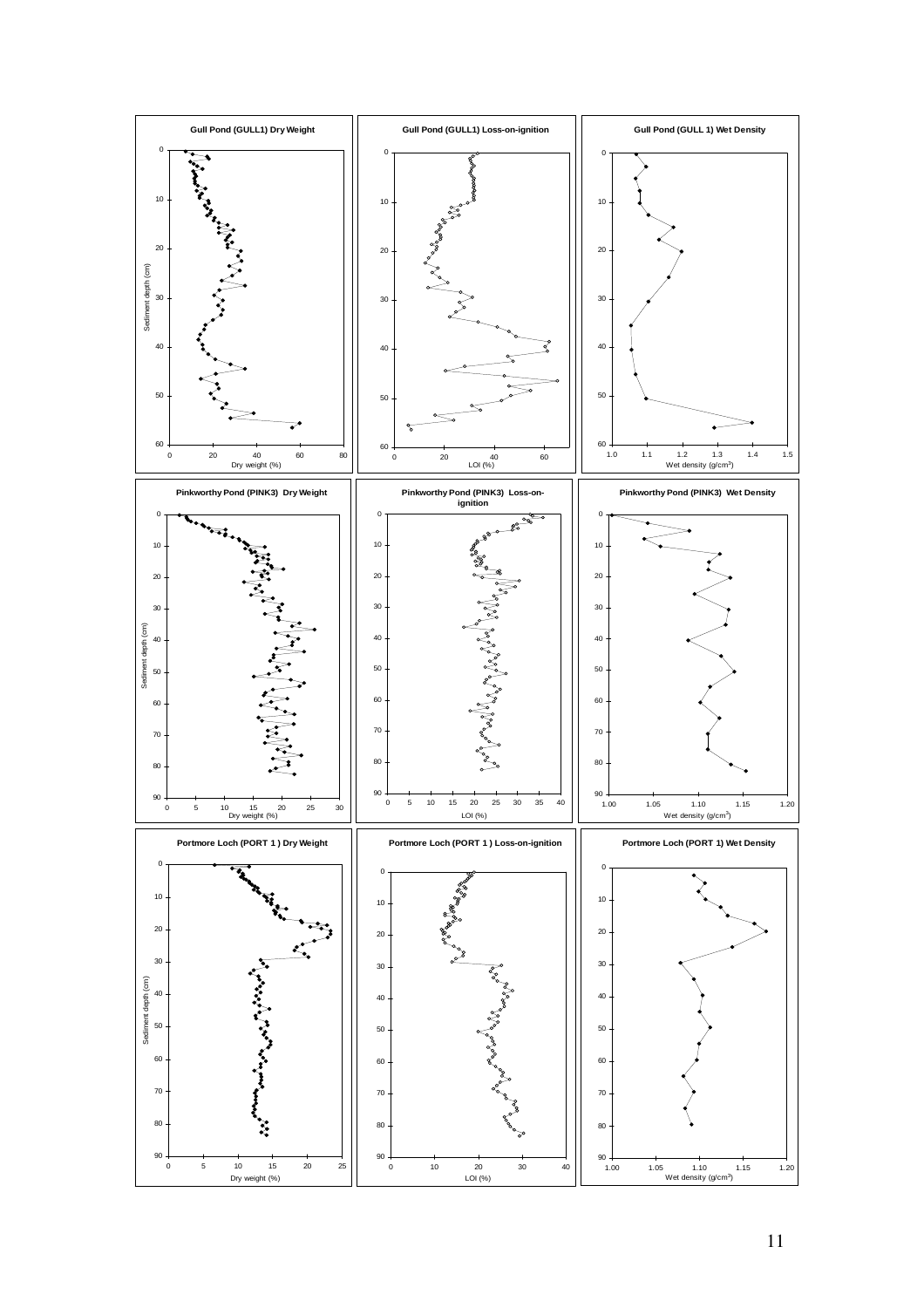

#### Diss Mere

#### *Chronology*

This core has an erratic <sup>210</sup>Pb record. Concentrations are significantly above that of the supporting Ra only in the surficial sample, and in a small section between 20-30 cm (Figure 3a). The unsupported  $^{210}$ Pb inventory (Table 6) is estimated to be just 30% of the estimated atmospheric flux. The Cs record (Figure 3c) appears to be more reliable, though an abrupt decline between 25-29 cm points to the possibility of a hiatus in the sediment record. It is however reasonable to suppose that the high concentrations between 16-25 cm record the high fallout levels in the 1960s from the atmospheric testing of nuclear weapons. Because of the very poor <sup>210</sup>Pb record it was not possible to calculate  $^{210}$ Pb dates for this core. From the  $^{137}$ Cs record, the mean post-1960 sedimentation rate is estimated to be  $0.09 \pm 0.02$  g cm<sup>-2</sup> y<sup>-1</sup> (0.61  $\pm$  0.11 cm  $(y<sup>-1</sup>)$ . Table 7 gives a tentative chronology for the past 60 years assuming a constant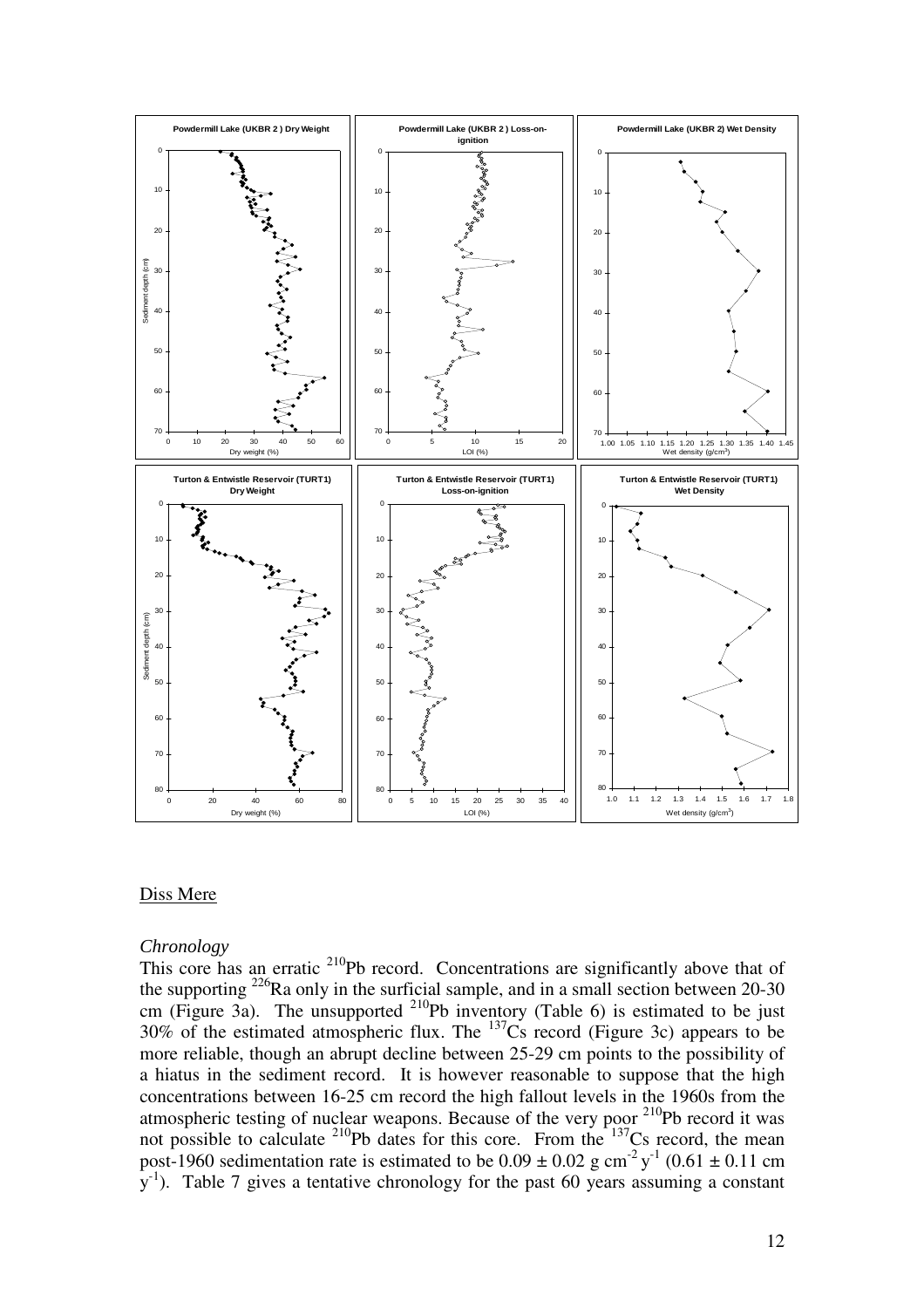sedimentation rate of this value. Supporting evidence from spheroidal carbonaceous particle (SCP) dating suggests that this chronology is reasonable (Rose & Appleby, in press).

*Figure 3. Fallout radionuclides in Diss Mere core DISS1 showing (a) total and supported 210 Pb, (b) unsupported 210 Pb, (c) <sup>137</sup>Cs concentrations versus depth.*

![](_page_12_Figure_2.jpeg)

*Table 6. Fallout radionuclide concentrations in Diss Mere core DISS1*

|       |      |                                         |       | $^{210}Pb$   |       |              |       |              |                     |  |
|-------|------|-----------------------------------------|-------|--------------|-------|--------------|-------|--------------|---------------------|--|
| Depth |      | Total                                   |       | Unsupported  |       | Supported    |       |              | $^{137}\mathrm{Cs}$ |  |
| cm    |      | $g \text{ cm}^{-2}$ Bq kg <sup>-1</sup> | $\pm$ | $Bq kg^{-1}$ | $\pm$ | $Bq kg^{-1}$ | $\pm$ | $Bq kg^{-1}$ | 土                   |  |
| 0.25  | 0.01 | 106.3                                   | 26.2  | 63.1         | 27.1  | 43.2         | 7.1   | 0.0          | 0.0                 |  |
| 4.25  | 0.38 | 59.1                                    | 14.9  | 7.8          | 15.5  | 51.3         | 4.0   | 34.8         | 3.5                 |  |
| 8.25  | 0.89 | 59.3                                    | 19.9  | 2.7          | 20.6  | 56.6         | 5.2   | 48.5         | 4.0                 |  |
| 16.25 | 2.16 | 42.2                                    | 11.6  | 0.0          | 12.1  | 42.2         | 3.2   | 70.0         | 3.3                 |  |
| 20.50 | 2.92 | 84.4                                    | 8.9   | 51.3         | 9.2   | 33.1         | 2.3   | 72.6         | 3.0                 |  |
| 24.50 | 3.73 | 68.4                                    | 9.5   | 38.4         | 9.7   | 30.0         | 1.8   | 72.0         | 2.0                 |  |
| 28.50 | 4.66 | 44.1                                    | 7.2   | 12.7         | 7.4   | 31.4         | 1.9   | 10.6         | 1.4                 |  |
| 32.50 | 5.64 | 23.7                                    | 6.1   | $-2.6$       | 6.2   | 26.3         | 1.3   | 4.6          | 1.0                 |  |
| 36.50 | 6.53 | 15.5                                    | 4.9   | $-8.6$       | 5.1   | 24.1         | 1.4   | 0.0          | 0.0                 |  |
| 40.50 | 7.43 | 19.6                                    | 8.2   | $-6.4$       | 8.4   | 26.0         | 1.6   | 0.0          | 0.0                 |  |
| 44.50 | 8.50 | 10.0                                    | 3.5   | $-4.9$       | 3.7   | 14.9         | 0.9   | 0.0          | 0.0                 |  |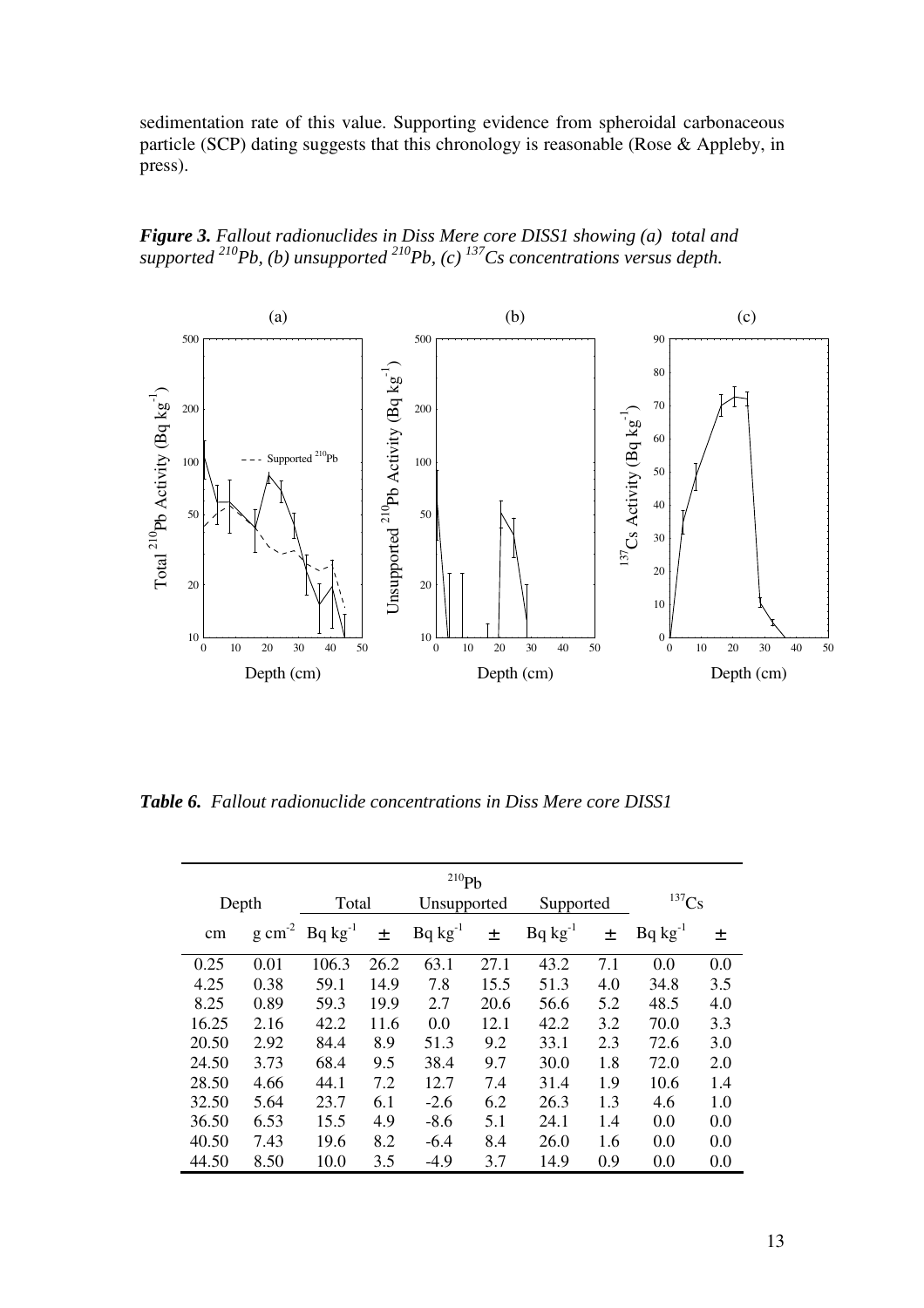|  |  | Table 7. <sup>210</sup> Pb chronology of Diss Mere core DISS1 |  |  |  |  |
|--|--|---------------------------------------------------------------|--|--|--|--|
|--|--|---------------------------------------------------------------|--|--|--|--|

|       | Depth               |            | Chronology |                | <b>Sedimentation Rate</b>          |          |           |
|-------|---------------------|------------|------------|----------------|------------------------------------|----------|-----------|
| cm    | $g \text{ cm}^{-1}$ | Date<br>AD | Age<br>y   | 土              | $g \text{ cm}^{-2} \text{ y}^{-1}$ | $cm y-1$ | $\pm$ (%) |
| 0.25  | 0.01                | 2000       | $\theta$   | $\overline{0}$ |                                    |          |           |
| 4.25  | 0.38                | 1996       | 4          | 1              | 0.09                               | 0.67     | 20        |
| 8.25  | 0.89                | 1990       | 10         | 2              | 0.09                               | 0.62     | 20        |
| 16.25 | 2.16                | 1976       | 24         | 5              | 0.09                               | 0.54     | 20        |
| 20.50 | 2.92                | 1968       | 32         | 6              | 0.09                               | 0.48     | 20        |
| 24.50 | 3.73                | 1958       | 42         | 8              | 0.09                               | 0.42     | 20        |
| 28.50 | 4.66                | 1948       | 52         | 10             | 0.09                               | 0.40     | 20        |
| 32.50 | 5.64                | 1937       | 63         | 13             | 0.09                               | 0.38     | 20        |
| 36.50 | 6.53                | 1927       | 73         | 15             | 0.09                               | 0.38     | 20        |

The trace metal profiles (Figure 4) show that Ni and Pb concentrations increase only slightly, whilst Zn and Cd concentrations increase more significantly from around 55 cm and 35 cm, respectively, to the surface. Copper and Hg are unusually high at the base of the core, especially Hg, which reaches almost 19000 ng  $g^{-1}$ . The core can thus be divided into two phases. First, from the base to about 55 cm, and second from 55cm to the surface. Mercury and Cu concentrations decrease when Zn and Cd increase between these phases. This suggests a change in pollution source and the high trace metal concentrations of Cu, Hg and Zn indicate an anthropogenic influence. The high Hg concentrations in the base of DISS1 have not been observed in other UK lake sediments before and are more than 30 times higher than the apparent effects threshold level for freshwater sediments. Although Hg concentrations in the upper part of the core are much lower, they are still four times higher than the apparent effects threshold level. Zinc and Pb concentrations are also much higher than their probable effect levels. The results show that this site has been severely contaminated by Hg, Zn, Pb and Cu, in the past.

Trace metal concentrations may be affected by other sedimenting matter deposited at the same time. Conversion of concentrations to fluxes takes this into account and provides an indication of the rate of trace metal deposition over time. The trace metal flux profiles of DISS1 are shown in Figure 5 and were calculated using the chronology data. However, this limits direct interpretation to post-1927 (above 35.5cm) (Table 7). The fluxes of Ni, Cu and Zn increase only slightly from 1927 to 2000 while the Hg flux decreases from 1927 to the 1940s and then increases again from the 1970s to the surface (2000). Fluxes of Hg, Zn, Cu and Pb are extremely high when compared with many other sites and this is due to the high sediment concentrations. If the basal sedimentation rate of  $0.38$  cm  $y<sup>-1</sup>$  is extrapolated we calculate that the bottom sediments were deposited c. 1830. The fluxes of Hg and Cu could be as high as 1.71 and 16.1  $\mu$ g cm<sup>-2</sup> y<sup>-f</sup> at this time.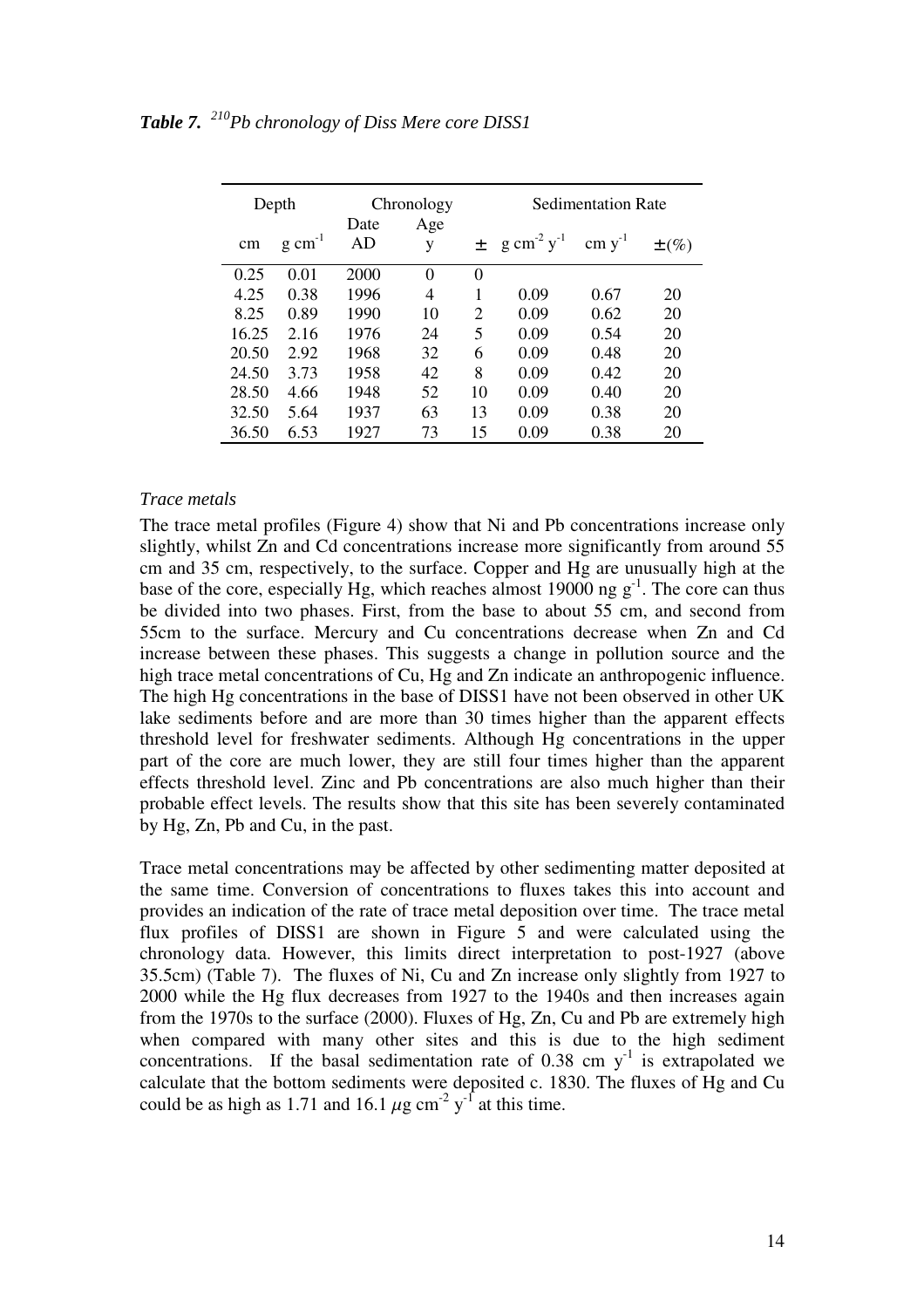![](_page_14_Figure_0.jpeg)

![](_page_14_Figure_1.jpeg)

![](_page_14_Figure_2.jpeg)

![](_page_14_Figure_3.jpeg)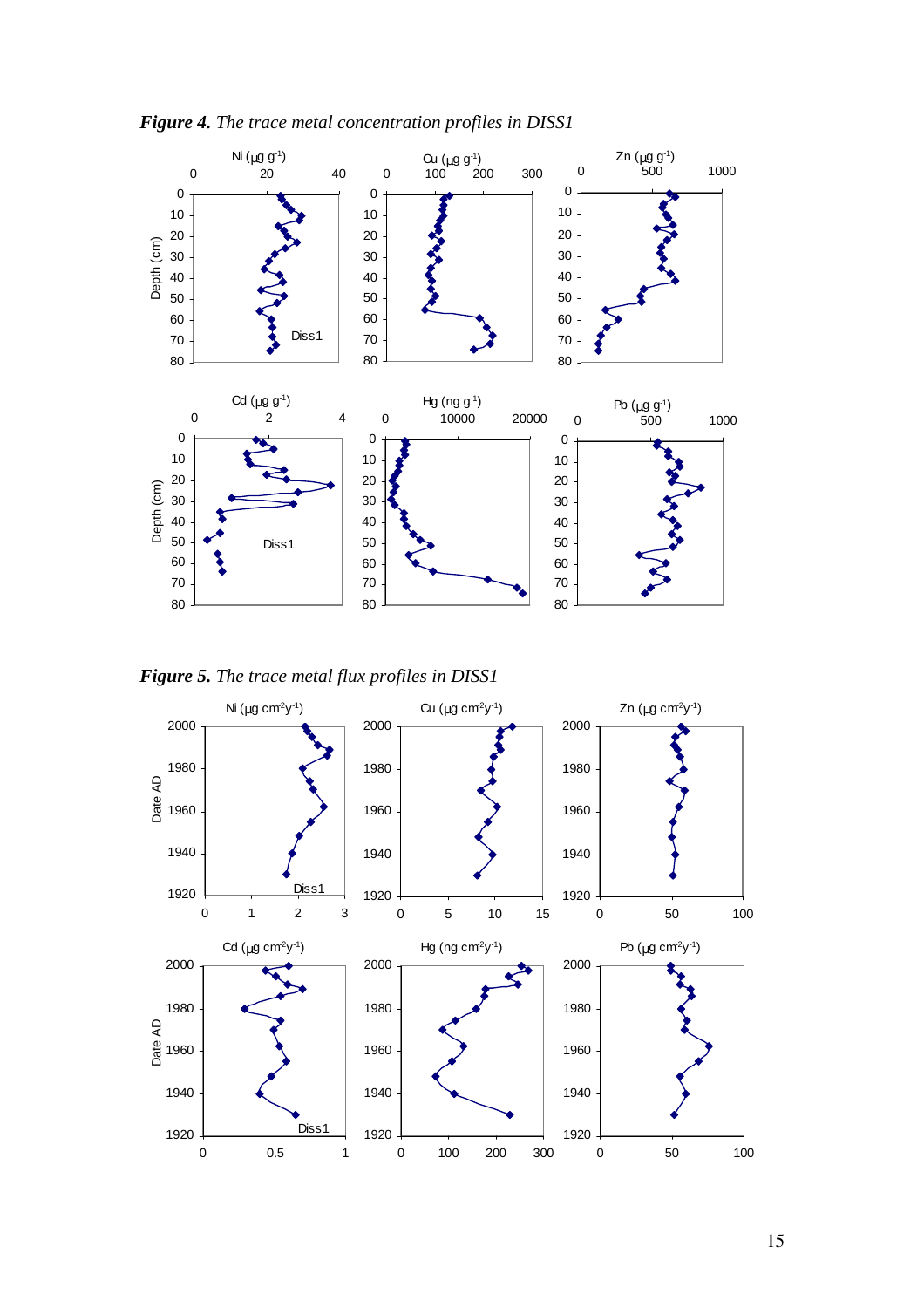# Llyn Fach

### *Chronology*

This core appears to have a good fallout record with a  $^{210}Pb$  supply rate (Table 8) that is comparable to the estimated atmospheric flux. Total  $2^{10}$ Pb activity reaches equilibrium with the supporting  $^{226}$ Ra at a depth of c.25 cm (Figure 6a). The gradient of the unsupported <sup>210</sup>Pb profile varies significantly with depth with two sections of steeply declining concentrations (<4 cm and >13 cm) separated by a zone of almost uniform activity (Figure 6b). The  $^{137}Cs$  activity versus depth profile has a wellresolved peak at 12.25 cm (Figure 6c). A small but significant  $241$ Am peak at the same depth shows that this feature records the 1963 fallout maximum from the atmospheric testing of nuclear weapons. The irregular <sup>210</sup>Pb record precluded use of the CIC model and Figure 7 plots <sup>210</sup>Pb dates calculated using the CRS model, together with the 1963 date suggested by the  $^{137}$ Cs and  $^{241}$ Am records. The  $^{210}$ Pb dates place 1963 at a depth of 11 cm, in reasonably good agreement with the  $^{137}Cs$ and  $241$ Am. Corrected  $210$ Pb dates and sedimentation rates have however been calculated using the  $^{137}Cs$  and  $^{241}Am$  1963 date as a reference point. The results are shown in Figure 7 and given in detail in Table 9. These indicate a relatively uniform sedimentation rate of  $0.022 \pm 0.03$  g cm<sup>-2</sup> y<sup>-1</sup> (0.15 cm y<sup>-1</sup>) from the later part of the 19<sup>th</sup> century through to the mid-1960s, but that since then there has been a significant acceleration in accumulation rates. The mean value for the post-1970 period is calculated to be 0.041 g cm<sup>-2</sup> y<sup>-1</sup> (0.36 cm y<sup>-1</sup>).

| $^{210}Pb$ |                     |              |       |              |       |              |       |              |       |             |       |
|------------|---------------------|--------------|-------|--------------|-------|--------------|-------|--------------|-------|-------------|-------|
|            | Depth               | Total        |       | Unsupported  |       | Supported    |       | $^{137}Cs$   |       | $^{241}$ Am |       |
| cm         | $g \text{ cm}^{-2}$ | $Bq kg^{-1}$ | $\pm$ | $Bq kg^{-1}$ | $\pm$ | $Bq kg^{-1}$ | $\pm$ | $Bq kg^{-1}$ | $\pm$ | Bq kg       | $\pm$ |
| 0.25       | 0.03                | 431.8        | 48.5  | 378.3        | 49.2  | 53.5         | 7.9   | 293.3        | 10.5  | 0.0         | 0.0   |
| 2.25       | 0.27                | 309.4        | 25.7  | 222.0        | 26.6  | 87.3         | 7.0   | 301.8        | 9.2   | 0.0         | 0.0   |
| 4.25       | 0.50                | 261.5        | 21.0  | 192.5        | 21.6  | 69.0         | 5.4   | 350.0        | 8.5   | 0.0         | 0.0   |
| 6.25       | 0.73                | 259.1        | 19.4  | 183.0        | 20.1  | 76.1         | 5.3   | 359.5        | 7.9   | 0.0         | 0.0   |
| 8.25       | 0.94                | 243.7        | 25.4  | 186.6        | 26.3  | 57.0         | 6.8   | 358.3        | 10.0  | 0.0         | 0.0   |
| 10.25      | 1.17                | 240.2        | 27.2  | 166.4        | 28.3  | 73.9         | 7.5   | 414.9        | 10.3  | 0.0         | 0.0   |
| 12.25      | 1.42                | 244.0        | 13.7  | 192.9        | 14.3  | 51.0         | 4.1   | 430.4        | 8.4   | 6.6         | 1.8   |
| 14.25      | 1.66                | 149.2        | 17.2  | 86.8         | 17.9  | 62.4         | 5.0   | 310.4        | 7.3   | 6.0         | 2.1   |
| 16.25      | 1.91                | 118.7        | 14.9  | 62.2         | 15.4  | 56.5         | 4.1   | 127.3        | 4.9   | 0.0         | 0.0   |
| 18.25      | 2.14                | 77.7         | 12.1  | 38.5         | 12.5  | 39.2         | 3.4   | 62.3         | 4.4   | 0.0         | 0.0   |
| 20.50      | 2.46                | 103.0        | 16.7  | 56.7         | 17.0  | 46.3         | 3.2   | 72.0         | 3.4   | 0.0         | 0.0   |
| 22.50      | 2.79                | 71.6         | 10.1  | 13.2         | 10.6  | 58.4         | 3.1   | 50.9         | 2.7   | 0.0         | 0.0   |
| 24.50      | 3.18                | 86.6         | 9.2   | 32.0         | 9.6   | 54.6         | 2.8   | 42.8         | 2.0   | 0.0         | 0.0   |
| 26.50      | 3.64                | 30.8         | 8.6   | $-4.9$       | 8.7   | 35.7         | 1.8   | 8.5          | 1.4   | 0.0         | 0.0   |
| 28.50      | 4.16                | 36.7         | 8.7   | $-10.9$      | 8.9   | 47.6         | 1.9   | 6.7          | 1.4   | 0.0         | 0.0   |
| 32.50      | 5.00                | 34.3         | 5.7   | $-6.7$       | 5.9   | 41.0         | 1.7   | 1.4          | 1.3   | 0.0         | 0.0   |

*Table 8. Fallout Radionuclide Concentrations in Llyn Fach core FACH1*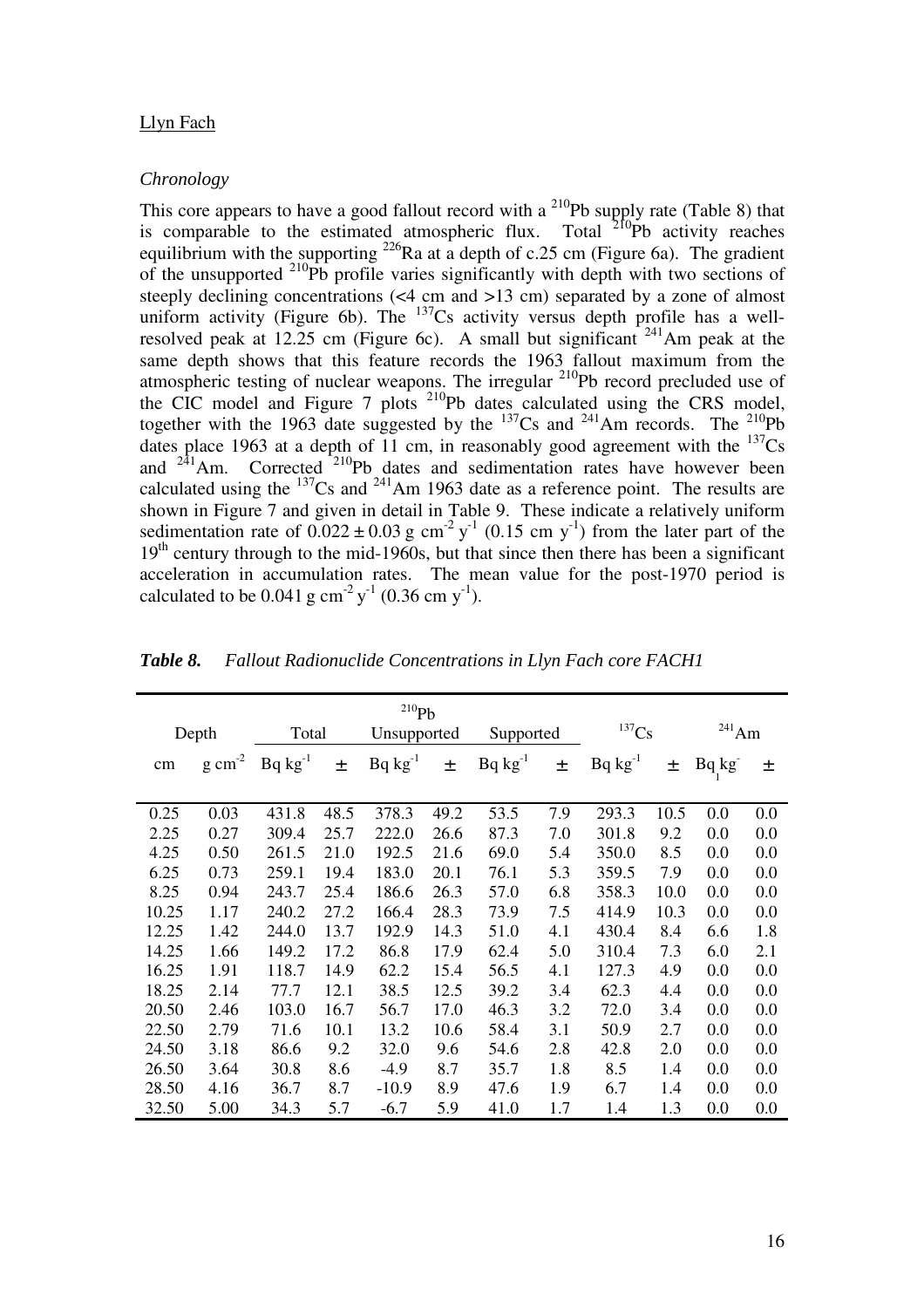|       | Depth               |            | Chronology |                | <b>Sedimentation Rate</b>          |                            |           |
|-------|---------------------|------------|------------|----------------|------------------------------------|----------------------------|-----------|
| cm    | $g \text{ cm}^{-1}$ | Date<br>AD | Age<br>y   | 土              | $g \text{ cm}^{-2} \text{ y}^{-1}$ | $\text{cm} \text{ y}^{-1}$ | $\pm$ (%) |
| 0.00  | 0.00                | 2000       | 0          | 0              |                                    |                            |           |
| 0.25  | 0.03                | 1999       | 1          | 1              | 0.035                              | 0.39                       | 13.9      |
| 2.25  | 0.27                | 1993       | 7          | $\overline{2}$ | 0.049                              | 0.39                       | 13.3      |
| 4.25  | 0.50                | 1989       | 11         | 2              | 0.049                              | 0.38                       | 13.0      |
| 6.25  | 0.73                | 1984       | 16         | 3              | 0.045                              | 0.37                       | 13.2      |
| 8.25  | 0.94                | 1978       | 22         | 4              | 0.037                              | 0.31                       | 16.3      |
| 10.25 | 1.17                | 1972       | 28         | 5              | 0.034                              | 0.25                       | 14.8      |
| 12.25 | 1.42                | 1963       | 37         | 6              | 0.023                              | 0.22                       | 14.8      |
| 14.25 | 1.66                | 1952       | 48         | 6              | 0.022                              | 0.20                       | 13.0      |
| 16.25 | 1.91                | 1941       | 59         | 7              | 0.022                              | 0.18                       | 13.0      |
| 18.25 | 2.14                | 1931       | 69         | 9              | 0.022                              | 0.16                       | 13.0      |
| 20.50 | 2.46                | 1916       | 84         | 13             | 0.022                              | 0.14                       | 13.0      |
| 22.50 | 2.79                | 1901       | 99         | 18             | 0.022                              | 0.13                       | 13.0      |
| 24.50 | 3.18                | 1883       | 117        | 23             | 0.022                              | 0.12                       | 13.0      |

*Table 9. 210 Pb chronology of Llyn Fach core FACH1*

*Figure 6. Fallout radionuclide concentrations in Llyn Fach core FACH1 showing (a) total and supported*  $^{210}Pb$ , *(b) unsupported*  $^{210}Pb$ , *(c)*  $^{137}Cs$  *and*  $^{241}Am$ .

![](_page_16_Figure_3.jpeg)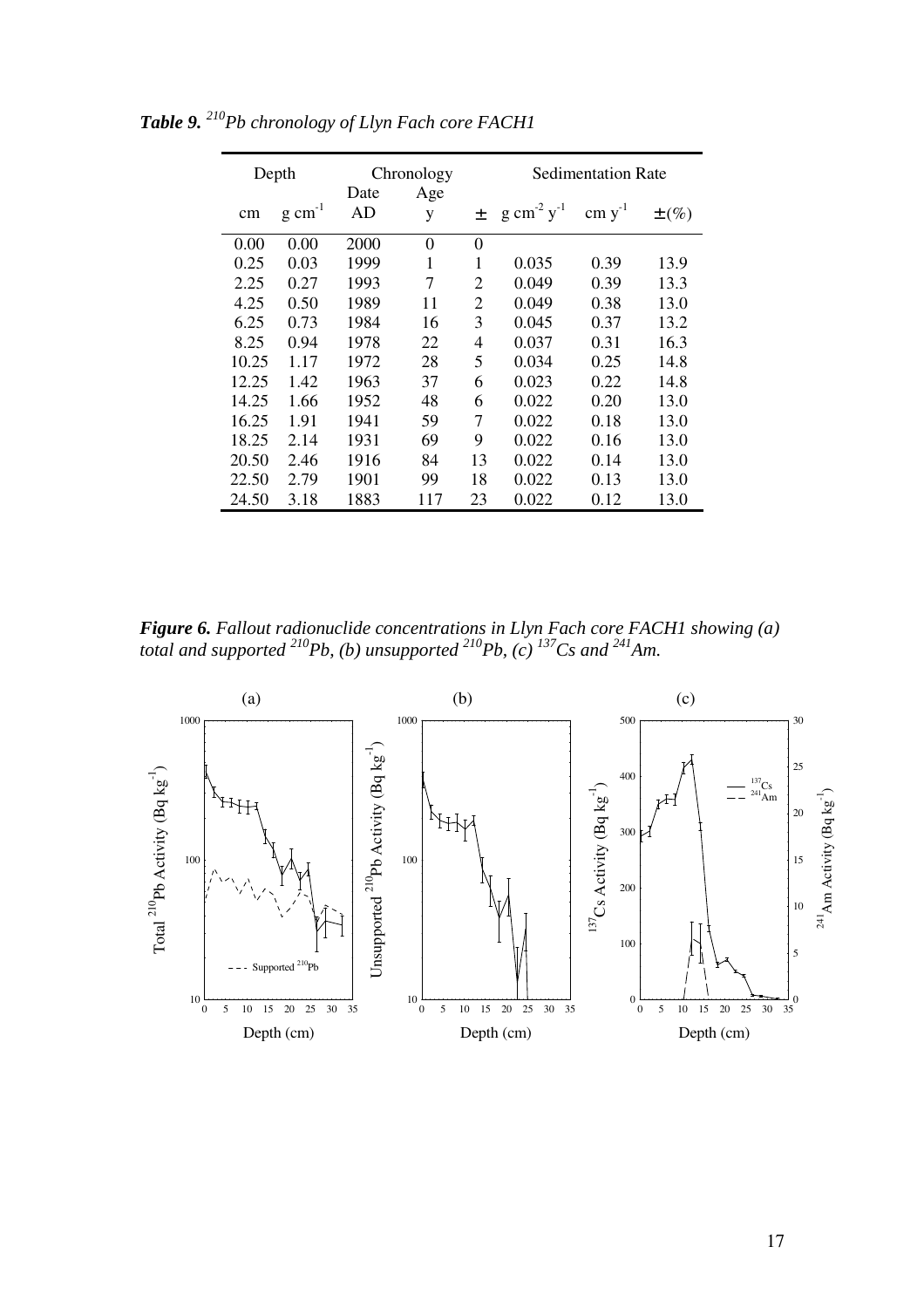*Figure 7. Radiometric chronology of Llyn Fach core FACH1 showing CRS model 210 Pb dates (raw and corrected) together with dates determined from the <sup>137</sup>Cs/ 241 Am stratigraphy. Also shown are sedimentation rates calculated using the corrected CRS model.*

![](_page_17_Figure_1.jpeg)

In FACH1, the trace metal profiles (Figure 8) show that the concentrations of Cu, Zn, Cd and Pb fluctuate from the base of the core up to c. 45 cm. Above this they generally increase, although Pb and Cd concentrations decline in the surface sediments. Ni and Hg concentrations show an overall increase from the bottom to the surface. The chronology places 24.5cm at around  $1883 \pm 23$  but the declining LOI profile from 50cm to the surface (Figure 2) and the increasing sedimentation rate above 24.5 cm implies that the sediment accumulation rate could be increasing from 50 cm. Therefore, the sediments in the upper 50cm of the core could cover at least 230 years. This suggests that Llyn Fach has been contaminated by some trace metals since the late  $18^{th}$  century. The increases in contamination since this time have resulted in Ni, Zn, Cd and Pb concentrations in the surface sediments being above their probable effect levels.

Trace metal fluxes were calculated for the period covered by the reliable chronology (post-1880) and are shown in Figure 9. This indicates that between the 1880s and the 1940s, the input of these metals to the lake sediments was relatively stable, although all the metals excluding Cu show a slight increase while Cu shows a decline. From the 1940s onwards metal inputs increased significantly although Pb, Cd and Ni show a decrease over the last decade. However, since distribution of Cd and Ni in sediments can be affected by factors such as acidification, the reason for the decline of these elements in the surface sediments remains uncertain.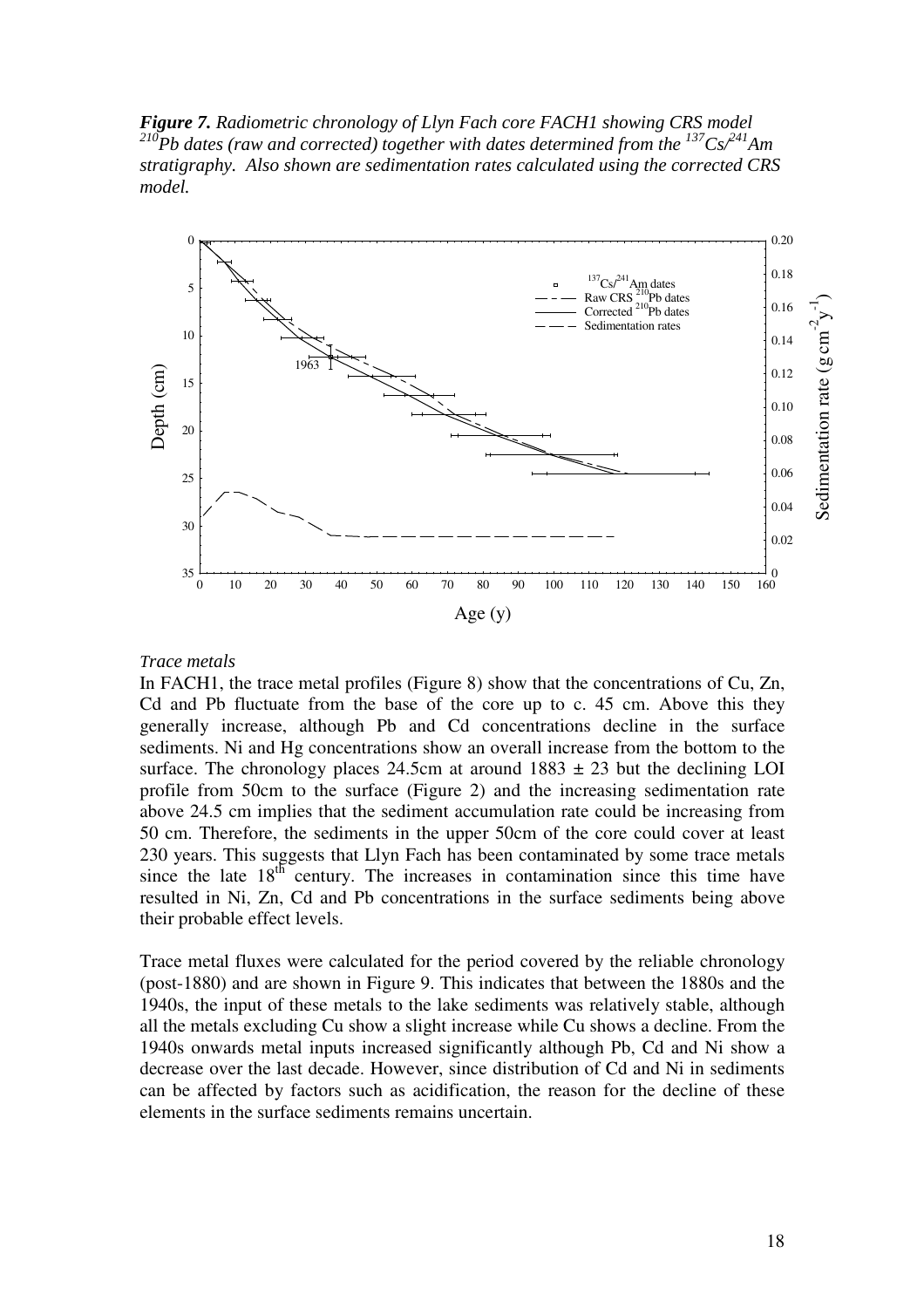*Figure 8. The trace metal concentration profiles of FACH1*

![](_page_18_Figure_1.jpeg)

*Figure 9. The trace metal flux profiles of FACH1.*

![](_page_18_Figure_3.jpeg)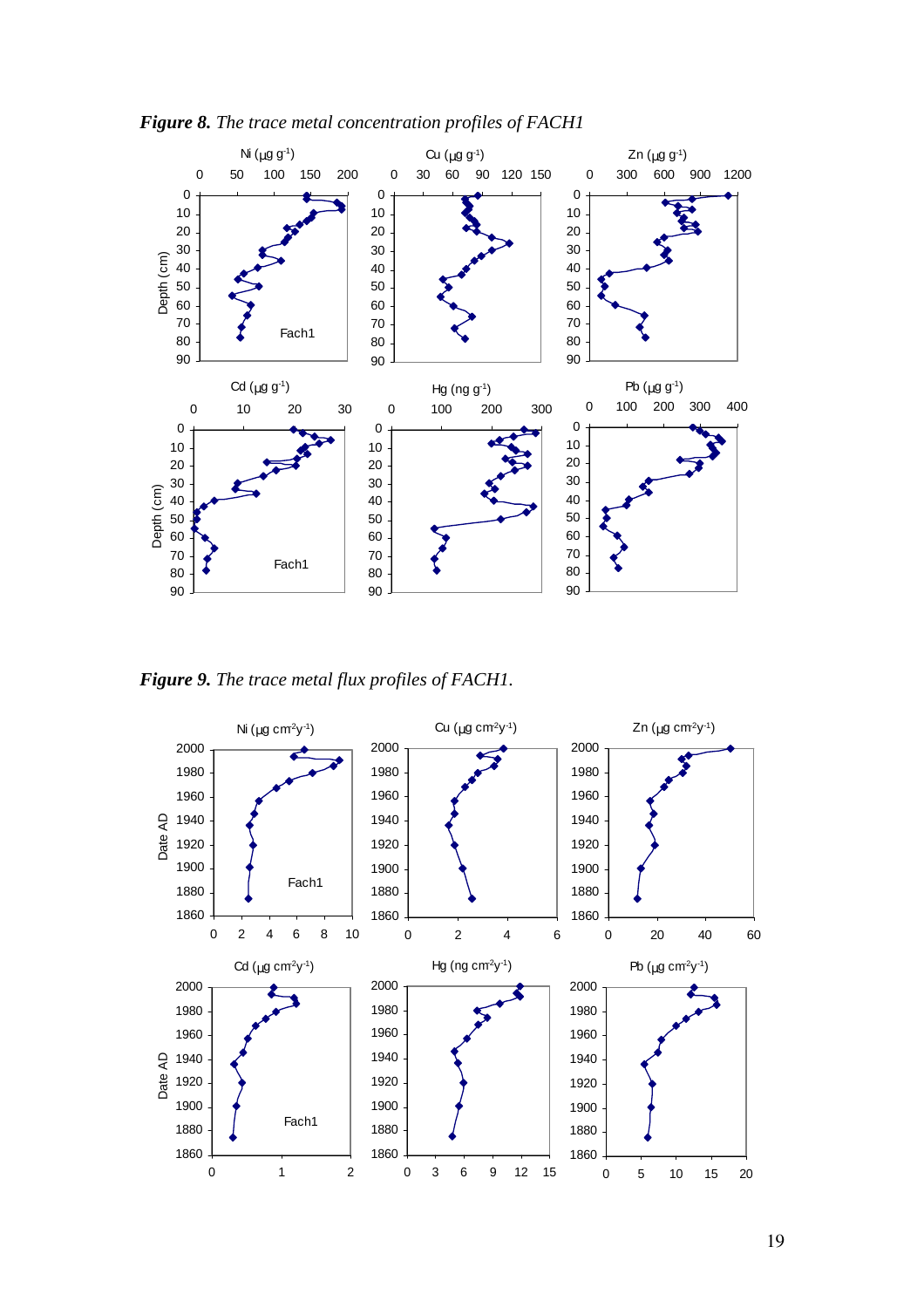#### Gormire

#### *Chronology*

Total  $^{210}$ Pb activity in this core reaches equilibrium with the supporting  $^{226}$ Ra at a depth of c.19 cm (Figure 10a), though an abrupt drop in concentrations between 11.5-14.5 cm points to the possibility of a hiatus in the sediment record. Unsupported concentrations vary irregularly with depth (Figure 10b), the maximum concentration occurring in the  $11-11.5$  cm section. The  $137$ Cs activity versus depth profile has a relatively well defined peak between 8-11.5 cm that almost certainly records the 1963 fallout maximum from the atmospheric testing of nuclear weapons. Figure 11 shows <sup>210</sup>Pb dates calculated using the CRS model, together with the 1963 depth determined from the <sup>137</sup>Cs record. Use of the CIC model was precluded by the non-monotonic nature of the  $^{210}$ Pb profile. The  $^{210}$ Pb dates place 1963 at a depth of 9.7 cm, in reasonably good agreement with the  $137$ Cs date. They suggest very low accumulation rates (c.0.0048 g cm<sup>-2</sup> y<sup>-1</sup>) up to c.1950 and an increase since then. The mean post-1963 sedimentation rate of  $0.023$  g cm<sup>-2</sup> y<sup>-1</sup> is nearly 5 times higher than the pre-1950 value (c.0.0048  $g \text{ cm}^{-2} \text{ y}^{-1}$ ). The pre-1950 rate is significantly lower than that recorded in other Gormire cores  $(0.01-0.02 \text{ g cm}^{-2} \text{ y}^{-1})$  and could be due to a hiatus in the sediment record. In view of this the earlier dates given in Table 11 should be regarded with some caution.

|       | $^{210}Pb$          |              |       |              |      |              |       |                     |      |  |  |  |
|-------|---------------------|--------------|-------|--------------|------|--------------|-------|---------------------|------|--|--|--|
|       | Depth               | Total        |       | Unsupported  |      | Supported    |       | $^{137}\mathrm{Cs}$ |      |  |  |  |
| cm    | $g \text{ cm}^{-2}$ | $Bq kg^{-1}$ | $\pm$ | $Bq kg^{-1}$ | 土    | $Bq kg^{-1}$ | $\pm$ | $Bq kg^{-1}$        | 土    |  |  |  |
| 0.25  | 0.01                | 184.9        | 55.9  | 108.9        | 57.6 | 76.0         | 13.8  | 229.9               | 18.4 |  |  |  |
| 2.25  | 0.18                | 246.7        | 29.7  | 157.7        | 30.8 | 89.0         | 8.3   | 185.5               | 10.5 |  |  |  |
| 4.25  | 0.35                | 198.6        | 36.7  | 135.3        | 37.6 | 63.3         | 8.4   | 197.9               | 10.8 |  |  |  |
| 6.25  | 0.53                | 248.1        | 25.5  | 185.9        | 26.4 | 62.2         | 6.8   | 229.0               | 8.0  |  |  |  |
| 8.25  | 0.70                | 210.9        | 21.1  | 164.4        | 21.6 | 46.5         | 5.0   | 262.8               | 7.6  |  |  |  |
| 9.25  | 0.79                | 214.1        | 23.7  | 139.9        | 24.6 | 74.2         | 6.3   | 251.7               | 8.0  |  |  |  |
| 10.25 | 0.88                | 206.9        | 35.1  | 133.7        | 35.8 | 73.2         | 6.9   | 228.8               | 8.2  |  |  |  |
| 11.25 | 0.98                | 301.0        | 37.2  | 235.4        | 37.8 | 65.6         | 6.6   | 270.6               | 8.4  |  |  |  |
| 12.25 | 1.08                | 156.4        | 18.8  | 103.3        | 19.4 | 53.0         | 4.7   | 218.4               | 7.6  |  |  |  |
| 14.25 | 1.31                | 70.3         | 13.0  | 11.4         | 13.6 | 58.9         | 3.8   | 114.1               | 4.6  |  |  |  |
| 16.25 | 1.58                | 77.4         | 17.2  | 15.4         | 17.9 | 61.9         | 4.8   | 72.3                | 4.4  |  |  |  |
| 18.25 | 1.84                | 62.8         | 13.1  | 9.0          | 13.6 | 53.8         | 3.5   | 31.6                | 3.6  |  |  |  |
| 20.50 | 2.18                | 34.6         | 5.9   | $-5.8$       | 6.1  | 40.4         | 1.6   | 22.5                | 1.4  |  |  |  |
| 22.50 | 2.52                | 26.2         | 5.5   | $-16.0$      | 5.9  | 42.2         | 2.0   | 10.1                | 1.1  |  |  |  |
| 24.50 | 2.90                | 35.7         | 5.8   | $-4.0$       | 6.1  | 39.7         | 1.6   | 6.0                 | 1.0  |  |  |  |

*Table 10. Fallout radionuclide concentrations in Gormire core GORM3*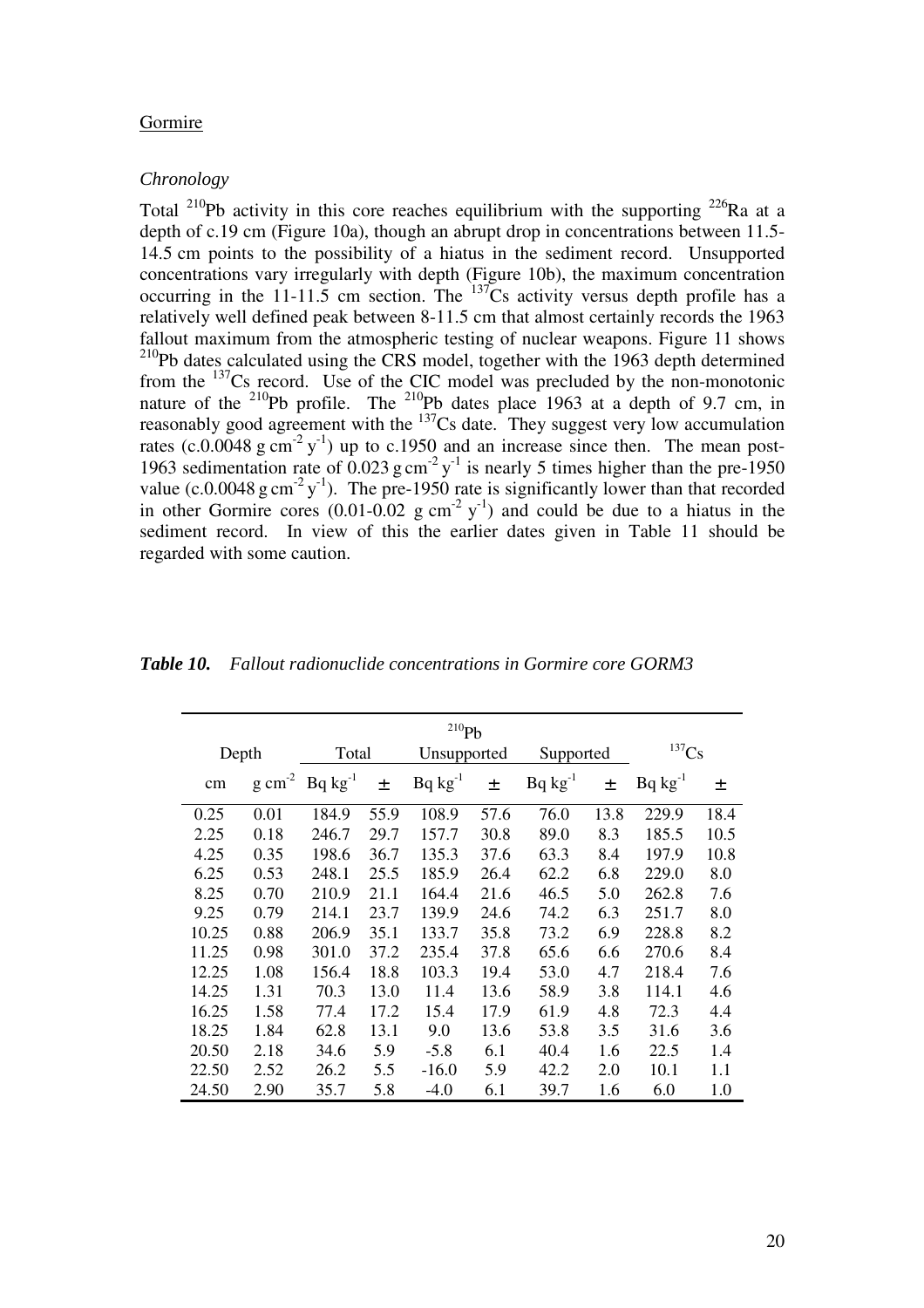|       | Depth               |            | Chronology |                  |                                    | <b>Sedimentation Rate</b>  |           |
|-------|---------------------|------------|------------|------------------|------------------------------------|----------------------------|-----------|
| cm    | $g \text{ cm}^{-1}$ | Date<br>AD | Age<br>y   | 土                | $g \text{ cm}^{-2} \text{ y}^{-1}$ | $\text{cm} \text{ y}^{-1}$ | $\pm$ (%) |
| 0.00  | 0.00                | 2000       | 0          | $\boldsymbol{0}$ |                                    |                            |           |
| 0.25  | 0.01                | 2001       | 0          | 1                | 0.052                              | 0.56                       | 54.1      |
| 1.25  | 0.09                | 1999       | 2          | 2                | 0.042                              | 0.48                       | 39.0      |
| 2.25  | 0.18                | 1997       | 4          | 2                | 0.032                              | 0.40                       | 23.8      |
| 3.25  | 0.26                | 1994       | 7          | 3                | 0.031                              | 0.35                       | 27.8      |
| 4.25  | 0.35                | 1991       | 10         | 3                | 0.031                              | 0.31                       | 31.7      |
| 5.25  | 0.44                | 1988       | 14         | 4                | 0.025                              | 0.26                       | 27.8      |
| 6.25  | 0.53                | 1984       | 17         | 5                | 0.018                              | 0.22                       | 23.8      |
| 7.25  | 0.62                | 1979       | 23         | 6                | 0.016                              | 0.20                       | 26.7      |
| 8.25  | 0.70                | 1973       | 28         | 7                | 0.015                              | 0.18                       | 29.5      |
| 9.25  | 0.79                | 1967       | 34         | 9                | 0.014                              | 0.15                       | 36.1      |
| 10.25 | 0.88                | 1960       | 41         | 11               | 0.012                              | 0.10                       | 47.3      |
| 11.25 | 0.98                | 1946       | 55         | 17               | 0.0044                             | 0.06                       | 60.6      |
| 12.25 | 1.08                | 1925       | 76         | 21               | 0.0052                             | 0.05                       | 72.1      |

*Table 11. 210 Pb chronology of Gormire core GORM3*

*Figure 10. Fallout radionuclides in Gormire core GORM3 showing (a) total and supported 210 Pb, (b) unsupported 210 Pb, (c) <sup>137</sup>Cs concentrations versus depth.*

![](_page_20_Figure_3.jpeg)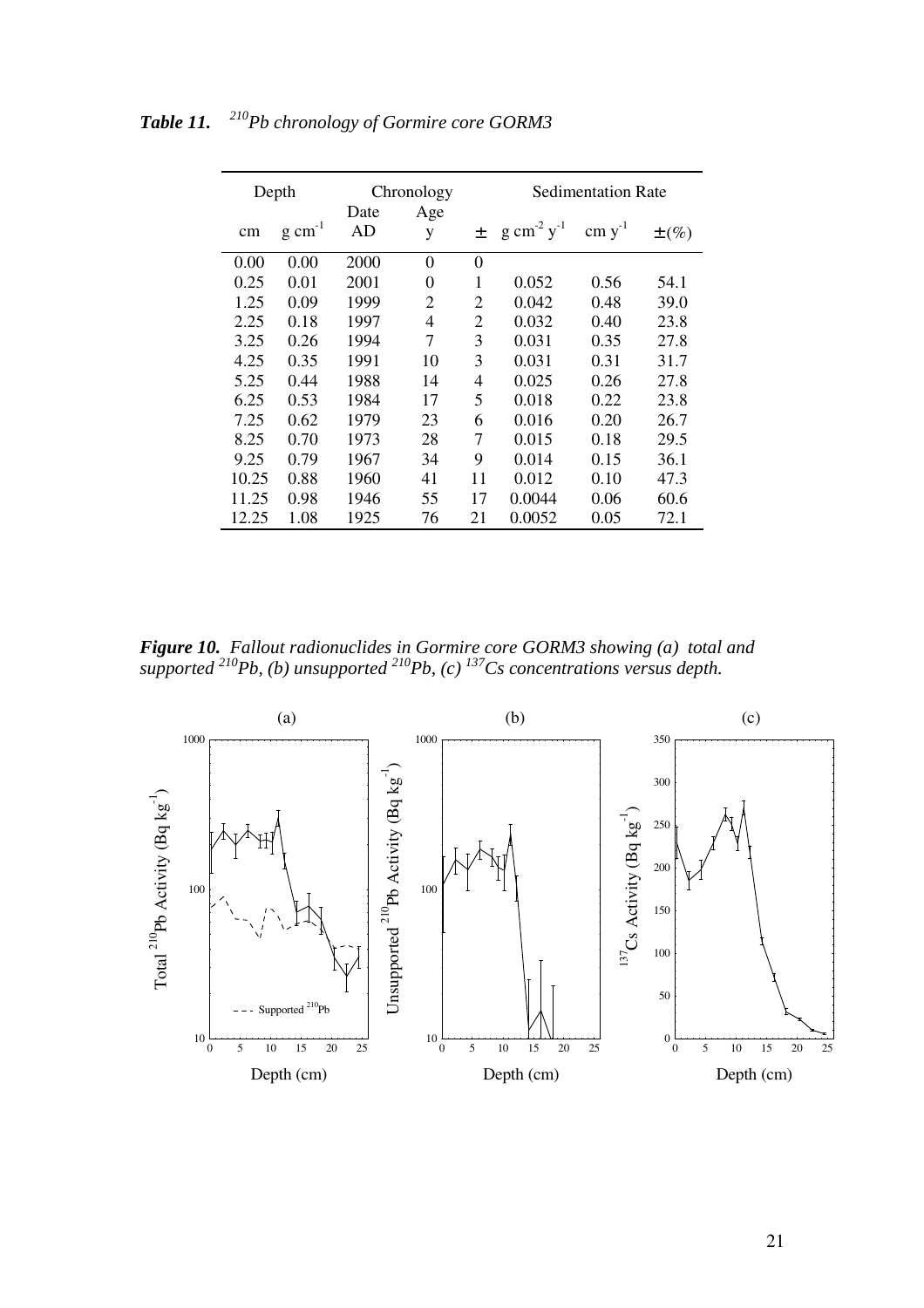*Figure 11. Radiometric chronology of Gormire core GORM3 showing CRS model 210 Pb dates together with 1963 depth determined from the <sup>137</sup>Cs record. Also shown are sedimentation rates calculated using the CRS model.*

![](_page_21_Figure_1.jpeg)

Mercury, Pb, Cu and Zn concentration profiles (Figure 12) show a slow increase from the base of the core to about 22 cm. Below 45 cm, Cd concentrations are below the limit of detection, but above this depth most Cd concentrations are above the limit of detection and show an increase in concentration to the surface. The rapid increase in Cu, Zn, Hg, Pb and Cd concentrations occur from 22 cm. This dates to the mid-19<sup>th</sup> century and is therefore probably due to contamination from atmospherically deposited pollutants during the industrial period. Nickel concentrations fluctuate throughout the core and remain relatively stable suggesting that human influence has not greatly affected Ni in the sediments at this site. All surface sediment trace metal concentrations exceed their Threshold Effect Levels (Table 4) in this core, while the concentration of Pb also exceeds the Probable Effect Level.

Conversion of trace metal concentration data to fluxes (Figure 13) show that the inputs of trace metals to the lake sediment at Gormire have increased since 1925 (12.25cm). The Pb concentration profile of GORM3 shows a decline in Pb concentration in the surface sediments, but the Pb flux profile does not show this trend. It is likely that Pb concentrations in the surface sediments were diluted by other sediment material deposited at the same time.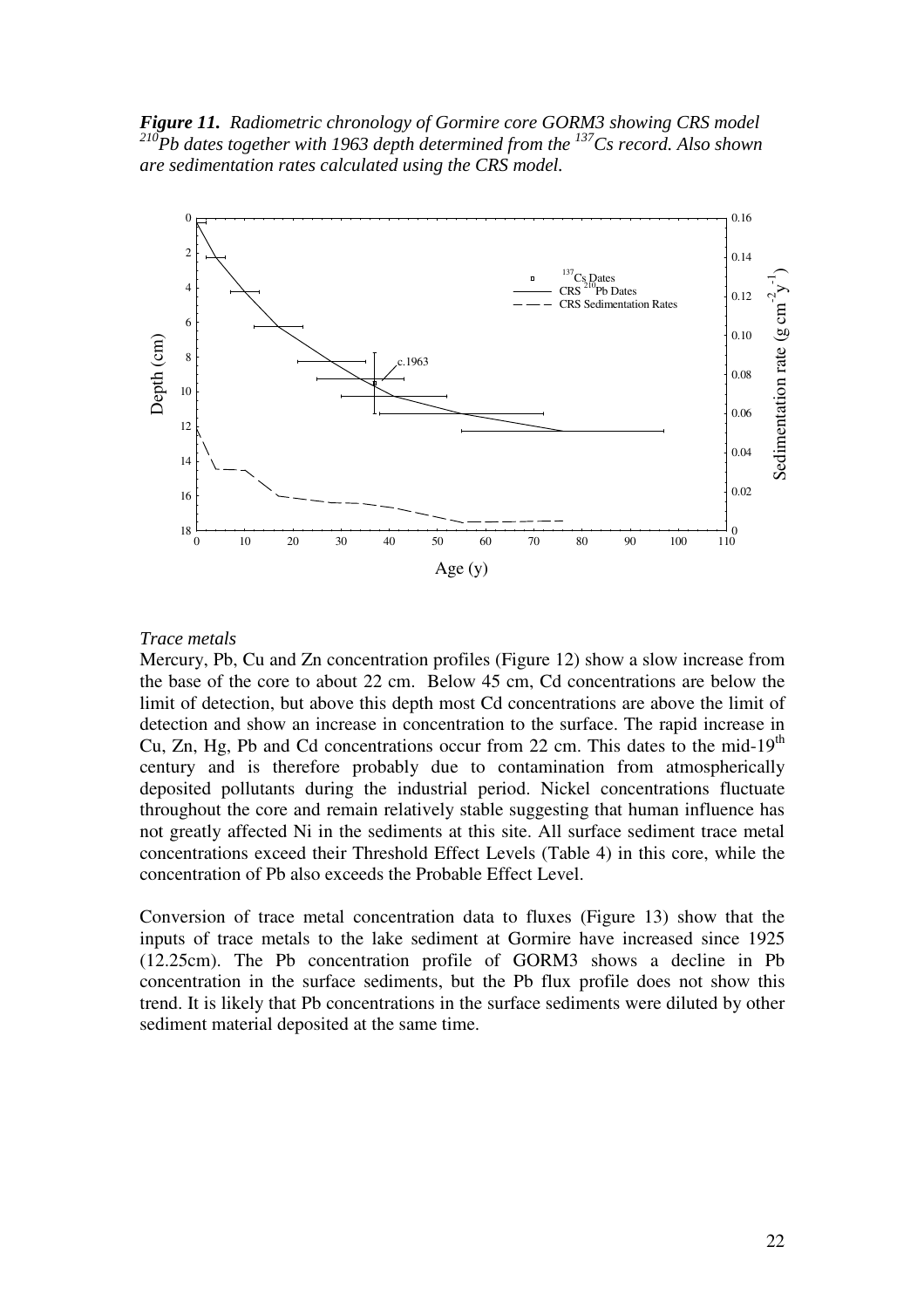![](_page_22_Figure_0.jpeg)

![](_page_22_Figure_1.jpeg)

*Figure 13. The trace metal flux profiles in GORM3.*

![](_page_22_Figure_3.jpeg)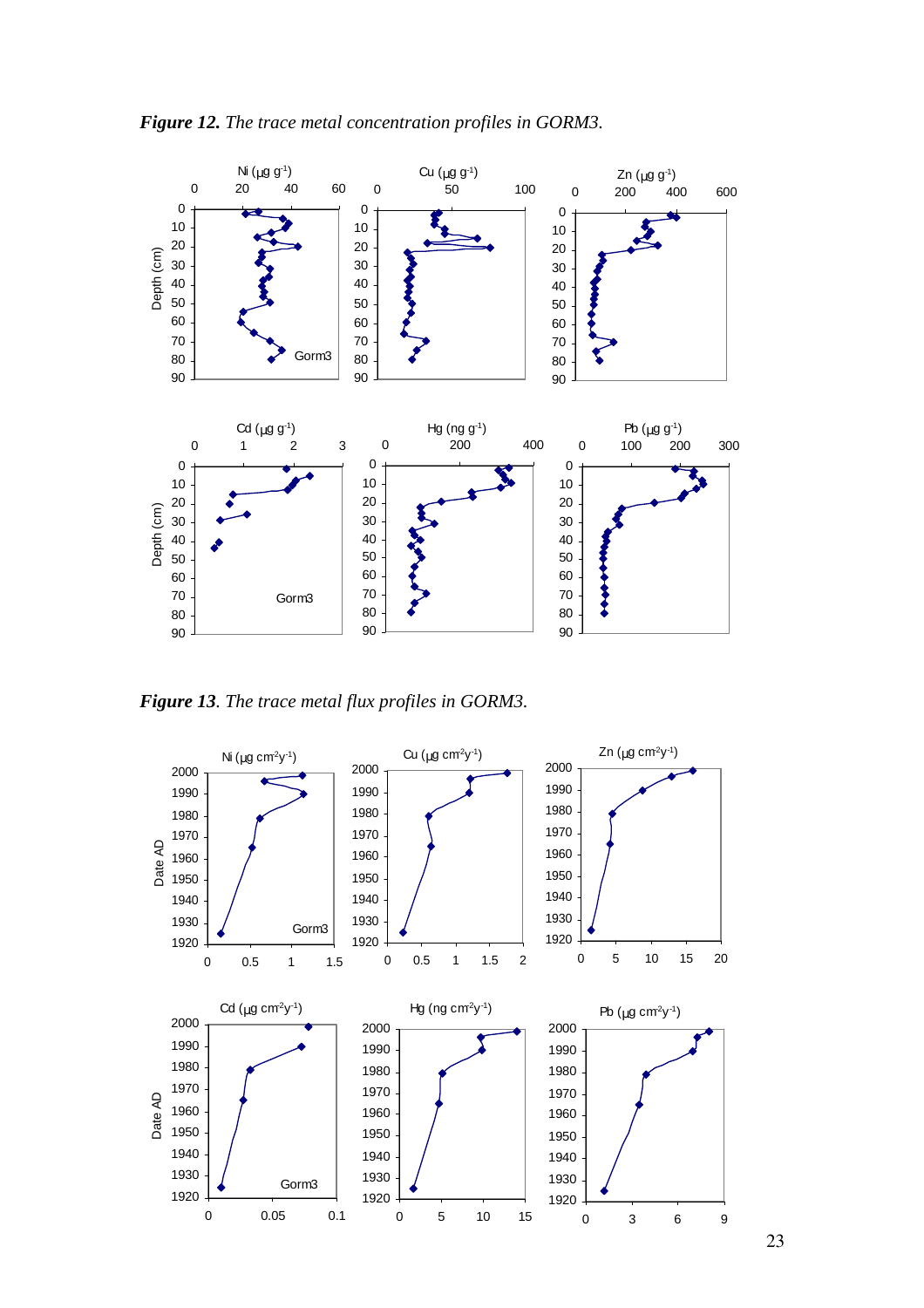#### Great Pool Droitwich

#### *Chronology*

This core has a poor  $2^{10}$ Pb record. Concentrations are scarcely above that of the supporting  $226$ Ra in all sections analysed (Figure 14a). The unsupported  $210$ Pb inventory (Table 12) is estimated to be less than 15% of the estimated atmospheric flux. However, there appears to be quite a good record of  $^{137}Cs$  fallout, in contrast to that of  $210$ Pb. The inventory is a little low, but there is a reasonably well defined peak at 16.25 cm that probably records the high fallout levels in the 1960s from the atmospheric testing of nuclear weapons (Figure 14c). Because of the poor  $^{210}Pb$ record it was not possible to calculate  $^{210}$ Pb dates for this core. From the  $^{137}$ Cs record, the mean post-1963 sedimentation rate is estimated to be  $0.09 \pm 0.02$  g cm<sup>-2</sup> y<sup>-1</sup> (0.44)  $\pm$  0.10 cm y<sup>-1</sup>). Table 13 gives a tentative chronology for the past 60 years assuming a constant sedimentation rate of this value. Spheroidal carbonaceous particle (SCP) dating (Rose & Appleby, 2005) suggests that this chronology is reasonable.

*Table 12. Fallout radionuclide concentrations in Great Pool Droitwich core DROI1*

|       |                     |              |       | $^{210}Ph$               |      |              |            |              |     |
|-------|---------------------|--------------|-------|--------------------------|------|--------------|------------|--------------|-----|
|       | Depth               | Total        |       | Supported<br>Unsupported |      |              | $^{137}Cs$ |              |     |
| cm    | $g \text{ cm}^{-2}$ | $Bq kg^{-1}$ | $\pm$ | $Bq kg^{-1}$             | 土    | $Bq kg^{-1}$ | 土          | $Bq kg^{-1}$ | 土   |
| 0.25  | 0.02                | 70.5         | 11.1  | 16.4                     | 11.6 | 54.1         | 3.4        | 31.3         | 3.1 |
| 4.25  | 0.64                | 51.9         | 19.9  | $-22.3$                  | 20.8 | 74.2         | 6.2        | 47.6         | 4.9 |
| 8.25  | 1.41                | 63.8         | 24.4  | 9.0                      | 24.9 | 54.8         | 4.8        | 28.2         | 4.2 |
| 16.25 | 3.30                | 53.4         | 10.1  | 7.7                      | 10.4 | 45.7         | 2.7        | 38.5         | 2.9 |
| 20.50 | 4.54                | 63.3         | 5.5   | 21.3                     | 5.7  | 42.0         | 1.5        | 30.2         | 1.5 |
| 24.50 | 5.95                | 35.7         | 10.4  | $-12.2$                  | 10.6 | 47.9         | 2.2        | 6.0          | 1.5 |
| 28.50 | 7.41                | 43.0         | 7.1   | $-4.1$                   | 7.3  | 47.1         | 1.7        | 2.1          | 1.0 |

*Table 13. 210 Pb chronology of Great Pool Droitwich core DROI1*

| Depth |                     |            | Chronology |    | <b>Sedimentation Rate</b>                                   |      |           |  |  |  |
|-------|---------------------|------------|------------|----|-------------------------------------------------------------|------|-----------|--|--|--|
| cm    | $g \text{ cm}^{-1}$ | Date<br>AD | Age<br>y   |    | $\pm$ g cm <sup>-2</sup> y <sup>-1</sup> cm y <sup>-1</sup> |      | $\pm$ (%) |  |  |  |
| 0.25  | 0.02                | 2000       | 0          | 0  |                                                             |      |           |  |  |  |
| 4.25  | 0.64                | 1993       | 7          | 2  | 0.09                                                        | 0.43 | 21        |  |  |  |
| 8.25  | 1.41                | 1984       | 16         | 3  | 0.09                                                        | 0.40 | 21        |  |  |  |
| 16.25 | 3.30                | 1963       | 37         | 8  | 0.09                                                        | 0.34 | 21        |  |  |  |
| 20.50 | 4.54                | 1949       | 51         | 11 | 0.09                                                        | 0.32 | 21        |  |  |  |
| 24.50 | 5.95                | 1933       | 67         | 14 | 0.09                                                        | 0.32 | 21        |  |  |  |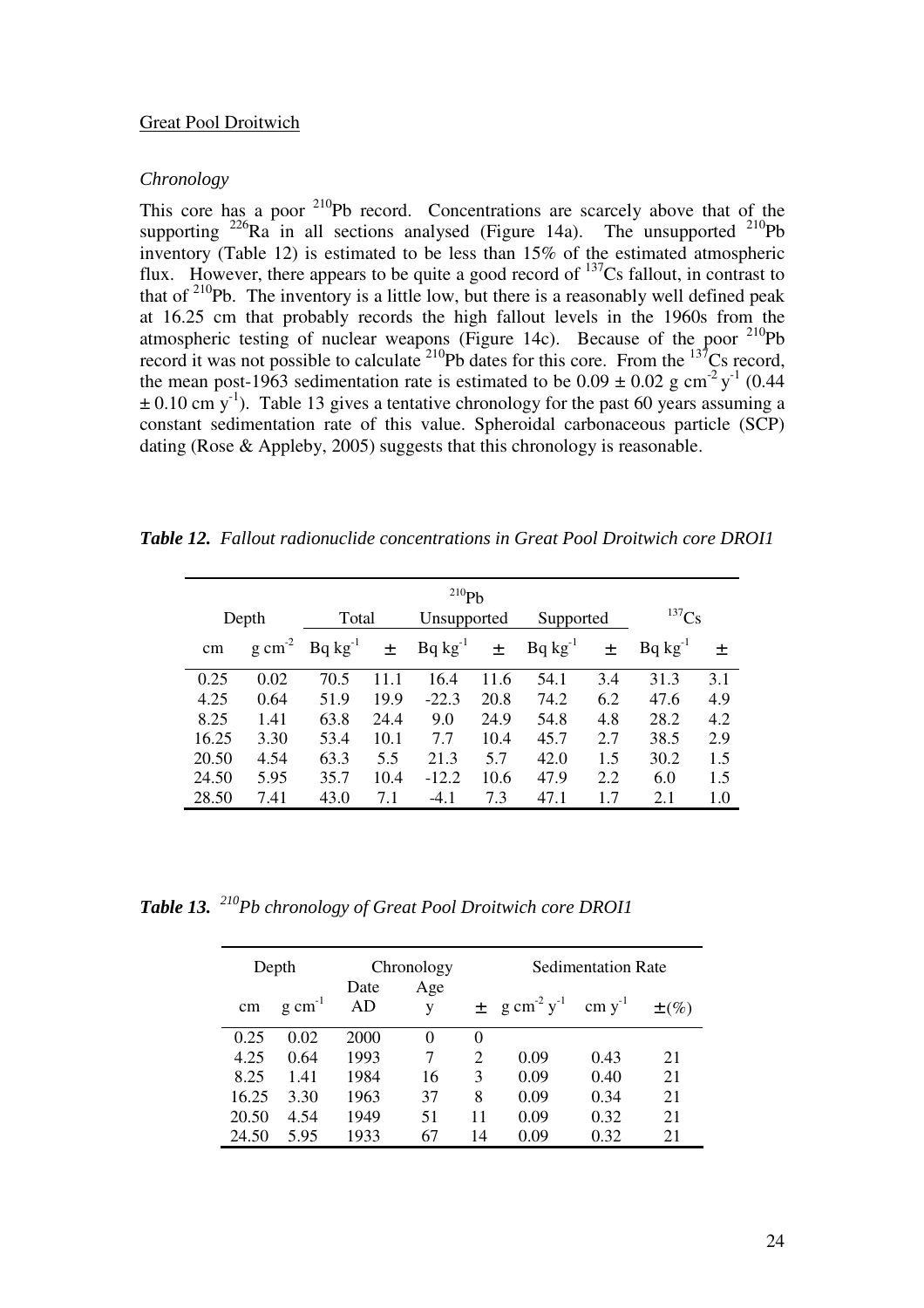*Figure 14. Fallout radionuclides in Great Pool Droitwich core DROI1 showing (a) total and supported 210 Pb, (b) unsupported 210 Pb, (c) <sup>137</sup>Cs concentrations versus depth.*

![](_page_24_Figure_1.jpeg)

The trace metal concentration and flux profiles for core DROI1 taken from the Great Pool Droitwich are shown in Figures 15 and 16 respectively. All concentration profiles show an increase from the bottom of the core to the surface except Cd for which concentrations in the sediments below 35 cm are below the limit of detection. Above 35cm, Cd concentrations are relatively stable until an increase in the uppermost 5 cm. The LOI profile (Figure 2) shows a steady increase in organic content from the bottom to the surface suggesting a gradual change in sediment source and / or an increase in productivity. Ratios of Cu/LOI and Zn/LOI are relatively stable implying that the increase in Cu and Zn may be linked to this organic input. The increase of Hg/LOI and Pb/LOI ratios suggest an increase in Hg and Pb contamination. The reason for the Pb peak at 4.75 cm is currently unclear but the relatively high Cu, Zn and Cd concentrations in the surface sediments may be due to redox or pH changes at the sediment-water interface.

Conversion of concentrations to flux data is limited by the short chronology (post-1930), but show little change in Ni flux while Cd and Cu increase slightly to the 1990s. High fluxes of Cu, Zn and Cd in the surface sediments may simply be an artefact of the high concentrations and may not reflect true increases in trace metal input. Inputs of Pb and Zn increase from 1933 to the present. Neither the concentration nor the flux profile for Pb shows any decline in the surface sediments thereby failing to identify the huge reduction in UK Pb emissions. However, this could be masked by contributions from the catchment, or increased scavenging from the water column by algae as a result of elevated productivity at the site. Surface sediment concentrations of Pb, Cu, and Zn exceed their Threshold Effect Levels, while Ni and Cd exceed the Probable Effect Level. Hg surface sediment concentrations do not exceed any guideline value.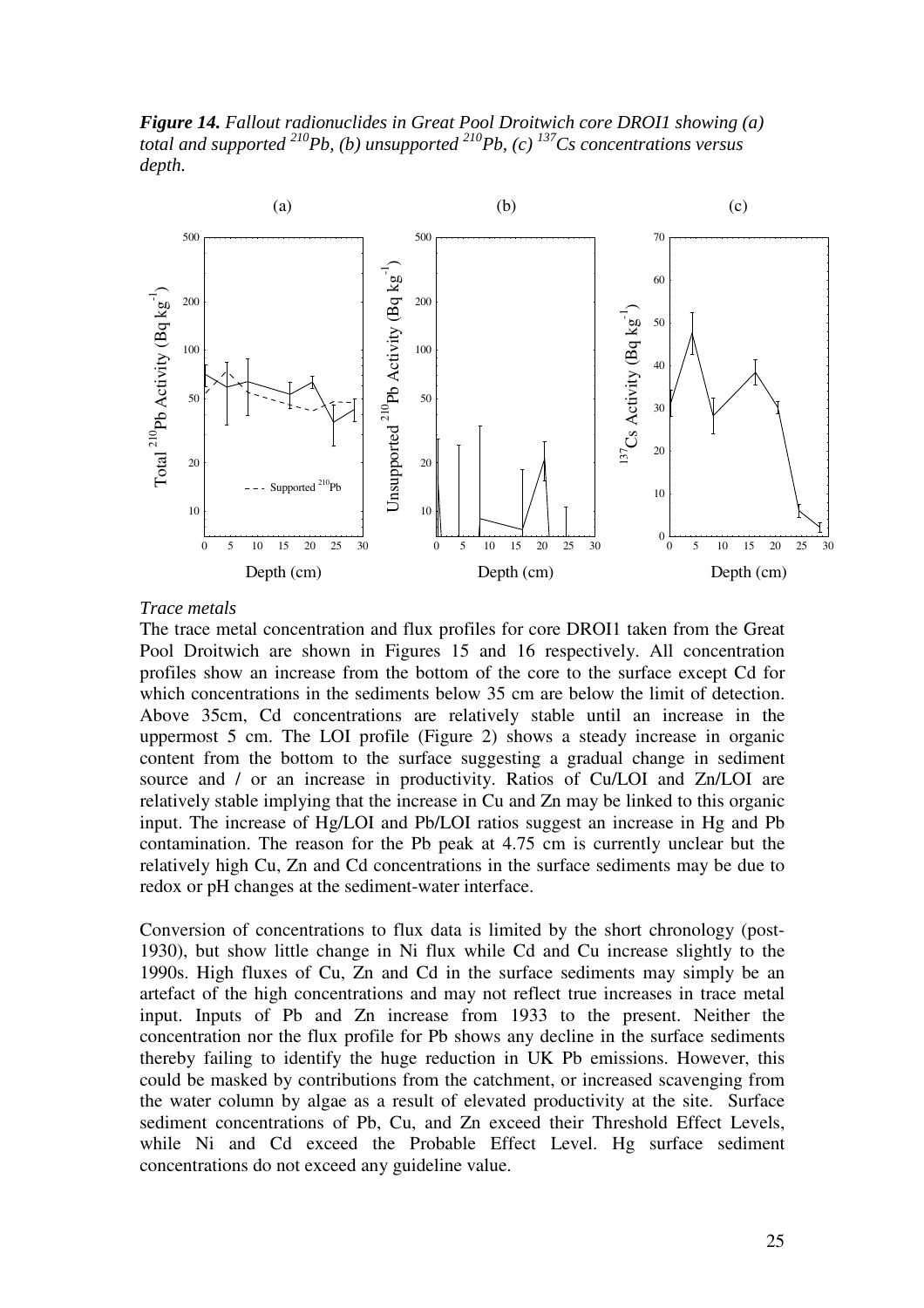![](_page_25_Figure_0.jpeg)

*Figure 15 The trace metal concentration profiles in sediment core DROI1.*

*Figure 16. The trace metal flux profiles in core DROI1.*

![](_page_25_Figure_3.jpeg)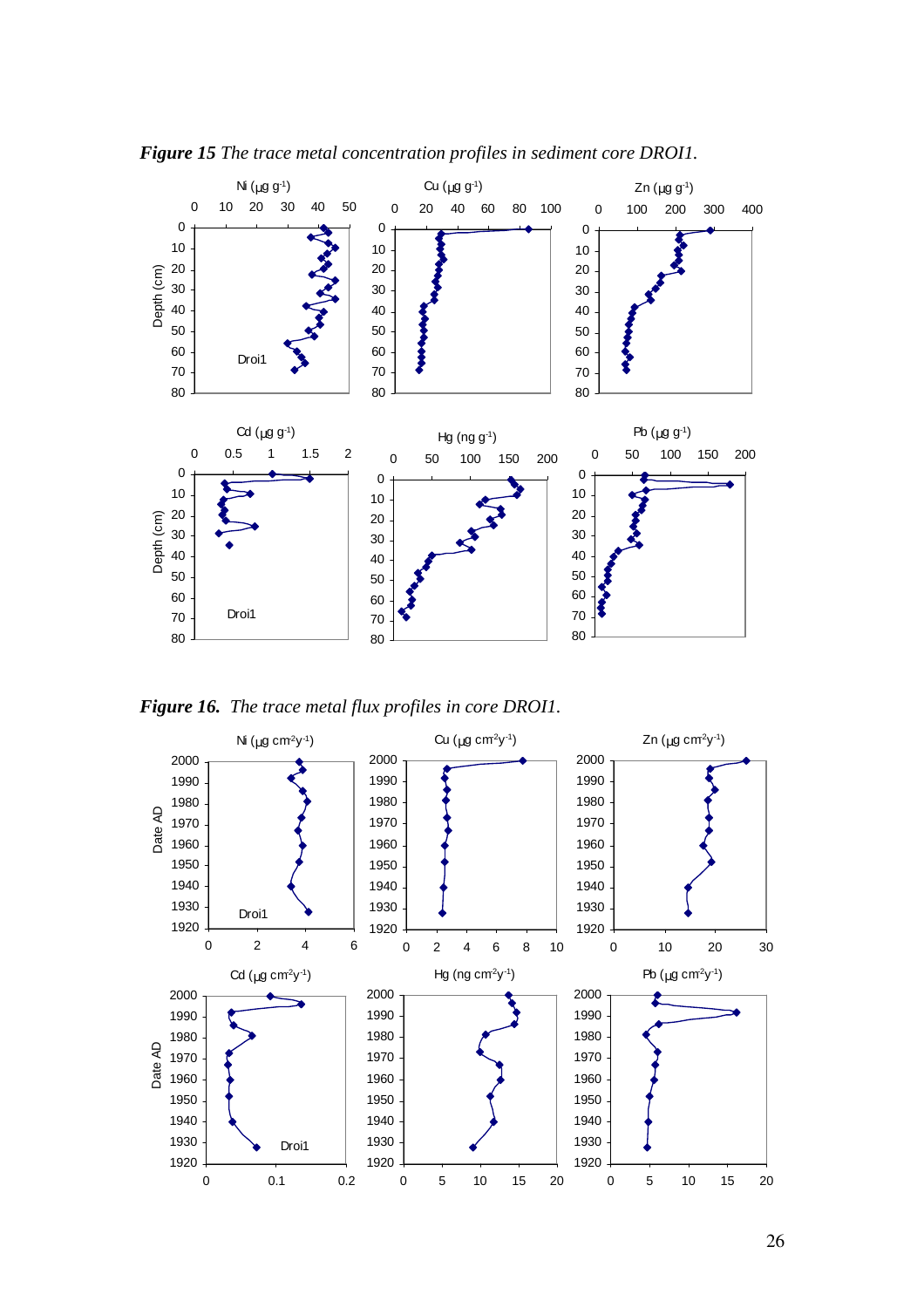#### Groby Pool

#### *Chronology*

The GROB1 core has a poor  $2^{10}Pb$  record. Concentrations are very low and scarcely above that of the supporting  $^{226}$ Ra even in the surficial sediments (Figure 17a). The unsupported  $^{210}$ Pb inventory (Table 14) is less than 25% of the estimated atmospheric flux. In contrast to <sup>210</sup>Pb, there appears to be quite a good record of  $137$ Cs fallout with a relatively well defined peak at 20.5 cm that probably records the 1963 fallout maximum from the atmospheric testing of nuclear weapons (Figure 17c). Because of the very poor  $^{210}$ Pb record it was not possible to calculate  $^{210}$ Pb dates for this core. From the  $137$ Cs record, the mean post-1963 sedimentation rate is estimated to be 0.14  $\pm$  0.03 g cm<sup>-2</sup> y<sup>-1</sup> (0.55  $\pm$  0.11 cm y<sup>-1</sup>). Table 15 gives a tentative chronology for the past 60 years assuming a constant sedimentation rate of this value.

|       |                     |              |       | $^{210}Pb$   |       |              |     |                       |     |
|-------|---------------------|--------------|-------|--------------|-------|--------------|-----|-----------------------|-----|
|       | Depth               | Total        |       | Unsupported  |       | Supported    |     | ${}^{137}\mathrm{Cs}$ |     |
| cm    | $g \text{ cm}^{-2}$ | $Bq kg^{-1}$ | $\pm$ | $Bq kg^{-1}$ | $\pm$ | $Bq kg^{-1}$ | 土   | $Bq kg^{-1}$          | 土   |
| 0.25  | 0.03                | 64.9         | 16.4  | 17.5         | 18.6  | 47.4         | 8.8 | 1.0                   | 6.7 |
| 4.25  | 0.80                | 55.5         | 9.9   | 13.7         | 10.3  | 41.8         | 2.7 | 32.8                  | 2.3 |
| 8.25  | 1.72                | 69.4         | 19.4  | 8.0          | 20.0  | 61.4         | 4.8 | 17.2                  | 4.0 |
| 12.25 | 2.74                | 57.5         | 12.3  | 14.0         | 12.6  | 43.5         | 2.9 | 34.6                  | 3.1 |
| 16.25 | 3.81                | 50.4         | 9.7   | 7.4          | 10.1  | 43.0         | 2.8 | 37.2                  | 2.6 |
| 20.50 | 5.18                | 42.9         | 8.3   | 9.2          | 8.6   | 33.7         | 2.0 | 45.8                  | 2.1 |
| 24.50 | 6.55                | 29.0         | 9.6   | $-1.6$       | 9.8   | 30.6         | 2.0 | 39.7                  | 2.5 |
| 28.50 | 7.64                | 31.5         | 7.2   | $-6.6$       | 7.5   | 38.1         | 2.0 | 26.0                  | 2.0 |
| 32.50 | 8.80                | 39.8         | 5.7   | 3.3          | 5.9   | 36.5         | 1.5 | 12.8                  | 1.2 |
| 36.50 | 10.10               | 27.4         | 6.0   | $-11.0$      | 6.3   | 38.4         | 1.9 | 4.8                   | 1.1 |

*Table 14. Fallout radionuclide concentrations in Groby Pool core GROB1.*

*Table 15 210 Pb chronology of Groby Pool core GROB1*

| Depth |                     |                        | Chronology |    | <b>Sedimentation Rate</b>          |                            |           |  |  |
|-------|---------------------|------------------------|------------|----|------------------------------------|----------------------------|-----------|--|--|
| cm    | $g \text{ cm}^{-1}$ | Age<br>Date<br>AD<br>у |            | 土  | $g \text{ cm}^{-2} \text{ y}^{-1}$ | $\text{cm} \text{ y}^{-1}$ | $\pm$ (%) |  |  |
| 0.00  | 0.00                | 2000                   | $\Omega$   | 0  |                                    |                            |           |  |  |
| 0.25  | 0.03                | 2000                   | 0          | 0  | 0.14                               | 0.67                       | 21        |  |  |
| 4.25  | 0.80                | 1994                   | 6          | 1  | 0.14                               | 0.63                       | 21        |  |  |
| 8.25  | 1.72                | 1988                   | 12         | 3  | 0.14                               | 0.59                       | 21        |  |  |
| 12.25 | 2.74                | 1980                   | 20         | 4  | 0.14                               | 0.52                       | 21        |  |  |
| 16.25 | 3.81                | 1973                   | 27         | 6  | 0.14                               | 0.47                       | 21        |  |  |
| 20.50 | 5.18                | 1963                   | 37         | 8  | 0.14                               | 0.46                       | 21        |  |  |
| 24.50 | 6.55                | 1953                   | 47         | 10 | 0.14                               | 0.46                       | 21        |  |  |
| 28.50 | 7.64                | 1945                   | 55         | 12 | 0.14                               | 0.46                       | 21        |  |  |
| 32.50 | 8.80                | 1937                   | 63         | 13 | 0.14                               | 0.46                       | 21        |  |  |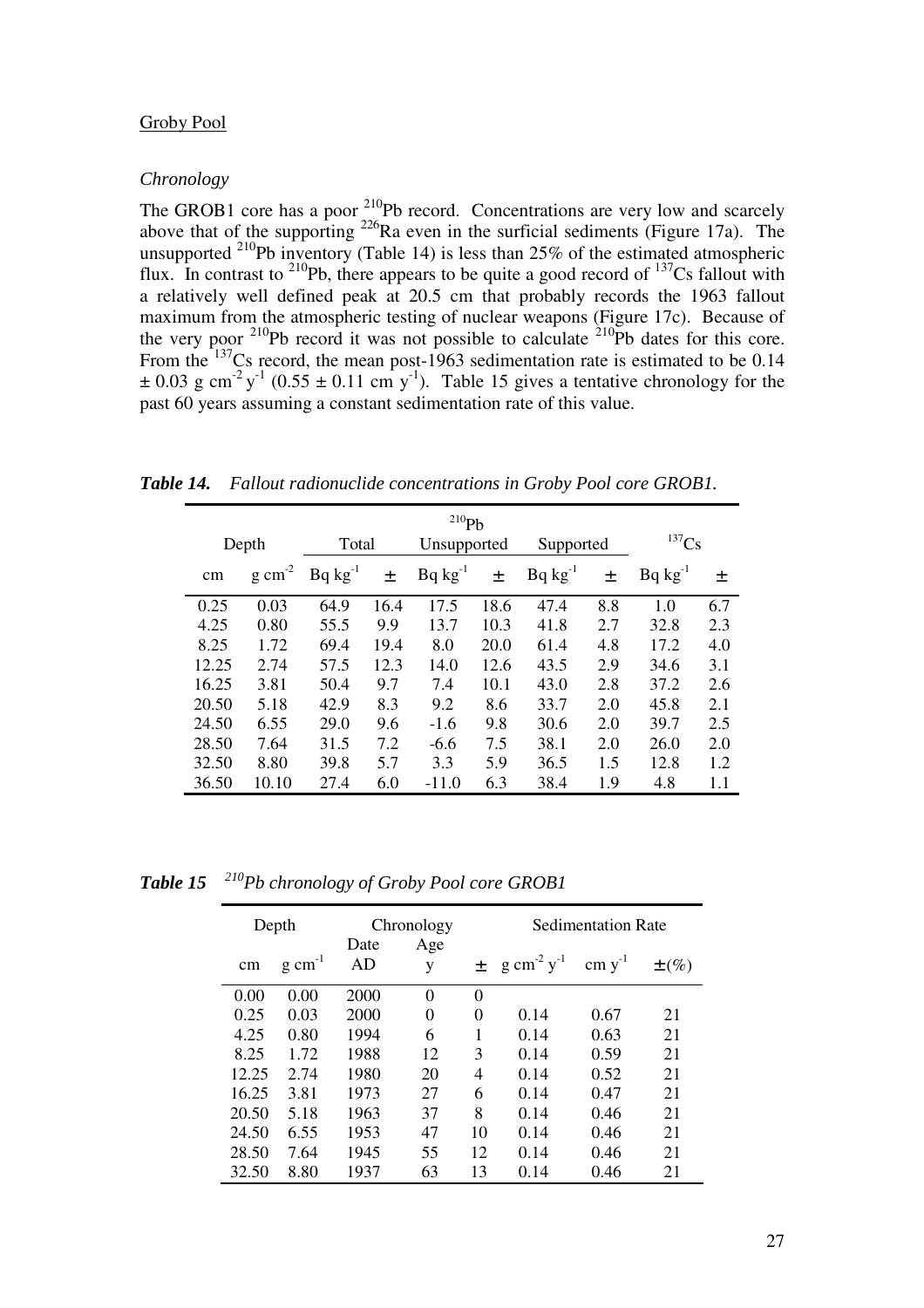*Figure 17. Fallout radionuclides in Groby Pool core GROB1 showing (a) total and supported 210 Pb, (b) unsupported 210 Pb, (c) <sup>137</sup>Cs concentrations versus depth.*

![](_page_27_Figure_1.jpeg)

In GROB1 from Groby Pool, all trace metals except Ni show similar trends. From the base of the core to c. 70cm concentrations are relatively stable and increase only slowly. Concentrations then increase more rapidly up to 20cm, above which, Zn, Pb and Cu once again show little change whilst Hg and Cd continue to increase. By contrast, Ni concentrations decrease from the base of the core to the surface (Figure 18). <sup>137</sup>Cs dates 20.5 cm to 1963, suggesting that Zn, Pb and Cu concentrations have not changed much since this time. Extrapolation of the chronology places 70 cm in the mid-19<sup>th</sup> century indicating that this was the period when trace metal concentrations started to increase.

Surface sediment concentrations for GROB1 exceed the Threshold Effect Level for all metals. Pb surface sediment concentrations exceed the Probable Effect Level.

The trace metal flux profiles are presented in Figure 19 and show increases in Cu and Pb flux from the 190s to the 1970s and an increase in Cd from 1950s to 2000. Although this core shows some decline in Pb input to the lake sediments since the 1970s, the reduction is not significant. For the other trace metals, no decrease is apparent over the last 30 years.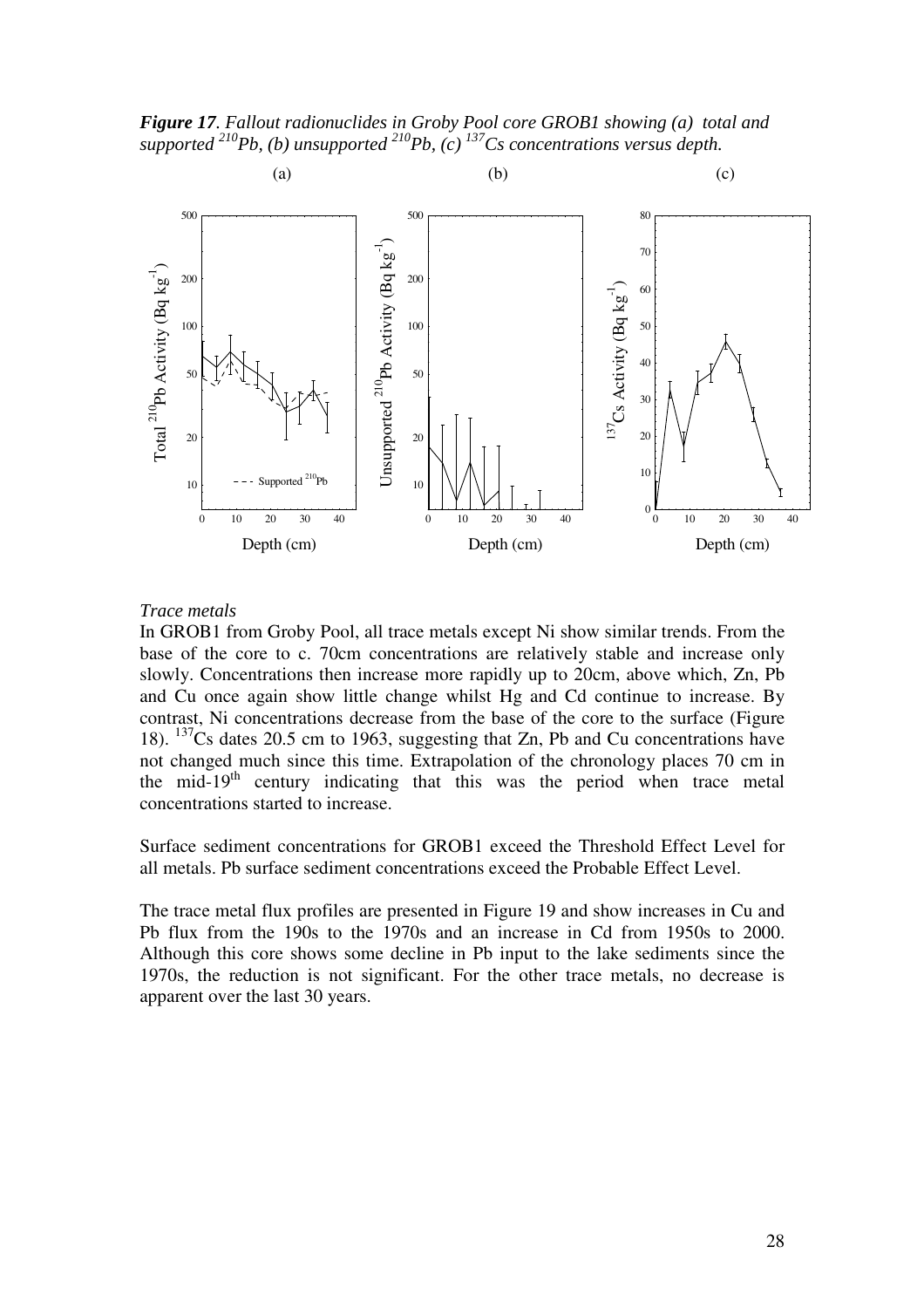![](_page_28_Figure_0.jpeg)

*Figure 18 The trace metal concentration profiles in core GROB1.*

*Figure 19. The trace metal flux profiles in the core GROB1.*

![](_page_28_Figure_3.jpeg)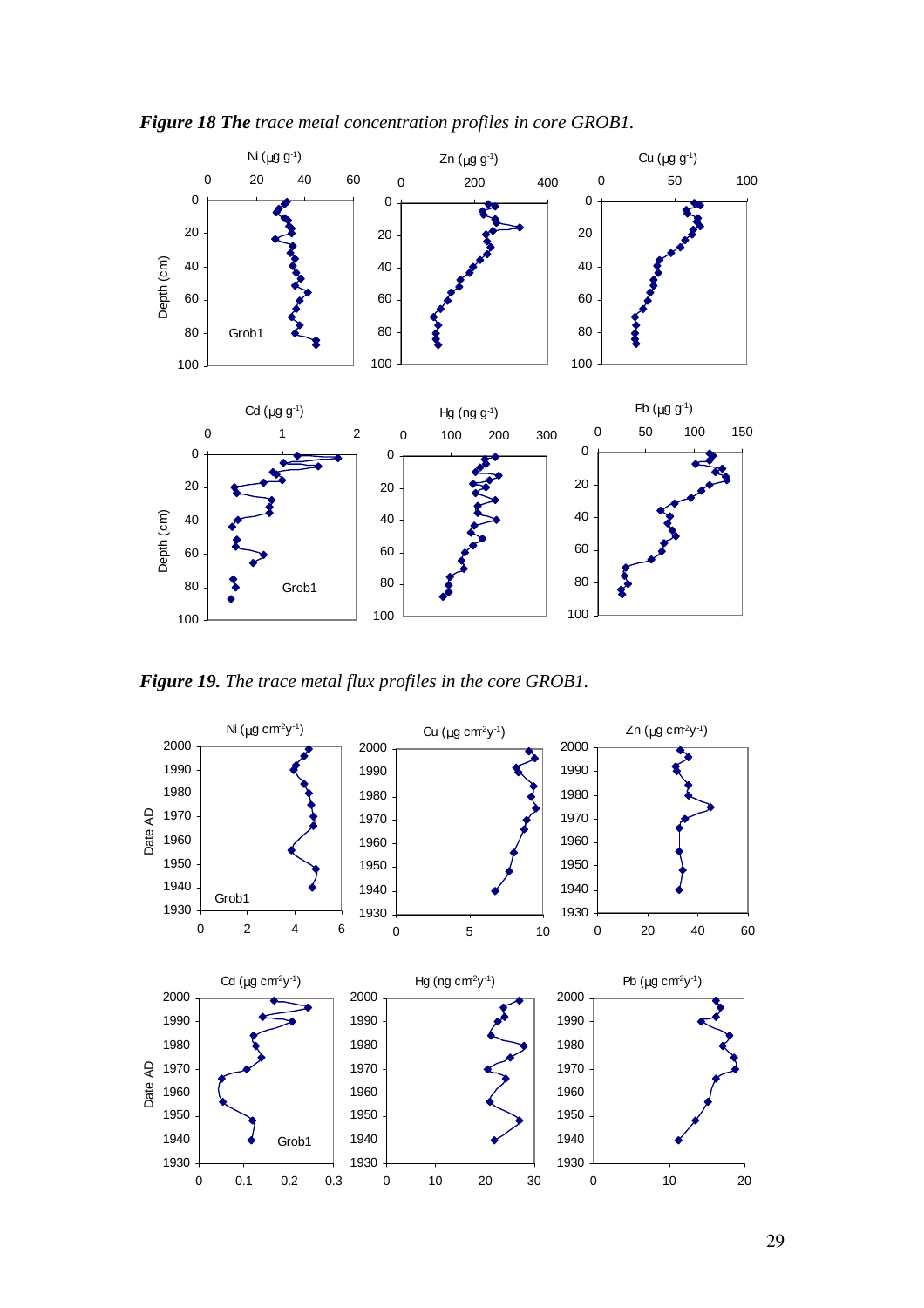#### Gull Pond

#### *Chronology*

Total  $^{210}$ Pb activity in this core reaches equilibrium with the supporting  $^{226}$ Ra at a depth of c.20 cm (Figure 20a). Unsupported 210 Pb concentrations are low and decline a little irregularly with depth (Figure 20b) though the overall trend suggests relatively uniform accumulation. The  $^{137}Cs$  record is a little irregular though there is a fairly well defined peak at 6.25 cm (Figure 20c) that probably records the 1963 fallout maximum from the atmospheric testing of nuclear weapons. Figure 21 plots <sup>210</sup>Pb dates calculated using the CRS model, together with the 1963 date suggested by the <sup>137</sup>Cs record. CIC model dates have not been plotted due to large uncertainties arising from the irregular variations in  $^{210}Pb$  activity in the top few sections. The  $^{210}Pb$  dates place 1963 at a depth of 10.5cm, significantly below the depth suggested by the  $^{137}Cs$ peak. This could be due to a loss of sediment from the top of the core before or during coring. Alternatively, since <sup>137</sup>Cs concentrations are relatively constant in all sections above 10.5 cm, it is possible that these sediments all date from the post-1960 period and that the  $^{137}Cs$  peak at 6.25 cm is due to sedimentological factors that have affected the detailed shape of the  $137$ Cs profile. This is supported by the fact that the  $137<sub>Cs</sub>/210<sub>Pb</sub>$  ratio in sediments at c.10.5 cm is higher that at 6.25 cm. It is not possible to resolve these questions from the radiometric data alone. Since the CRS model dates are intermediate between the  $137Cs$  dates and those determined by the CIC model, they have been used to provide the detailed results given in Table 16. In view of the above uncertainties they should be regarded with some caution. However, data from the SCP record in Gull Pond suggest that this chronology is reasonable.

|       | Depth               |            | Chronology |                  | <b>Sedimentation Rate</b>          |                            |           |  |  |
|-------|---------------------|------------|------------|------------------|------------------------------------|----------------------------|-----------|--|--|
| cm    | $g \text{ cm}^{-1}$ | Date<br>AD | Age<br>y   | 土                | $g \text{ cm}^{-2} \text{ y}^{-1}$ | $\text{cm} \text{ y}^{-1}$ | $\pm$ (%) |  |  |
| 0.00  | 0.00                | 2001       | $\Omega$   | $\boldsymbol{0}$ |                                    |                            |           |  |  |
| 0.25  | 0.02                | 2001       | 0          | 1                | 0.048                              | 0.38                       | 21.1      |  |  |
| 2.25  | 0.32                | 1995       | 6          | $\overline{2}$   | 0.051                              | 0.31                       | 28.9      |  |  |
| 4.25  | 0.59                | 1988       | 13         | 3                | 0.036                              | 0.31                       | 30.2      |  |  |
| 6.25  | 0.84                | 1982       | 19         | 5                | 0.048                              | 0.31                       | 43.8      |  |  |
| 8.25  | 1.13                | 1975       | 26         | 6                | 0.033                              | 0.25                       | 37.2      |  |  |
| 10.25 | 1.44                | 1966       | 35         | 9                | 0.037                              | 0.20                       | 48.0      |  |  |
| 12.25 | 1.83                | 1955       | 46         | 13               | 0.032                              | 0.17                       | 54.2      |  |  |
| 14.25 | 2.25                | 1942       | 59         | 19               | 0.039                              | 0.11                       | 71.6      |  |  |
| 16.25 | 2.82                | 1920       | 81         | 25               | 0.015                              | 0.09                       | 88.1      |  |  |

| Table 16. | <sup>210</sup> Pb chronology of Gull Pond core GULL1 |  |  |
|-----------|------------------------------------------------------|--|--|
|-----------|------------------------------------------------------|--|--|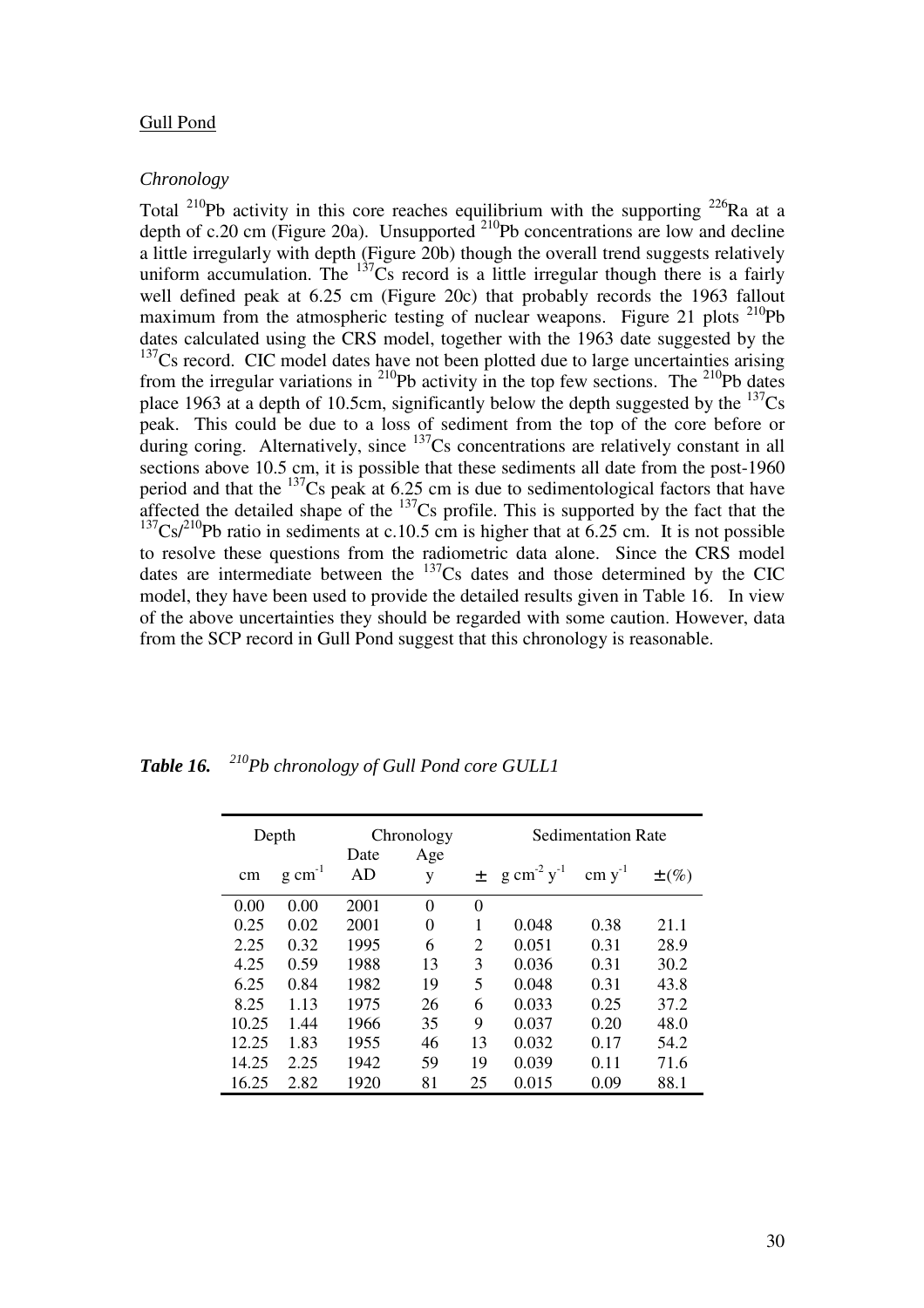*Figure 20. Fallout radionuclides in Gull Pond core GULL1 showing (a) total and supported 210 Pb, (b) unsupported 210 Pb, (c) <sup>137</sup>Cs concentrations versus depth.*

![](_page_30_Figure_1.jpeg)

*Figure 21. Radiometric chronology of Gull Pond core GULL1 showing CRS model 210 Pb dates together with the approximate 1986 and 1963 depths estimated from <sup>137</sup>Cs and 241 Am records. Also shown are corrected 210 Pb dates and sedimentation rates.*

![](_page_30_Figure_3.jpeg)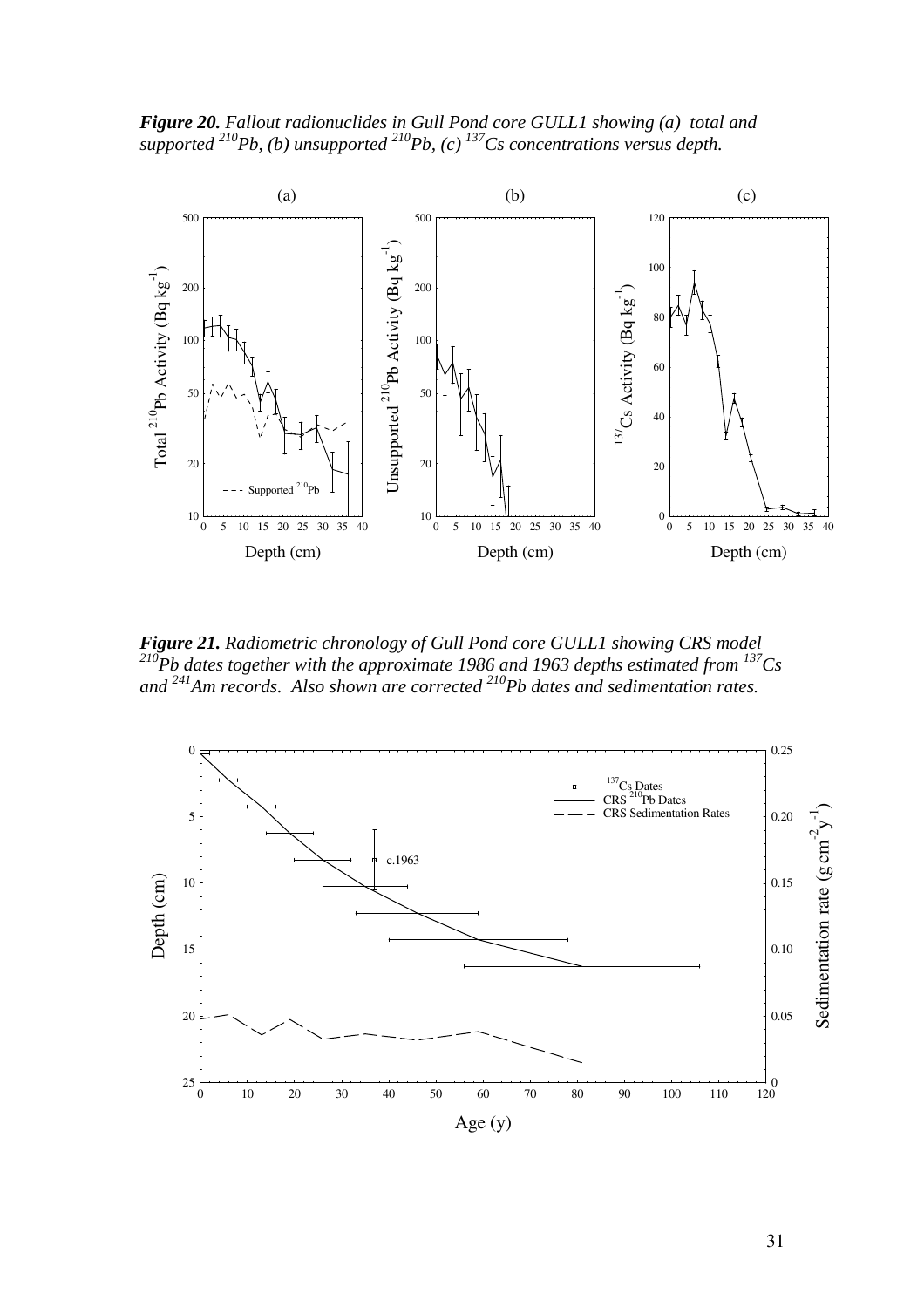All the trace metal concentration profiles for GULL1 taken from Gull Pond (Figure 22) show a rapid increase from the base of the core with broad peaks between 30 and 15cm for Zn and Cd. Sedimentary trends in organic content (Figure 2) may have contributed to the increases observed in Hg and Pb concentrations between 50 and 35 cm. Although the site is shallow and frequented by wildfowl the metal concentration profiles imply that the sediments have not been disturbed. Concentrations of Hg, Pb, Zn and Cu in the basal sediments are very low (27 ng  $g^{-1}$ , 2, 2 and 2.4  $\mu g g^{-1}$ respectively) suggesting very low background concentrations. However, this implies that the high concentrations in the surface sediments are indicative of significant anthropogenic impact. For Hg, surface concentrations are possibly more than 200 times higher than the background.

Mercury concentrations in the surface sediments are higher the "apparent effects threshold" level, whilst Pb concentrations exceed the Probable Effect Level and all other metals exceed the Threshold Effect Level. The high Zn concentrations between – 30 cm depth also exceed the PEL for this metal.

Extrapolation of the chronology suggests that this core covers more than 270 years suggesting that Gull Pond has been contaminated with trace metals since the second half of the  $18<sup>th</sup>$  century. The Cu, Ni, Hg and Pb fluxes increase from the base of the core to the surface (Figure 23) while high Zn fluxes in the 1920s are due to the high concentrations in the sediments formed during that period. Hg and Pb concentrations and fluxes reveal no reduction despite emissions reductions.

![](_page_31_Figure_4.jpeg)

*Figure 22. The trace metal concentration profiles in core GULL1.*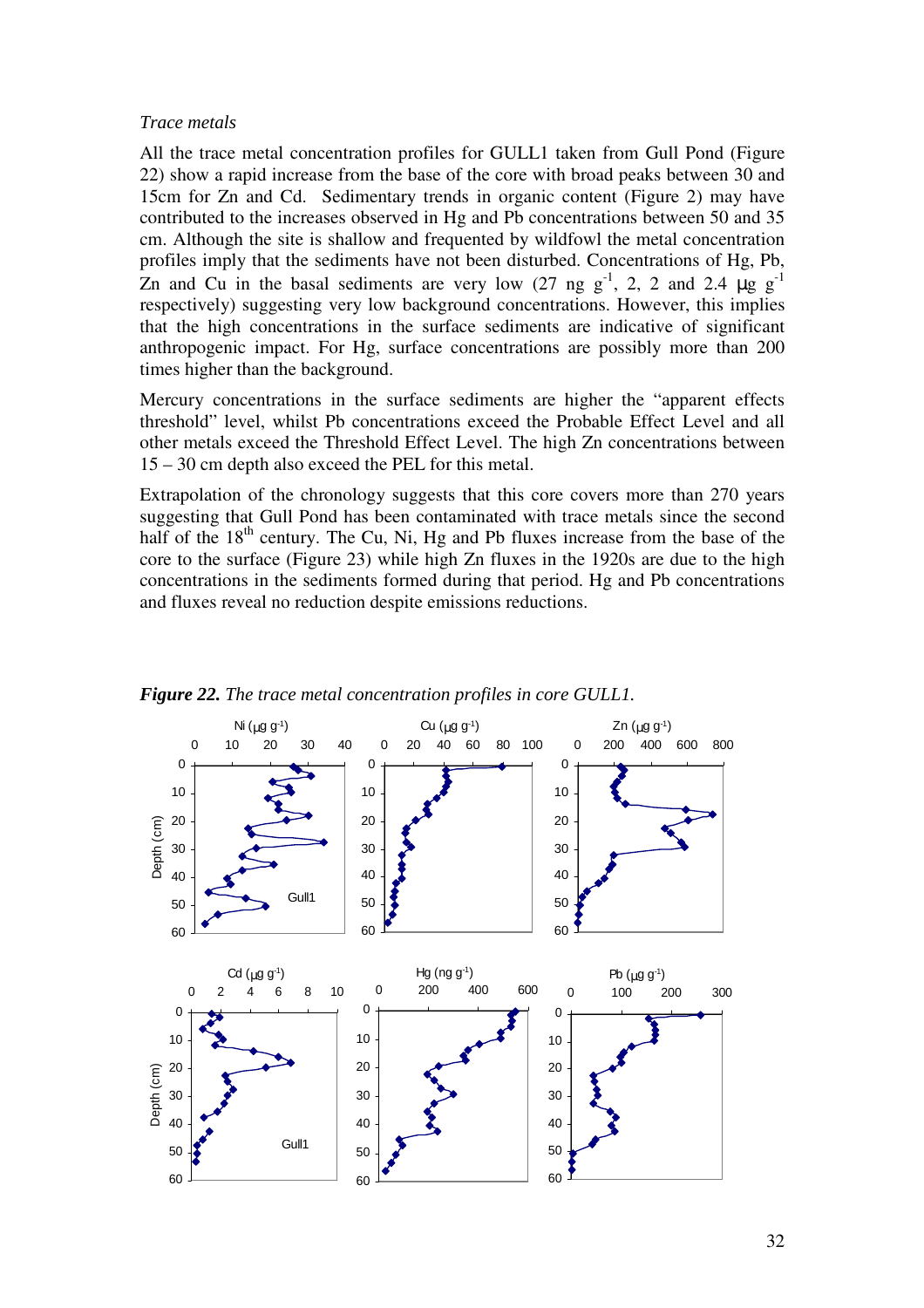![](_page_32_Figure_0.jpeg)

![](_page_32_Figure_1.jpeg)

Pinkworthy Pond

#### *Chronology*

This core appears to have a good fallout record with a  $^{210}Pb$  supply rate (Table 17) that is comparable to the estimated atmospheric flux. Total <sup>210</sup>Pb activity reaches equilibrium with the supporting  $^{226}$ Ra at a depth of c.35 cm (Figure 24a). The unsupported <sup>210</sup>Pb profile is however quite irregular with several non-monotonic features suggesting non-uniform sedimentation rates (Figure 24b). The <sup>137</sup>Cs activity versus depth profile has a reasonably well-resolved peak at 12.25 cm (Figure 24c). The small feature at  $16.25$  cm appears to be caused by dilution of the  $137Cs$ concentration due to the onset of a period of higher sedimentation rate. At the same depth there is a similar decline in  $^{210}Pb$  activity. Figure 25 plots  $^{210}Pb$  dates calculated using the CRS model, together with the 1963 date suggested by the  $137$ Cs record. The irregular  $^{210}$ Pb record precluded use of the CIC model. The  $^{210}$ Pb dates place 1963 at a depth of c.18.5 cm, significantly below the depth indicated by the  $^{137}Cs$  record. The discrepancy could be due to loss of part of the record during an episode of rapid sedimentation diluting the <sup>210</sup>Pb record between 5-20 cm. This is supported by the fact that the mean post-1963 sedimentation rate (apparently a period of rapid sedimentation) is no higher than the value calculated for the preceding 50 years. From the distribution of the  $^{137}Cs$  inventory a more appropriate depth for the 1963 level could be 14.5 cm. Figure 25 plots a corrected chronology and the results are given in detail in Table 18. In view of these uncertainties the post-1963 chronology must however be regarded with caution.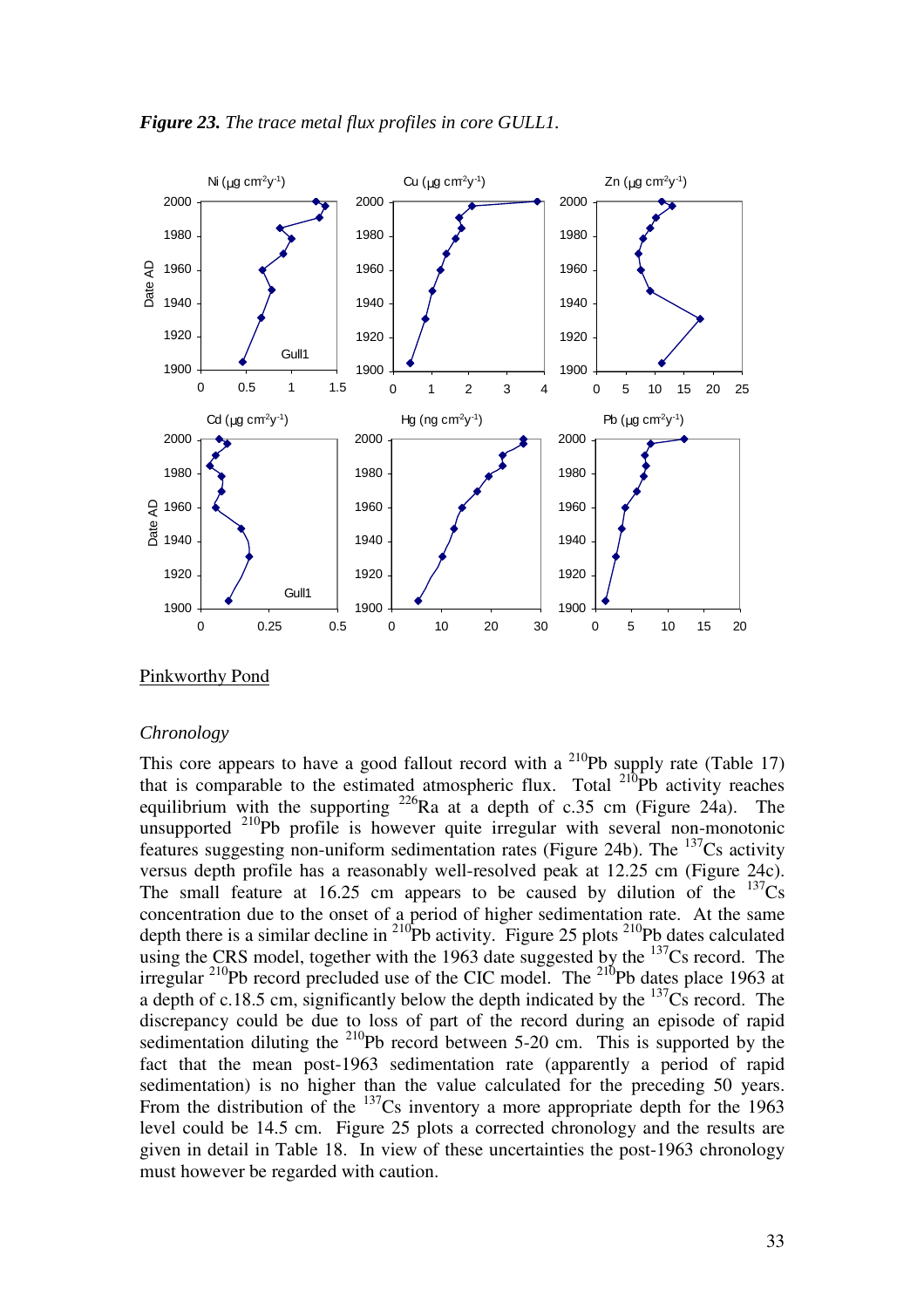|       | $\mathrm{^{210}Pb}$ |              |       |              |       |              |      |                     |      |  |  |  |
|-------|---------------------|--------------|-------|--------------|-------|--------------|------|---------------------|------|--|--|--|
|       | Depth               | Total        |       | Unsupported  |       | Supported    |      | $^{137}\mathrm{Cs}$ |      |  |  |  |
| cm    | $g \text{ cm}^{-2}$ | $Bq kg^{-1}$ | $\pm$ | $Bq kg^{-1}$ | 土     | $Bq kg^{-1}$ | 土    | $Bq kg^{-1}$        | 土    |  |  |  |
| 0.25  | 0.01                | 175.50       | 40.10 | 89.94        | 40.43 | 85.60        | 4.92 | 35.03               | 2.80 |  |  |  |
| 2.25  | 0.08                | 366.60       | 57.70 | 282.85       | 58.13 | 83.78        | 7.41 | 69.61               | 9.27 |  |  |  |
| 4.25  | 0.20                | 331.50       | 41.50 | 249.00       | 42.30 | 82.50        | 8.00 | 100.81              | 7.55 |  |  |  |
| 6.25  | 0.40                | 167.00       | 19.90 | 88.50        | 20.60 | 78.40        | 5.20 | 136.45              | 5.66 |  |  |  |
| 8.25  | 0.63                | 146.90       | 17.30 | 57.60        | 18.00 | 89.20        | 5.00 | 183.16              | 5.93 |  |  |  |
| 12.25 | 1.25                | 160.30       | 18.00 | 71.30        | 18.80 | 89.00        | 5.30 | 270.61              | 6.65 |  |  |  |
| 16.25 | 1.99                | 131.20       | 17.50 | 42.30        | 18.10 | 88.90        | 4.50 | 146.40              | 4.59 |  |  |  |
| 20.50 | 2.82                | 155.90       | 13.20 | 82.50        | 13.50 | 73.40        | 2.50 | 152.36              | 3.15 |  |  |  |
| 24.50 | 3.52                | 125.40       | 9.10  | 42.90        | 9.40  | 82.60        | 2.50 | 31.20               | 1.94 |  |  |  |
| 28.50 | 4.27                | 78.80        | 10.80 | 14.60        | 11.00 | 64.10        | 2.40 | 12.46               | 1.64 |  |  |  |
| 32.50 | 5.13                | 67.40        | 6.10  | 19.20        | 6.30  | 48.10        | 1.70 | 10.93               | 1.42 |  |  |  |
| 36.50 | 6.11                | 58.90        | 6.90  | $-11.20$     | 7.30  | 70.10        | 2.20 | 8.55                | 1.26 |  |  |  |
| 41.50 | 7.31                | 66.80        | 9.00  | $-0.70$      | 9.40  | 67.60        | 2.70 | 8.17                | 1.50 |  |  |  |

*Table 17. Fallout Radionuclide Concentrations in Pinkworthy Pond core PINK3*

*Table 18. 210 Pb chronology of Pinkworthy Pond core PINK3*

|       | Depth               |      | Chronology |                |                                    | <b>Sedimentation Rate</b> |           |
|-------|---------------------|------|------------|----------------|------------------------------------|---------------------------|-----------|
|       |                     | Date | Age        |                |                                    |                           |           |
| cm    | $g \text{ cm}^{-1}$ | AD   | y          | $\pm$          | $g \text{ cm}^{-2} \text{ y}^{-1}$ | $\text{cm y}^{-1}$        | $\pm$ (%) |
| 0.00  | 0.00                | 1984 | 17         | $\theta$       |                                    |                           |           |
| 0.25  | 0.01                | 1984 | 17         | 1              | 0.110                              | 0.85                      |           |
| 2.25  | 0.08                | 1983 | 18         | 2              | 0.034                              | 0.80                      |           |
| 4.25  | 0.20                | 1979 | 22         | $\overline{2}$ | 0.034                              | 0.50                      |           |
| 6.25  | 0.40                | 1975 | 26         | 2              | 0.085                              | 0.67                      |           |
| 8.25  | 0.63                | 1973 | 28         | $\overline{c}$ | 0.122                              | 0.75                      |           |
| 10.25 | 0.94                | 1970 | 31         | 3              | 0.101                              | 0.66                      |           |
| 12.25 | 1.25                | 1967 | 34         | 3              | 0.081                              | 0.57                      |           |
| 14.25 | 1.62                | 1963 | 38         | $\overline{4}$ | 0.094                              | 0.47                      |           |
| 16.25 | 1.99                | 1959 | 42         | 4              | 0.106                              | 0.38                      |           |
| 18.25 | 2.38                | 1952 | 48         | 5              | 0.077                              | 0.33                      |           |
| 20.50 | 2.82                | 1945 | 56         | 6              | 0.045                              | 0.28                      |           |
| 22.50 | 3.17                | 1937 | 63         | 8              | 0.045                              | 0.26                      |           |
| 24.50 | 3.52                | 1929 | 71         | 10             | 0.045                              | 0.25                      |           |
| 26.50 | 3.90                | 1920 | 80         | 12             | 0.045                              | 0.23                      |           |
| 28.50 | 4.27                | 1912 | 88         | 14             | 0.045                              | 0.22                      |           |
| 30.50 | 4.70                | 1902 | 98         | 19             | 0.045                              | 0.21                      |           |
| 32.50 | 5.13                | 1893 | 107        | 23             | 0.045                              | 0.21                      |           |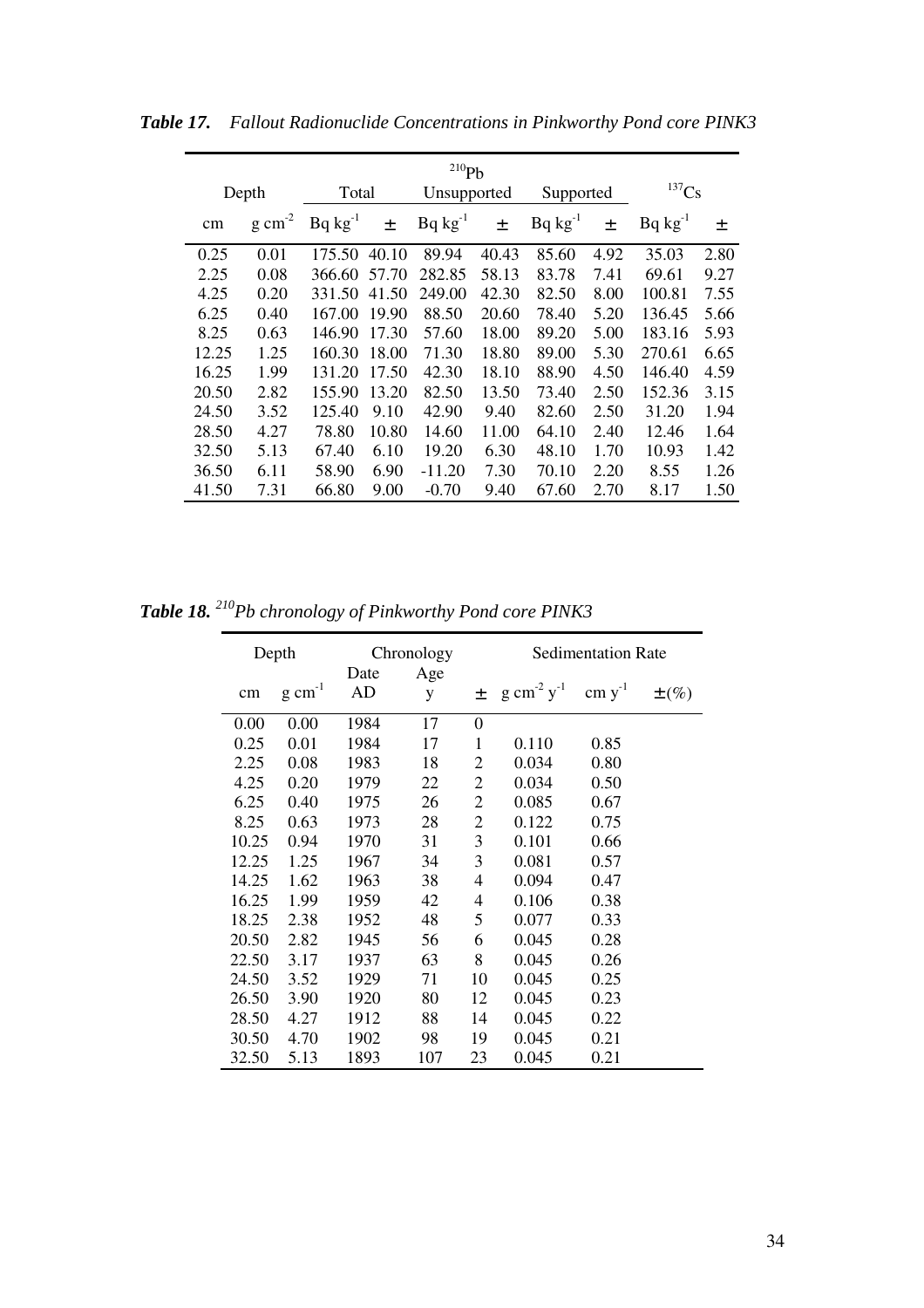*Figure 24. Fallout radionuclides in Pinkworthy Pond core PINK3 showing (a) total and supported 210 Pb, (b) unsupported 210 Pb, (c) <sup>137</sup>Cs concentrations versus depth.*

![](_page_34_Figure_1.jpeg)

*Figure 25. Radiometric chronology of Pinkworthy Pond core PINK3 showing CRS model 210 Pb dates (raw and corrected) together with dates determined from the <sup>137</sup>Cs stratigraphy. Also shown are sedimentation rates calculated using the corrected model.*

![](_page_34_Figure_3.jpeg)

35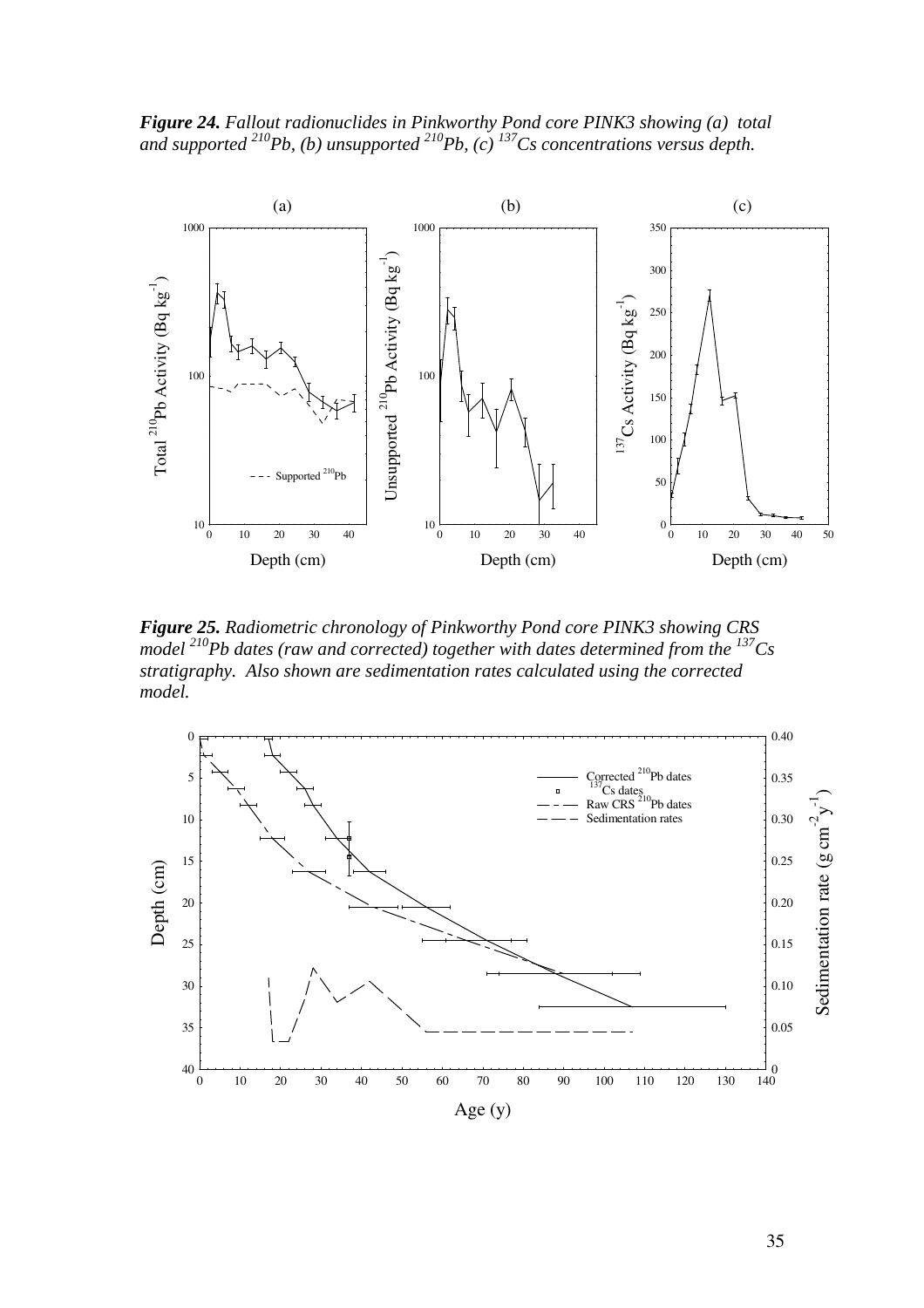The trace metal concentration profiles of PINK3 taken from Pinkworthy Pond are shown in Figure 26. Hg alone shows an increase in concentration throughout the core whilst the other metals appear to increase from the base of the core to peaks at c. 25cm before declining to the surface. These peaks could indicate a peak in contamination. However, there are considerable variations throughout each of these profiles and this could be due to changes in sediment source.

The features of trace metal flux profiles are quite different from those of their respective concentration profiles (Figure 27). Peak fluxes vary for the different metals and may therefore be derived mainly from changing sedimentation rates rather than a pollution signal.

Threshold Effect Levels for Zn, Hg and Pb are exceeded in surface sediments of Pinkworthy Pond. The peak concentrations of Cd at c. 25cm exceed the Probable Effect Level.

![](_page_35_Figure_4.jpeg)

*Figure 26. The trace metal concentration profiles in core Pink3.*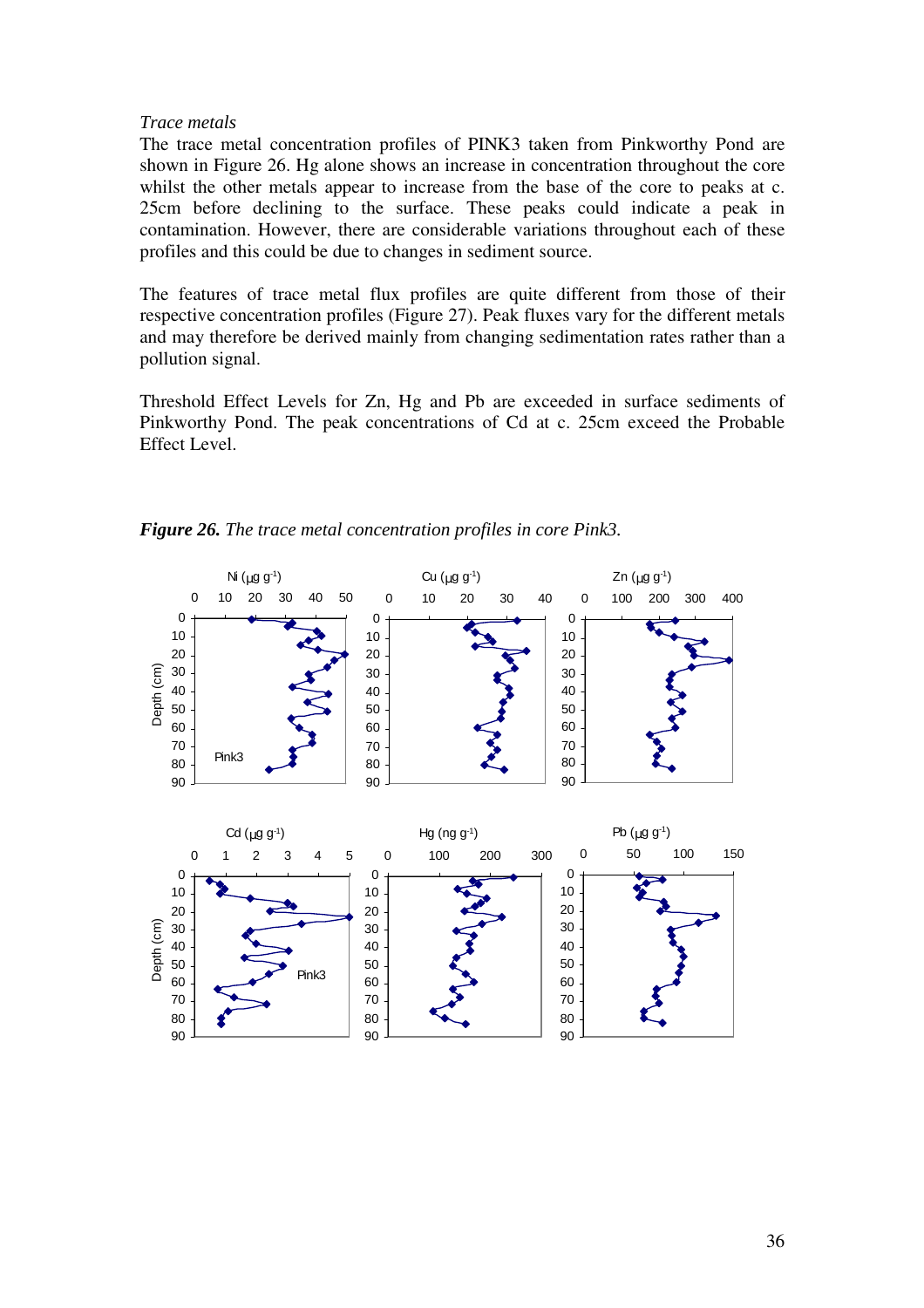![](_page_36_Figure_0.jpeg)

![](_page_36_Figure_1.jpeg)

#### Portmore Loch

#### *Chronology*

The fallout parameters for this core suggest that it has a reasonably good record of fallout radionuclides. Total  $^{210}$ Pb reaches equilibrium with the supporting  $^{226}$ Ra at a depth of about 18 cm (Figure 28a). The unsupported  $^{210}$ Pb activity declines fairly regularly with depth (Figure 28b) though the significantly lower gradient of the profile above c.12 cm suggests more rapid accumulation in recent decades. The <sup>137</sup>Cs record in this core (Figure 28c) is a little irregular, with a poorly resolved peak between 8-12.5 cm, and a secondary peak at 4.25 cm. Traces of  $^{241}$ Am at 10.25 cm are not sufficient to resolve the origin of these features, though it seems likely that the main peak records the high levels of fallout in the early 1960s from the atmospheric testing of nuclear weapons. Figure 29 shows <sup>210</sup>Pb dates calculated using the CRS and CIC models, together with the 1963 and depth suggested by the  $^{137}$ Cs and  $^{241}$ Am records. Both models suggest accelerating sedimentation rates in recent decades, though the CIC model suggests a later and more rapid change. The CRS dates however, are in better agreement with the  $^{137}Cs$  and  $^{241}Am$  records and form the basis of the chronology given in Table 20. In assessing the reliability of these dates it should be noted that there is a layer of dense sediment between 17-29 cm (see wet density data in Figure 2) that may have had a significant influence on fallout records in the deeper parts of this core. If the date and origin of this feature is known they could be used to improve the accuracy of the radiometric dates, particular in the older sections.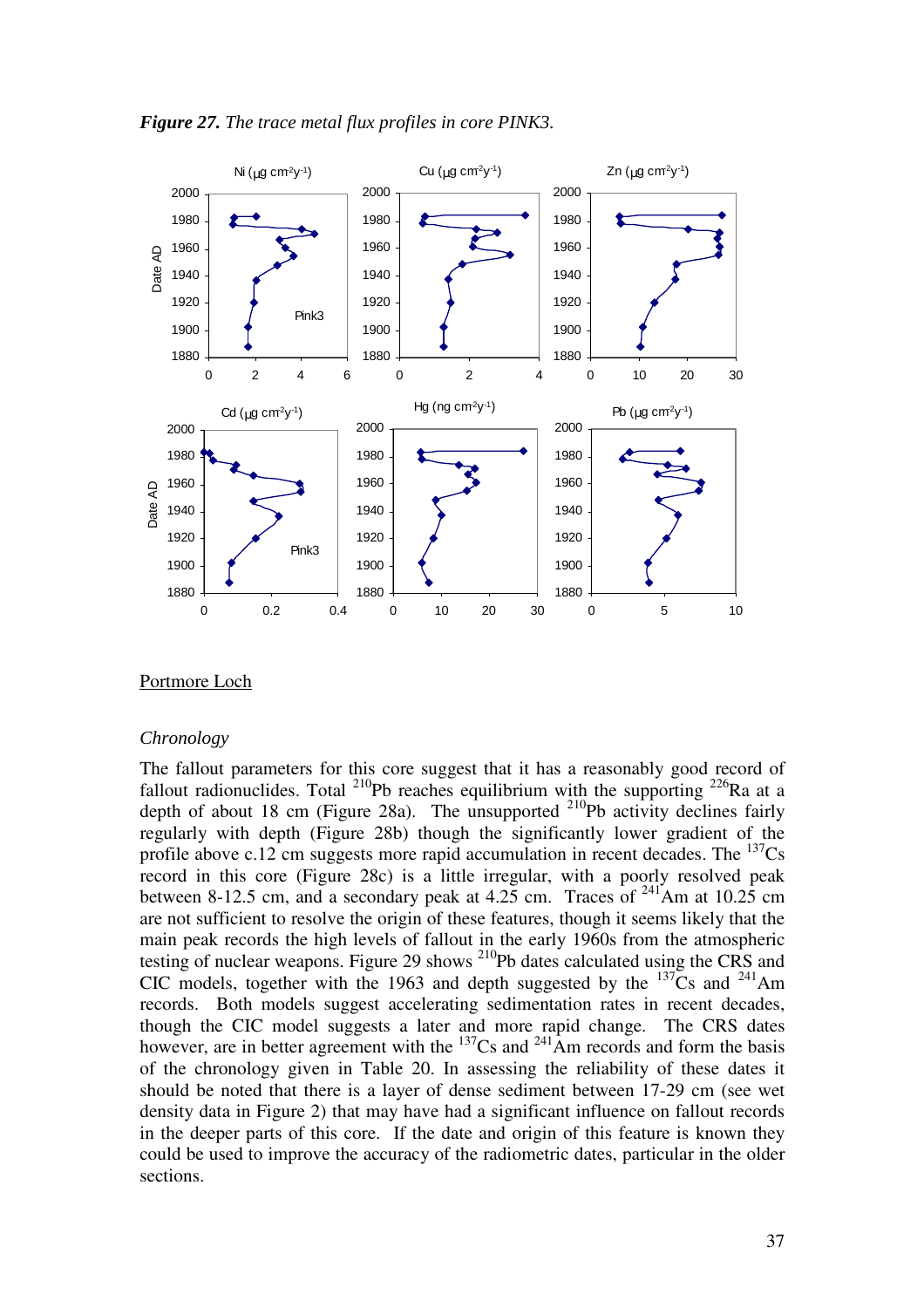| <b>Table 19</b> Fallout radionuclide concentrations in Portmore Loch core PORT1 |  |  |  |  |  |  |  |  |  |  |  |
|---------------------------------------------------------------------------------|--|--|--|--|--|--|--|--|--|--|--|
|---------------------------------------------------------------------------------|--|--|--|--|--|--|--|--|--|--|--|

|       |                     |              |      | $^{210}Pb$   |       |              |       |              |                                                                                                                                                                                                   |     |         |
|-------|---------------------|--------------|------|--------------|-------|--------------|-------|--------------|---------------------------------------------------------------------------------------------------------------------------------------------------------------------------------------------------|-----|---------|
|       | Depth               | Total        |      | Unsupported  |       | Supported    |       |              | $^{137}\mathrm{Cs}$<br>$^{241}\mathrm{Am}$<br>$Bq kg^{-1}$<br>$\pm$<br>3.3<br>0.0<br>6.2<br>0.0<br>4.6<br>0.0<br>6.0<br>0.0<br>3.7<br>0.0<br>3.7<br>2.1<br>3.7<br>0.0<br>4.7<br>0.0<br>2.5<br>0.0 |     |         |
| cm    | $g \text{ cm}^{-2}$ | $Bq kg^{-1}$ | 土    | $Bq kg^{-1}$ | $\pm$ | $Bq kg^{-1}$ | $\pm$ | $Bq kg^{-1}$ |                                                                                                                                                                                                   |     | 土       |
| 0.25  | 0.02                | 242.5        | 17.4 | 200.1        | 17.7  | 42.4         | 3.1   | 86.3         |                                                                                                                                                                                                   |     | 0.0     |
| 2.25  | 0.23                | 177.0        | 32.8 | 134.5        | 33.3  | 42.5         | 5.8   | 87.8         |                                                                                                                                                                                                   |     | 0.0     |
| 4.25  | 0.46                | 157.8        | 17.4 | 130.4        | 18.2  | 27.4         | 5.3   | 128.2        |                                                                                                                                                                                                   |     | 0.0     |
| 6.25  | 0.72                | 153.4        | 18.3 | 109.6        | 18.9  | 43.8         | 4.7   | 105.7        |                                                                                                                                                                                                   |     | 0.0     |
| 8.25  | 0.99                | 161.8        | 12.3 | 115.9        | 12.7  | 45.9         | 2.9   | 143.4        |                                                                                                                                                                                                   |     | 0.0     |
| 10.25 | 1.30                | 132.9        | 11.1 | 86.8         | 11.5  | 46.1         | 3.1   | 131.8        |                                                                                                                                                                                                   |     | 1.2     |
| 12.25 | 1.62                | 115.4        | 11.8 | 78.0         | 12.2  | 37.4         | 3.0   | 126.9        |                                                                                                                                                                                                   |     | 0.0     |
| 14.25 | 1.98                | 101.5        | 18.6 | 51.8         | 19.3  | 49.7         | 5.1   | 101.3        |                                                                                                                                                                                                   |     | 0.0     |
| 16.25 | 2.34                | 72.3         | 12.1 | 28.5         | 12.4  | 43.9         | 2.8   | 44.5         |                                                                                                                                                                                                   |     | 0.0     |
| 18.25 | 2.77                | 43.7         | 6.8  | 9.2          | 7.1   | 34.6         | 1.9   | 19.1         | 1.3                                                                                                                                                                                               | 0.0 | 0.0     |
| 20.50 | 3.35                | 31.2         | 6.1  | $-9.0$       | 6.3   | 40.2         | 1.7   | 8.3          | 1.1                                                                                                                                                                                               | 0.0 | 0.0     |
| 24.50 | 4.37                | 15.0         | 13.2 | $-15.7$      | 13.4  | 30.7         | 2.3   | 2.2          | 1.6                                                                                                                                                                                               | 0.0 | 0.0     |
| 28.50 | 5.21                | 23.4         | 8.3  | $-8.8$       | 8.5   | 32.2         | 2.0   | 0.0          | 0.0                                                                                                                                                                                               | 0.0 | 0.0     |
| 32.50 | 5.84                | 17.8         | 10.7 | $-5.9$       | 10.9  | 23.8         | 2.0   | 0.1          | 1.3                                                                                                                                                                                               | 0.0 | $0.0\,$ |

*Figure 28. Fallout radionuclides in Portmore Loch core PORT1 showing (a) total and supported 210 Pb, (b) unsupported 210 Pb, (c) <sup>137</sup>Cs and 241 Am concentrations.*

![](_page_37_Figure_3.jpeg)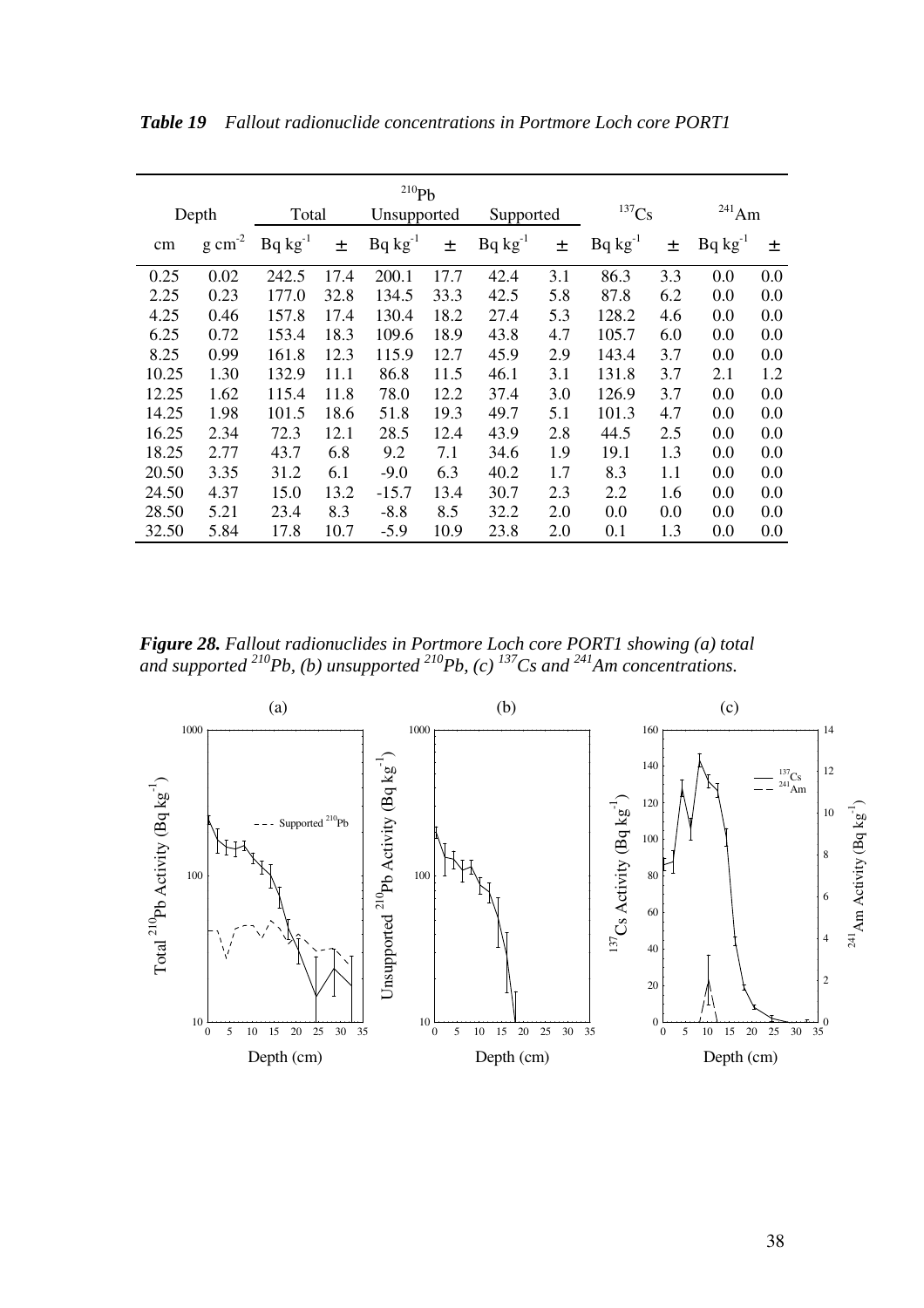|       | Depth               |            | Chronology |                  | <b>Sedimentation Rate</b>          |                            |           |  |  |
|-------|---------------------|------------|------------|------------------|------------------------------------|----------------------------|-----------|--|--|
| cm    | $g \text{ cm}^{-1}$ | Date<br>AD | Age<br>y   | 土                | $g \text{ cm}^{-2} \text{ y}^{-1}$ | $\text{cm} \text{ y}^{-1}$ | $\pm$ (%) |  |  |
| 0.00  | 0.00                | 2000       | $\Omega$   | $\boldsymbol{0}$ |                                    |                            |           |  |  |
| 0.25  | 0.02                | 2000       | $\theta$   | 2                | 0.036                              | 0.38                       | 11.1      |  |  |
| 2.25  | 0.23                | 1994       | 6          | 2                | 0.046                              | 0.36                       | 25.6      |  |  |
| 4.25  | 0.46                | 1989       | 11         | $\overline{2}$   | 0.040                              | 0.33                       | 15.9      |  |  |
| 6.25  | 0.72                | 1982       | 18         | 2                | 0.039                              | 0.27                       | 19.1      |  |  |
| 8.25  | 0.99                | 1974       | 26         | 3                | 0.029                              | 0.21                       | 15.1      |  |  |
| 10.25 | 1.30                | 1963       | 37         | 4                | 0.027                              | 0.16                       | 19.1      |  |  |
| 12.25 | 1.62                | 1949       | 51         | 6                | 0.019                              | 0.11                       | 25.0      |  |  |
| 14.25 | 1.98                | 1928       | 72         | 9                | 0.015                              | 0.09                       | 45.5      |  |  |
| 16.25 | 2.34                | 1903       | 97         | 13               | 0.013                              | 0.07                       | 57.7      |  |  |

*Table 20. 210 Pb chronology of Portmore Loch core PORT1*

*Figure 29. Radiometric chronology of Portmore Loch core PORT1 showing CRS and CIC model 210 Pb dates together with approximate 1963 depth determined from the <sup>137</sup>Cs record. Also shown are sedimentation rates calculated using the CRS model.*

![](_page_38_Figure_3.jpeg)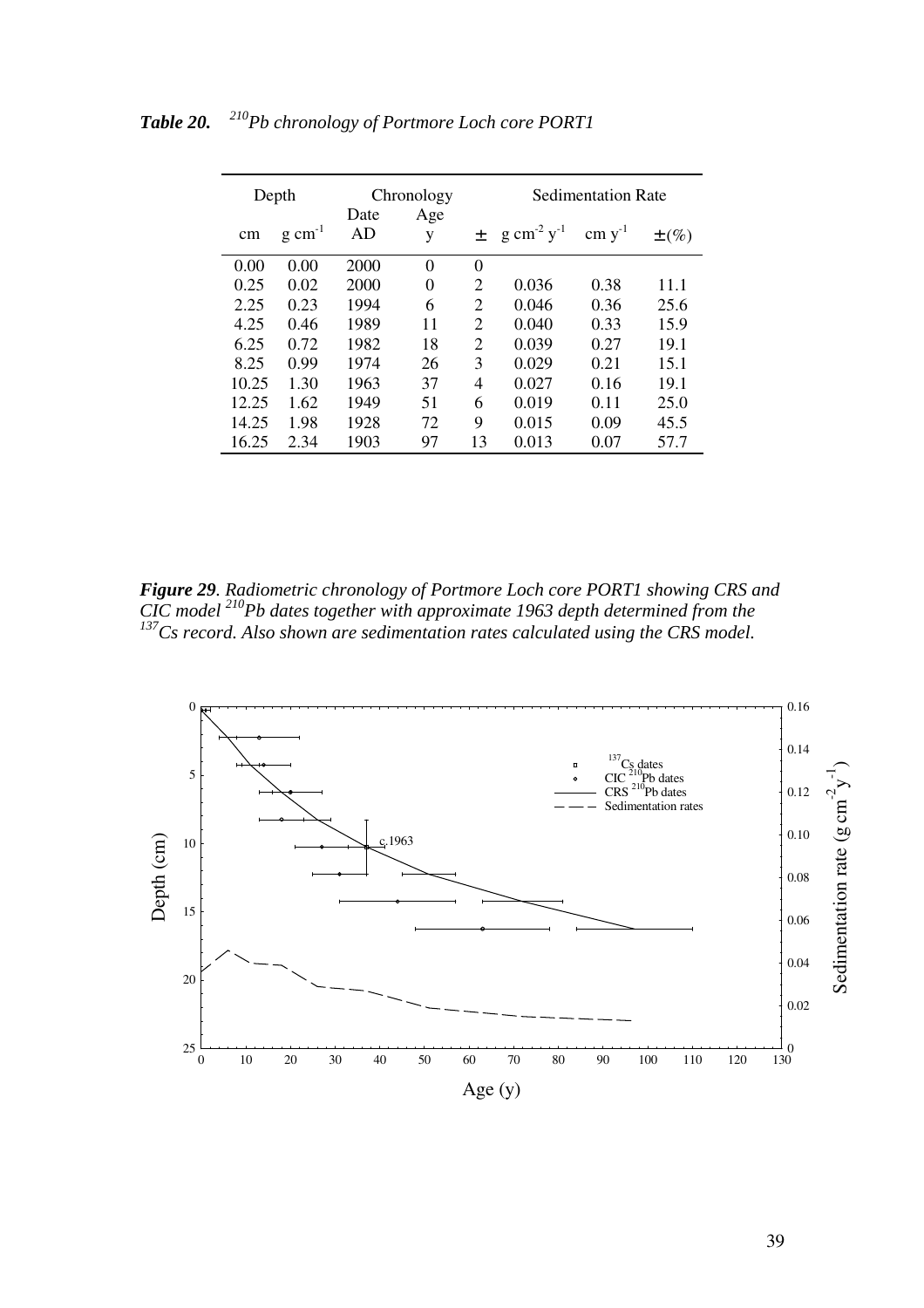In core PORT1 taken from Portmore Loch, concentrations of Ni, Zn and Pb increase rapidly from 29 cm (Figure 30) while Cu and Hg concentrations increase slowly from this depth before rapidly increasing between 19 and 15cm. Above 15cm Hg, Pb and Zn concentrations are relatively constant. Cu and Ni concentrations decline from 13 cm to the surface. Below 29 cm Cd concentrations are below the limit of detection, but once this limit is exceeded, Cd concentrations increase to the surface. As 16.25 cm is dated to 1903  $\pm$  13, extrapolating this chronology places 29 cm in the mid-19<sup>th</sup> century. Thus the start of trace metal pollution at Portmore Loch began at around this time. The low concentration levels and the trends in the profiles of Cu, Zn, Pb and Hg suggest that levels below 29 cm could be at, or close to, background. If this is the case, it is also reasonable to assume that Ni concentrations below 30 cm are also close to background. If this is true, the background concentration of Ni in this area is relatively high when compared to other areas of Scotland (Yang and Rose, 2005).

The surface sediment concentrations of Ni and Cu in Portmore Loch exceed the Probable Effect Level, whilst the concentrations of the other trace metals exceed their Threshold Effect Levels.

The trace metal flux profiles are shown in Figure 31 using the reliable chronology post-1903. Mercury, Pb, Cu and Zn fluxes increase from the 1900s to the 1990s, followed by a decline to 2000 for Hg, Cu and Zn. Ni fluxes increase from the 1960s to the 1990s and decline in the surface sample, while Cd increases from 1980. The increase in the Zn signal in the surface sediments may be due to post-depositional movement and therefore may not be a true signal.

![](_page_39_Figure_4.jpeg)

*Figure 30. The trace metal concentration profiles in core PORT1.*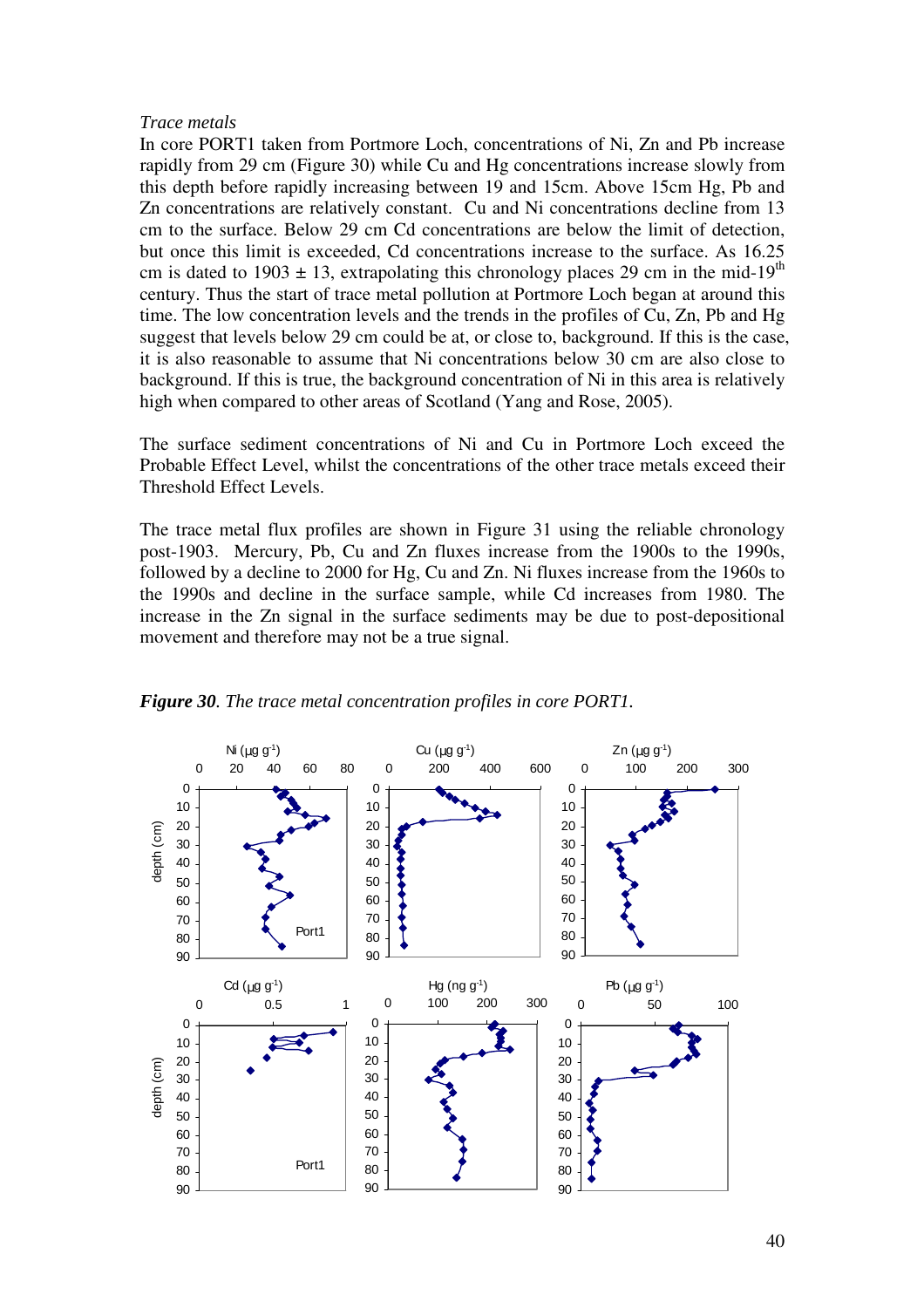![](_page_40_Figure_0.jpeg)

![](_page_40_Figure_1.jpeg)

#### Powdermill Lake

### *Chronology*

<sup>210</sup>Pb concentrations are significantly in excess of the supporting  $^{226}$ Ra in the top 16 cm of the core (Figure 32a). The unsupported  $^{210}$ Pb concentrations are extremely low (Figure 32b), though since the  $^{210}$ Pb inventory (Table 21) is c.50% of the estimated atmospheric flux these may be due to dilution of the atmospheric signal by rapid sedimentation. The  $^{137}$ Cs record has a double peak between 24-33 cm (Figure 32c), that probably records the 1963 fallout maximum from the atmospheric testing of nuclear weapons. The low  $^{137}Cs$  concentration in the 28.5 cm sample may be related to events giving rise to small increase in dry bulk density and LOI values in sediments immediately above this depth. Because of the very poor <sup>210</sup>Pb record it was not possible to calculate <sup>210</sup>Pb dates for this core. From the <sup>137</sup>Cs record, the mean post-1960 sedimentation rate is estimated to be  $0.31 \pm 0.05$  g cm<sup>-2</sup> y<sup>-1</sup> (0.77  $\pm$  0.12 cm y<sup>-1</sup>). Table 22 gives a tentative chronology for the past 60 years assuming a constant sedimentation rate of this value.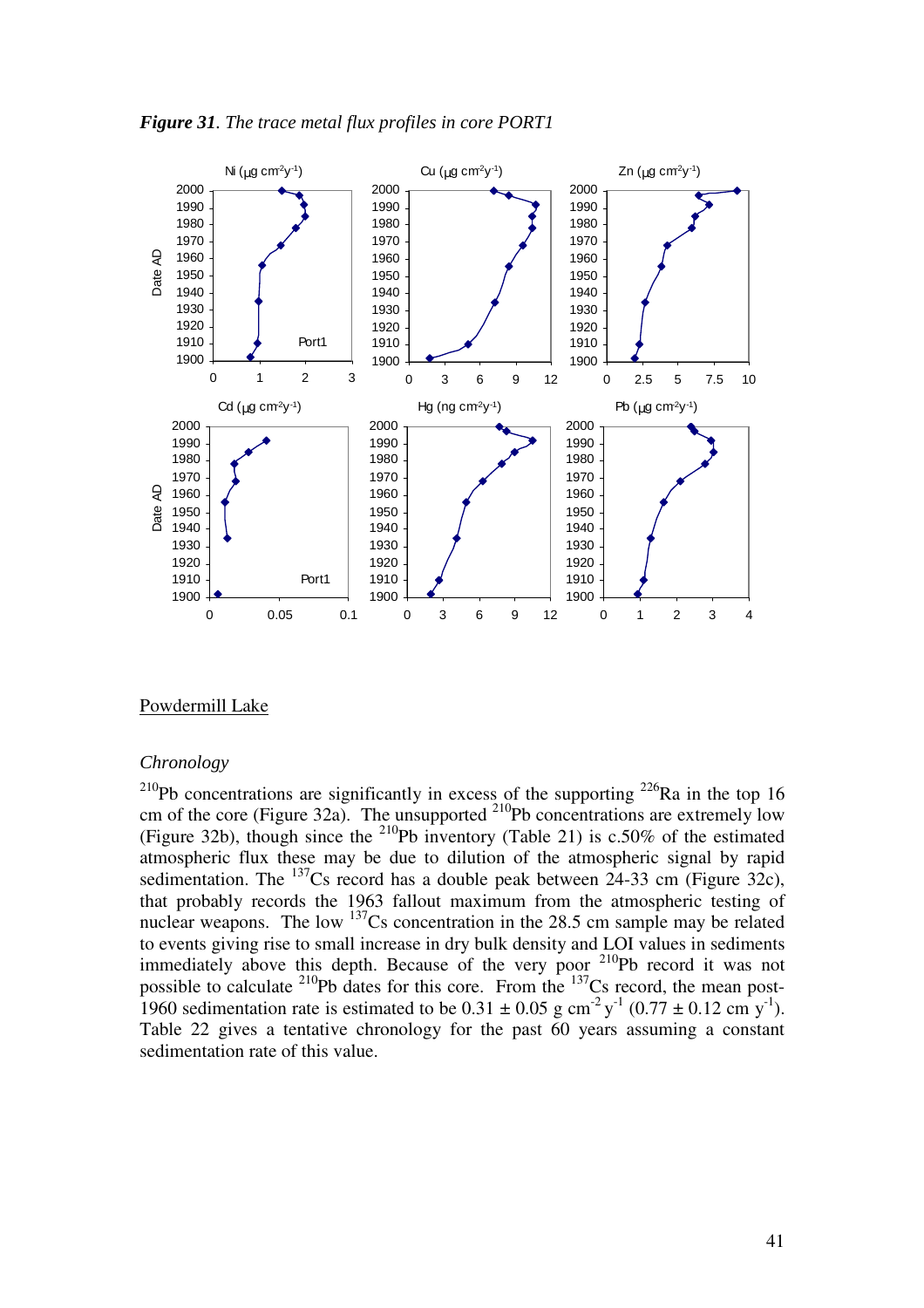|       |                     |              |     | $^{210}Pb$   |           |              |        |                     |     |
|-------|---------------------|--------------|-----|--------------|-----------|--------------|--------|---------------------|-----|
|       | Depth               | Total        |     | Unsupported  | Supported |              |        | $^{137}\mathrm{Cs}$ |     |
| cm    | $g \text{ cm}^{-2}$ | $Bq kg^{-1}$ | 土   | $Bq kg^{-1}$ | $\pm$     | $Bq kg^{-1}$ | $^{+}$ | $Bq kg^{-1}$        | 土   |
| 0.25  | 0.05                | 72.7         | 8.8 | 20.8         | 9.0       | 51.9         | 1.8    | 11.8                | 1.3 |
| 4.25  | 1.17                | 57.4         | 5.3 | 8.6          | 5.5       | 48.8         | 1.4    | 15.1                | 1.0 |
| 8.25  | 2.42                | 75.3         | 8.6 | 24.9         | 8.9       | 50.4         | 2.3    | 15.3                | 1.6 |
| 12.25 | 3.88                | 63.0         | 6.0 | 8.6          | 6.3       | 54.4         | 1.8    | 14.2                | 1.2 |
| 16.25 | 5.42                | 49.8         | 5.1 | 8.2          | 5.3       | 41.6         | 1.4    | 14.6                | 1.2 |
| 20.50 | 7.31                | 44.2         | 7.7 | 2.3          | 7.8       | 41.9         | 1.4    | 20.0                | 1.1 |
| 24.50 | 9.42                | 40.4         | 4.7 | $-5.3$       | 4.9       | 45.7         | 1.4    | 25.3                | 1.3 |
| 28.50 | 11.60               | 45.8         | 4.6 | 6.6          | 4.8       | 39.2         | 1.2    | 13.9                | 1.0 |
| 32.50 | 13.90               | 45.3         | 5.2 | $-0.8$       | 5.4       | 46.0         | 1.4    | 25.8                | 1.1 |
| 36.50 | 16.03               | 37.8         | 4.6 | $-5.4$       | 4.8       | 43.1         | 1.4    | 9.9                 | 0.8 |
| 38.50 | 17.06               | 42.3         | 5.2 | 2.6          | 5.3       | 39.7         | 1.0    | 2.1                 | 0.6 |

*Table 21. Fallout Radionuclide Concentrations in Powdermill Lake core UKBR2*

*Figure 32. Fallout radionuclides in Powdermill Lake core UKBR2 showing (a) total and supported 210 Pb, (b) unsupported 210 Pb, (c) <sup>137</sup>Cs and 241 Am concentrations versus depth.*

![](_page_41_Figure_3.jpeg)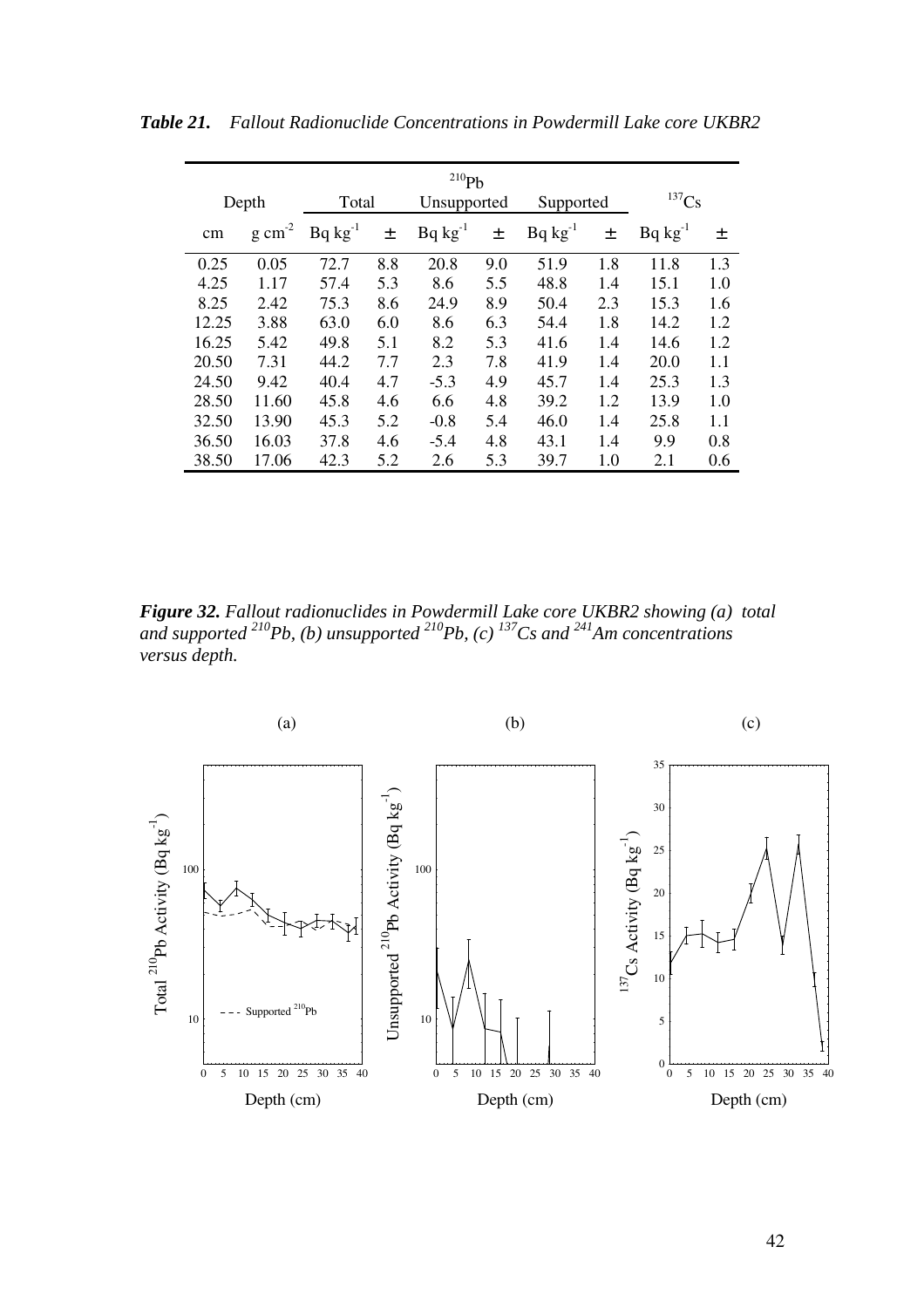|       | Depth               |            | Chronology |          |                            | <b>Sedimentation Rate</b>  |           |
|-------|---------------------|------------|------------|----------|----------------------------|----------------------------|-----------|
| cm    | $g \text{ cm}^{-1}$ | Date<br>AD | Age<br>y   | 土        | $g \text{ cm}^{-2} y^{-1}$ | $\text{cm} \text{ y}^{-1}$ | $\pm$ (%) |
| 0.25  | 0.05                | 2000       | $\theta$   | $\theta$ |                            |                            |           |
| 4.25  | 1.17                | 1996       | 4          | 2        | 0.31                       | 0.97                       | 15.8      |
| 8.25  | 2.42                | 1992       | 8          | 2        | 0.31                       | 0.92                       | 15.8      |
| 12.25 | 3.88                | 1988       | 12         | 3        | 0.31                       | 0.83                       | 15.8      |
| 16.25 | 5.42                | 1983       | 17         | 4        | 0.31                       | 0.73                       | 15.8      |
| 20.50 | 7.31                | 1977       | 23         | 5        | 0.31                       | 0.66                       | 15.8      |
| 24.50 | 9.42                | 1970       | 30         | 6        | 0.31                       | 0.60                       | 15.8      |
| 28.50 | 11.60               | 1963       | 37         | 7        | 0.31                       | 0.58                       | 15.8      |
| 32.50 | 13.90               | 1956       | 44         | 8        | 0.31                       | 0.57                       | 15.8      |
| 36.50 | 16.03               | 1949       | 51         | 9        | 0.31                       | 0.57                       | 15.8      |
| 38.50 | 17.06               | 1946       | 54         | 10       | 0.31                       | 0.57                       | 15.8      |

#### *Table 22. 210 Pb chronology of Powdermill Lake core UKBR2*

#### *Trace metals*

Nickel, Zn and Cd concentrations increase from the base of the UKBR2 core to the surface, whilst Cu increases from c. 30 cm to the surface, Hg from 20 cm and Pb from 50 cm (Figure 33). The dry weight, LOI, and wet density profiles of this core (Figure 2) change steadily and gradually indicating a relatively stable lake environment and consistent sediment sources. Extrapolation of the sediment chronology suggests that the core should cover the period since the 1880s. This implies that Ni, Zn and Cd contamination has increased since this time, Pb since the 1920s, Cu from the 1950s and Hg since the 1970s. Only Ni and Cd concentrations in the surface sediments of Powdermill Lake exceed the Probable Effect Level. The other trace metal concentrations exceed the Threshold Effect Level.

The trace metal flux profiles (Figure 34) also show an increase in trace metal inputs to the sediments up to the surface although it is unlikely that the surface Cu peak is a true increase in inputs. Cd, Pb, and Ni show peak fluxes in the 1980s, but there is little sign of recovery in the other trace metal records.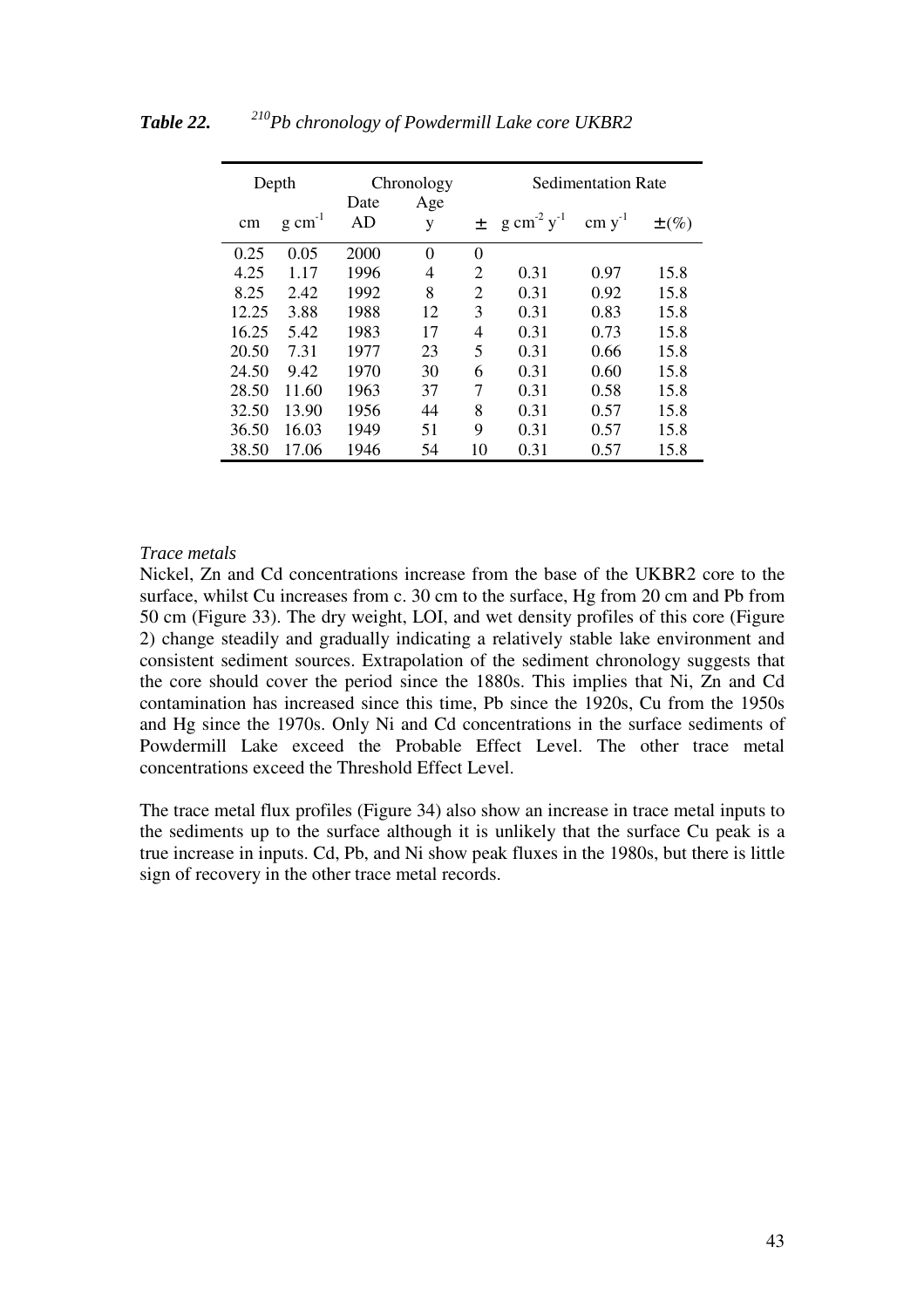![](_page_43_Figure_0.jpeg)

*Figure 33. The trace metal concentration profiles in core UKBR2.*

*Figure 34. The trace metal flux profiles in core UKBR2*

![](_page_43_Figure_3.jpeg)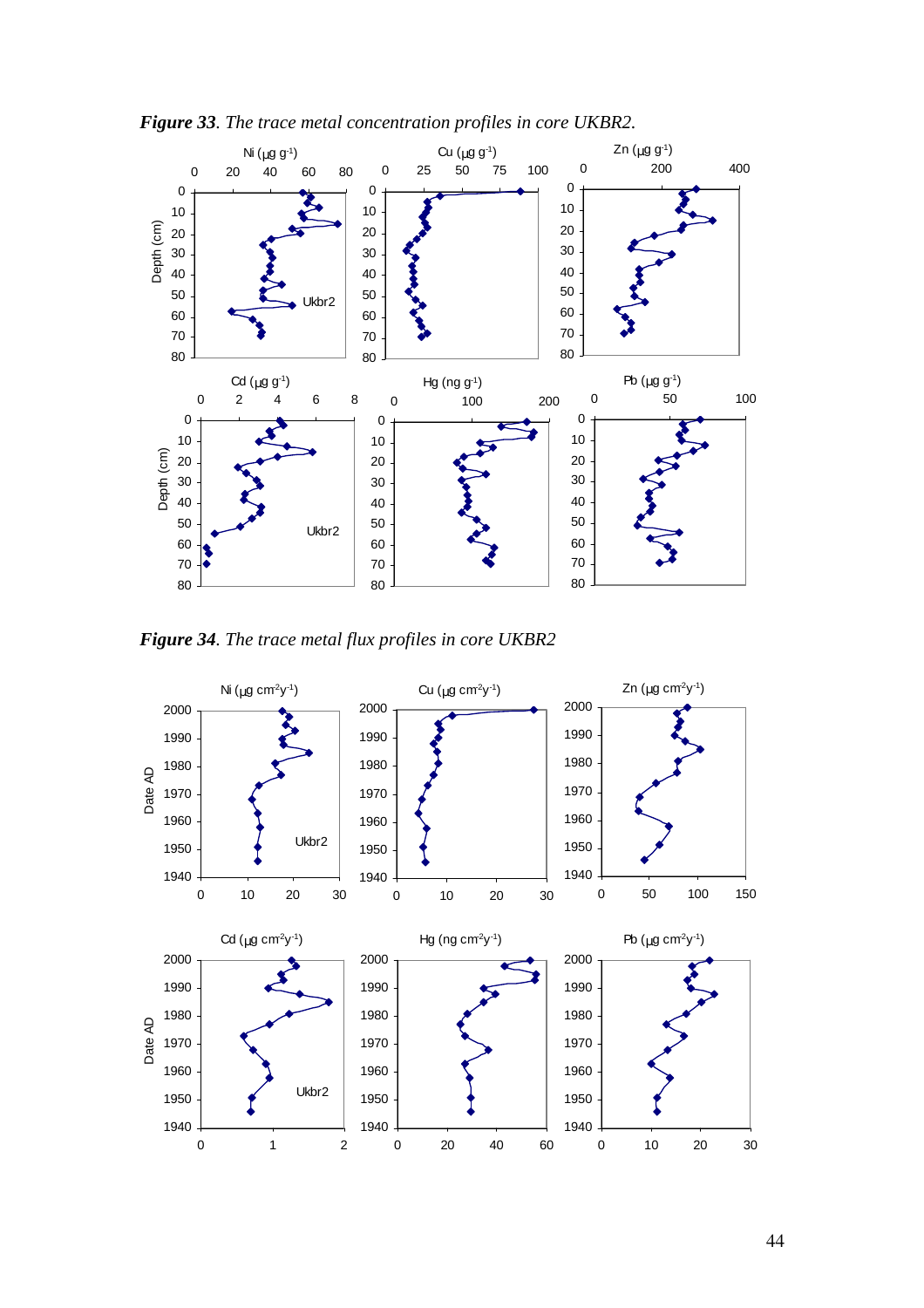#### Turton & Entwistle Reservoir

#### *Chronology*

Total  $^{210}$ Pb activity in this core reaches equilibrium with the supporting  $^{226}$ Ra at a depth of c.17 cm (Figure 35a). The unsupported  $^{210}$ Pb record (Figure 35b) can be divided into two parts. Above 8.5 cm concentrations are virtually constant with just minor fluctuations about a mean value of 253 Bq  $kg^{-1}$ . Beneath this section activity falls rapidly and more or less exponentially with depth. The  $137$ Cs activity versus depth profile (Figure 35c) has a well-resolved peak at 11.25 cm. A small but significant <sup>241</sup>Am peak at the same depth shows that this feature records the 1963 fallout maximum from the atmospheric testing of nuclear weapons. Figure 18 plots <sup>210</sup>Pb dates calculated using the CRS model, together with the 1963 date suggested by the  $^{137}$ Cs and  $^{241}$ Am records. The irregular  $^{210}$ Pb record precluded use of the CIC model. The results show a significant discrepancy between the <sup>210</sup>Pb dates and the 1963<sup>137</sup>Cs date. The <sup>210</sup>Pb calculations place 1963 at a depth of 7.6 cm, more than 3 cm above the  $^{137}$ Cs peak. Calculations suggest a 4-fold increase in accumulation rates during the past few decades coupled with an even greater increase in the  $^{210}Pb$  supply rate that may reflect increased top-soil erosion from the catchment. A corrected  $^{210}Pb$ chronology has been constructed using the  $1963$   $137$ Cs date as a reference point. The results are shown in Figure 18 and given in detail in Table 24.

| $^{210}Pb$ |                     |              |       |              |       |              |       |                     |       |                     |       |
|------------|---------------------|--------------|-------|--------------|-------|--------------|-------|---------------------|-------|---------------------|-------|
|            | Depth               | Total        |       | Unsupported  |       | Supported    |       | $^{137}\mathrm{Cs}$ |       | $^{241}\mathrm{Am}$ |       |
| cm         | $g \text{ cm}^{-2}$ | $Bq kg^{-1}$ | $\pm$ | $Bq kg^{-1}$ | $\pm$ | $Bq kg^{-1}$ | $\pm$ | $Bq kg^{-1}$        | $\pm$ | $Bq kg^{-1}$        | $\pm$ |
| 0.25       | 0.02                | 342.0        | 49.4  | 268.2        | 50.1  | 73.8         | 8.6   | 143.3               | 9.5   | 0.0                 | 0.0   |
| 2.25       | 0.25                | 263.9        | 25.4  | 198.5        | 26.1  | 65.4         | 6.0   | 209.3               | 7.4   | 0.0                 | 0.0   |
| 4.25       | 0.59                | 355.8        | 27.0  | 286.2        | 27.7  | 69.6         | 6.2   | 293.7               | 9.6   | 0.0                 | 0.0   |
| 6.25       | 0.93                | 306.4        | 20.9  | 232.3        | 21.5  | 74.1         | 5.0   | 269.4               | 7.3   | 0.0                 | 0.0   |
| 8.25       | 1.21                | 328.0        | 21.0  | 278.4        | 21.6  | 49.7         | 4.9   | 317.4               | 7.7   | 0.0                 | 0.0   |
| 9.25       | 1.36                | 166.4        | 19.6  | 120.4        | 20.0  | 46.0         | 3.9   | 343.6               | 7.2   | 0.0                 | 0.0   |
| 10.25      | 1.53                | 157.1        | 14.7  | 109.8        | 15.0  | 47.3         | 2.8   | 443.8               | 5.6   | 2.7                 | 1.4   |
| 11.25      | 1.72                | 130.4        | 13.6  | 74.3         | 14.0  | 56.1         | 3.4   | 476.5               | 6.8   | 5.5                 | 1.6   |
| 12.25      | 1.90                | 71.4         | 10.5  | 38.0         | 10.9  | 33.4         | 2.8   | 187.5               | 4.7   | 0.0                 | 0.0   |
| 13.25      | 2.11                | 84.4         | 7.8   | 30.4         | 8.1   | 54.0         | 2.3   | 100.5               | 2.6   | 0.0                 | 0.0   |
| 14.25      | 2.39                | 87.2         | 8.5   | 39.1         | 8.8   | 48.1         | 2.3   | 44.9                | 2.0   | 0.0                 | 0.0   |
| 15.25      | 2.76                | 51.2         | 6.9   | 12.8         | 7.1   | 38.3         | 1.4   | 11.6                | 1.0   | 0.0                 | 0.0   |
| 16.25      | 3.20                | 54.1         | 5.7   | 11.6         | 5.8   | 42.5         | 1.4   | 3.2                 | 0.9   | 0.0                 | 0.0   |
| 18.25      | 4.32                | 47.3         | 6.2   | $-3.0$       | 6.4   | 50.3         | 1.8   | 1.4                 | 1.0   | 0.0                 | 0.0   |
| 20.50      | 5.81                | 48.6         | 5.8   | 4.5          | 6.0   | 44.1         | 1.5   | 0.0                 | 0.0   | 0.0                 | 0.0   |

*Table 23. Fallout radionuclide concentrations in Turton & Entwistle core TURT1*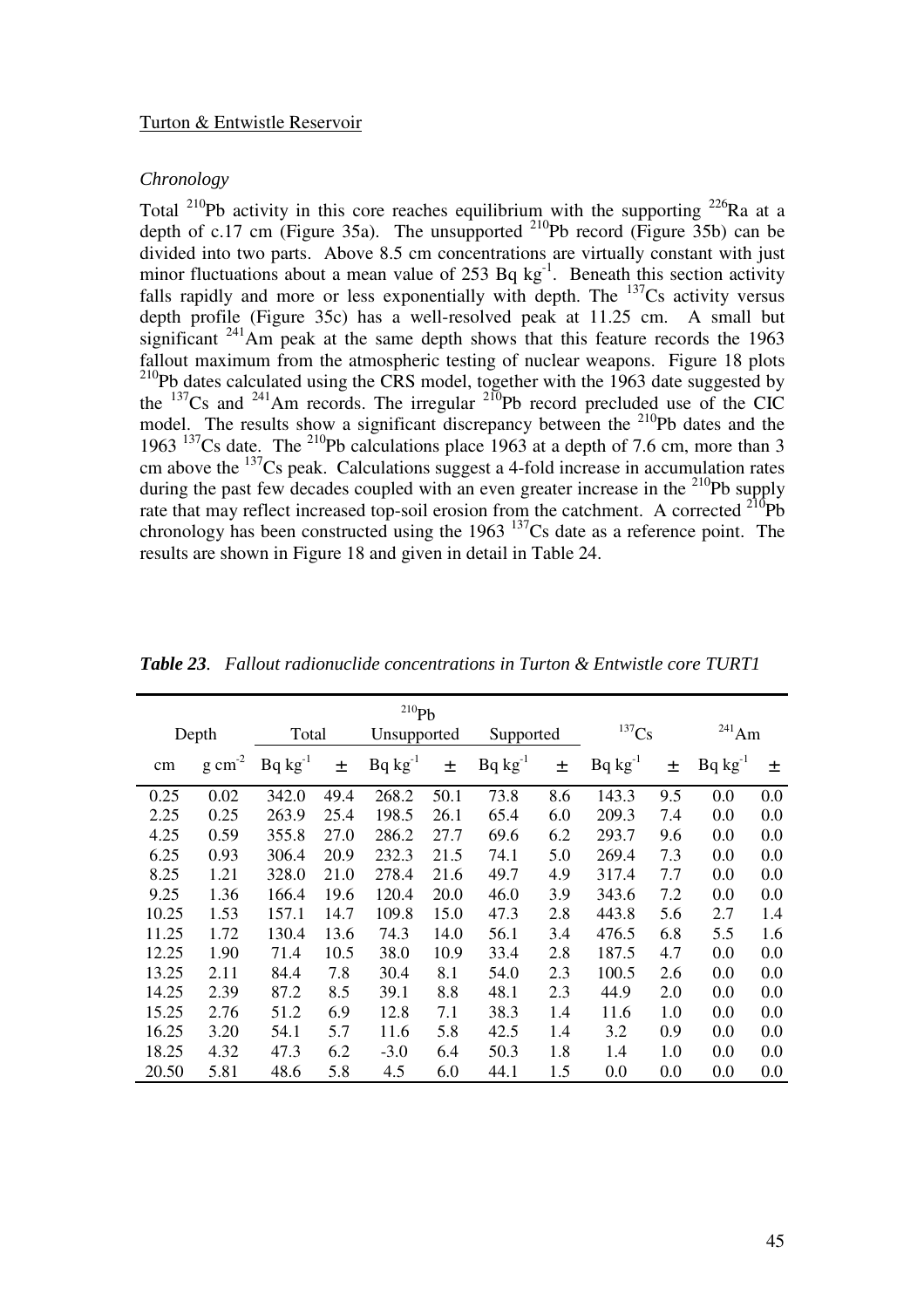|       | Depth               |            | Chronology     |                | <b>Sedimentation Rate</b> |                            |           |  |  |
|-------|---------------------|------------|----------------|----------------|---------------------------|----------------------------|-----------|--|--|
| cm    | $g \text{ cm}^{-1}$ | Date<br>AD | Age<br>y       | 土              | $\rm g \ cm^2 \ y^{-1}$   | $\text{cm} \text{ y}^{-1}$ | $\pm$ (%) |  |  |
| 0.00  | 0.00                | 2000       | $\theta$       | $\overline{0}$ |                           |                            |           |  |  |
| 0.25  | 0.02                | 2000       | 0              | $\mathbf{1}$   | 0.098                     | 1.13                       | 19.3      |  |  |
| 1.25  | 0.13                | 1999       | 1              | $\overline{2}$ | 0.111                     | 0.90                       | 16.8      |  |  |
| 2.25  | 0.25                | 1998       | $\overline{c}$ | $\overline{2}$ | 0.124                     | 0.67                       | 14.2      |  |  |
| 3.25  | 0.42                | 1996       | 4              | $\overline{2}$ | 0.101                     | 0.58                       | 12.8      |  |  |
| 4.25  | 0.59                | 1994       | 6              | $\overline{2}$ | 0.077                     | 0.50                       | 11.4      |  |  |
| 5.25  | 0.76                | 1992       | 8              | $\overline{2}$ | 0.080                     | 0.50                       | 11.8      |  |  |
| 6.25  | 0.93                | 1990       | 10             | $\overline{2}$ | 0.084                     | 0.50                       | 12.1      |  |  |
| 7.25  | 1.07                | 1988       | 12             | 3              | 0.072                     | 0.45                       | 13.2      |  |  |
| 8.25  | 1.21                | 1986       | 14             | 4              | 0.061                     | 0.40                       | 14.2      |  |  |
| 9.25  | 1.36                | 1983       | 17             | 5              | 0.022                     | 0.17                       | 22.4      |  |  |
| 10.25 | 1.53                | 1974       | 26             | 6              | 0.018                     | 0.11                       | 23.6      |  |  |
| 11.25 | 1.72                | 1964       | 36             | 8              | 0.020                     | 0.12                       | 26.8      |  |  |
| 12.25 | 1.90                | 1957       | 43             | 10             | 0.031                     | 0.14                       | 26.8      |  |  |
| 13.25 | 2.11                | 1950       | 50             | 12             | 0.031                     | 0.11                       | 26.8      |  |  |
| 14.25 | 2.39                | 1938       | 62             | 18             | 0.016                     | 0.07                       | 26.8      |  |  |
| 15.25 | 2.76                | 1921       | 79             | 30             | 0.028                     | 0.06                       | 26.8      |  |  |
| 16.25 | 3.20                | 1902       | 98             | 40             | 0.017                     | 0.05                       | 26.8      |  |  |

*Table 24 210 Pb chronology of Turton & Entwistle core TURT1*

*Figure 35. Fallout radionuclides in Turton & Entwistle core TURT1 showing (a) total and supported 210 Pb, (b) unsupported 210 Pb, (c) <sup>137</sup>Cs and 241 Am concentrations versus depth.*

![](_page_45_Figure_3.jpeg)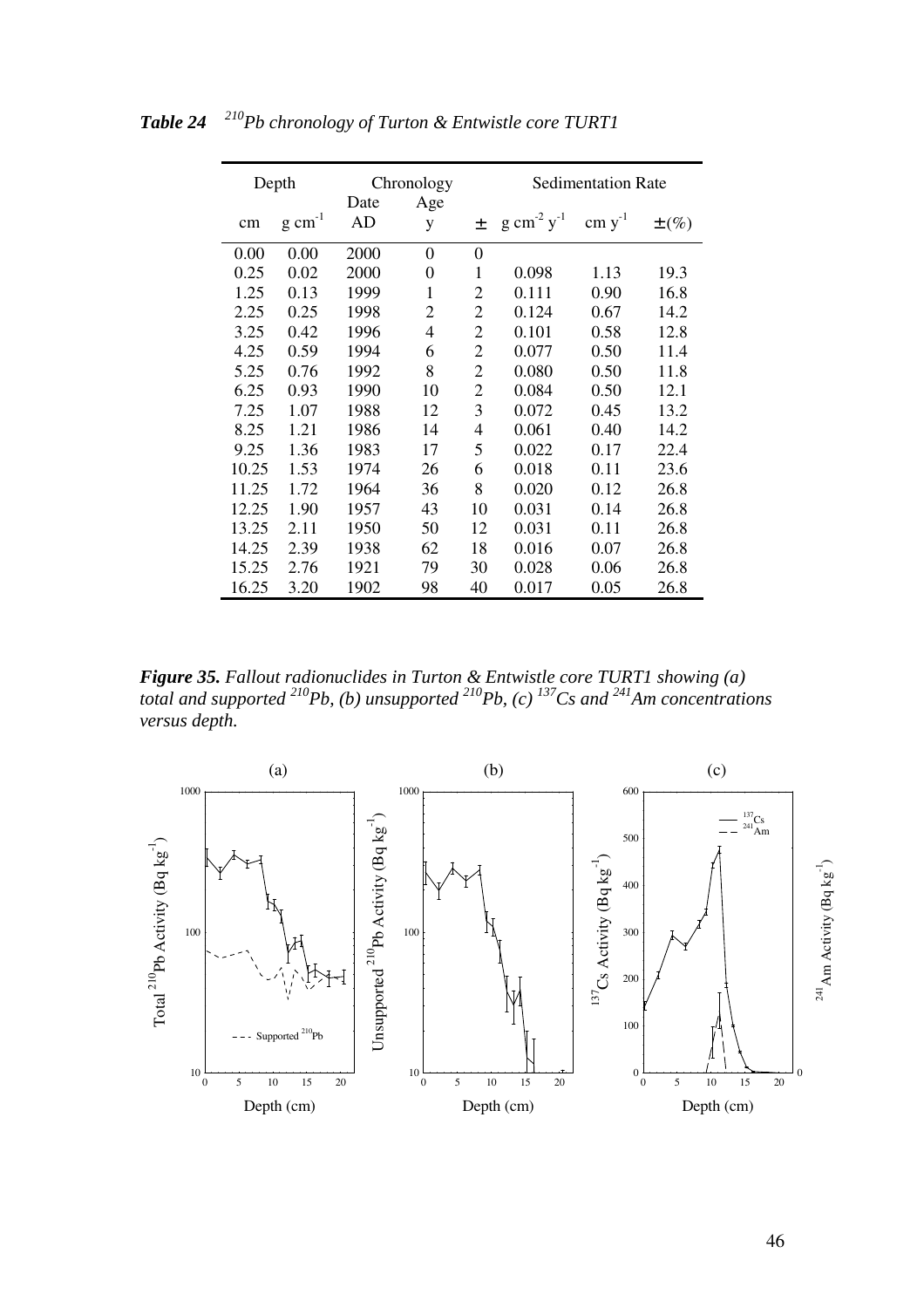*Figure 36. Radiometric chronology of Turton & Entwistle core TURT1 showing CRS model 210 Pb dates together with the 1963 depth estimated from the <sup>137</sup>Cs/ 241 Am record. Also shown are the corrected 210 Pb dates and sedimentation rates.*

![](_page_46_Figure_1.jpeg)

All the trace metal concentration profiles (Figure 37) of TURT1 taken from Turton and Entwistle Reservoir show a slow increase from 30 cm to 20cm followed by a rapid increase to 7 cm, and then a decline in concentrations to the surface. Furthermore, for all metals except Hg there is a peak concentration between  $60 - 50$ cm. The lithostratigraphy of the core (Figure 2) may explain a great deal of the variation in the trace metal profiles from this site. The 60 – 50cm peak may be due to elevated organic content and the low trace metal concentrations below 30cm may be due to the sandy nature of the sediments. Radiometric data suggests a 4-fold increase in sediment accumulation rate possibly from increased top soil erosion from the catchment. If this is the case, this will affect the trace metal concentrations in the sediments therefore the sediment record could not be used to reveal atmospheric deposition for trace metals. However, high trace metal concentrations in the surface sediments do indicate contamination and Pb, Ni and Zn concentrations in the surface sediments are higher than their Probable Effect Levels. These may be derived from the catchment and soil erosion, in particular, should be monitored.

Although trace metal concentrations have reduced in the upper levels of the core, increased sediment accumulation rate results in no decline in trace metal fluxes to the sediment (Figure 38).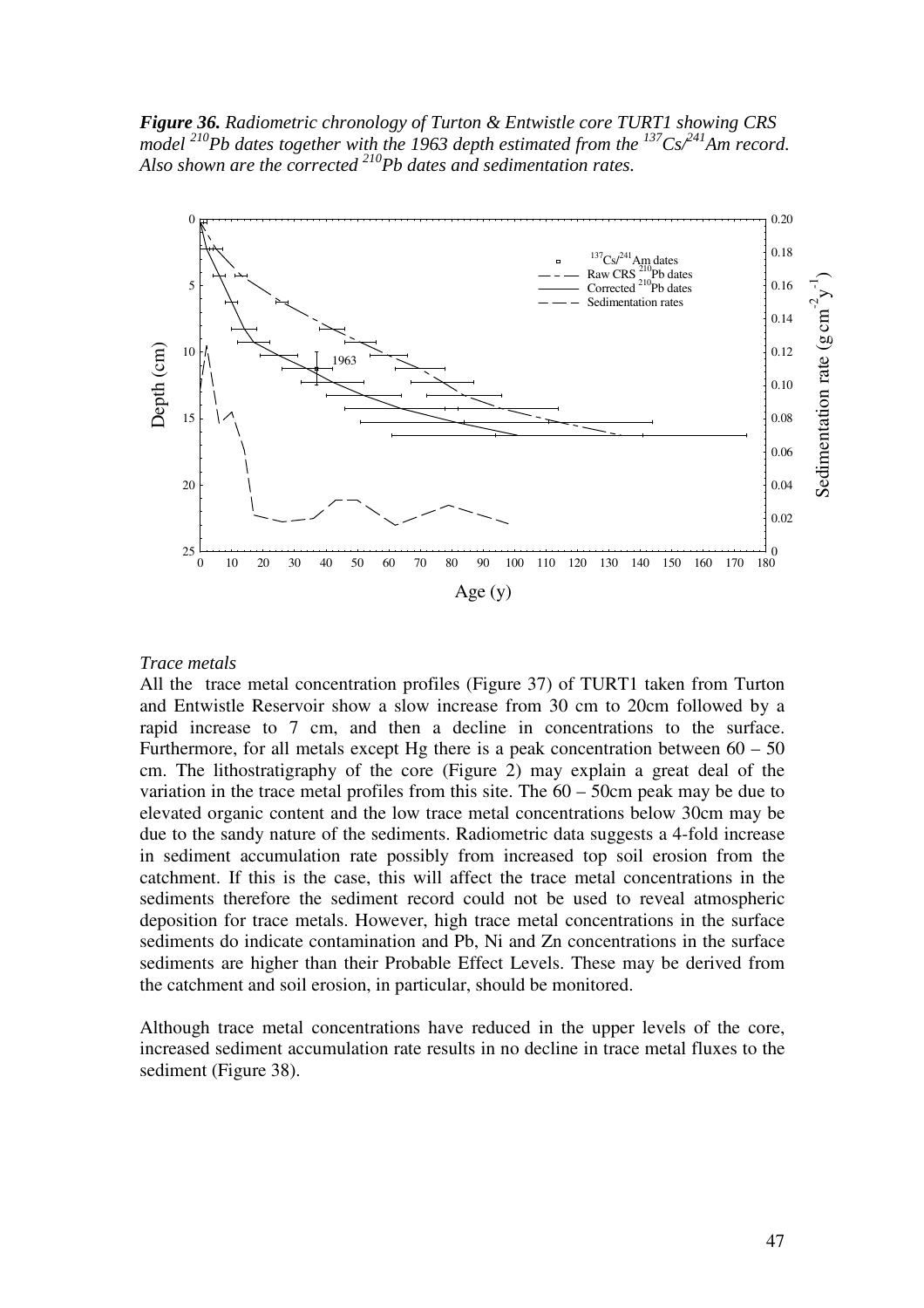![](_page_47_Figure_0.jpeg)

![](_page_47_Figure_1.jpeg)

*Figure 38. The trace metal flux profiles in core TURT1.*

![](_page_47_Figure_3.jpeg)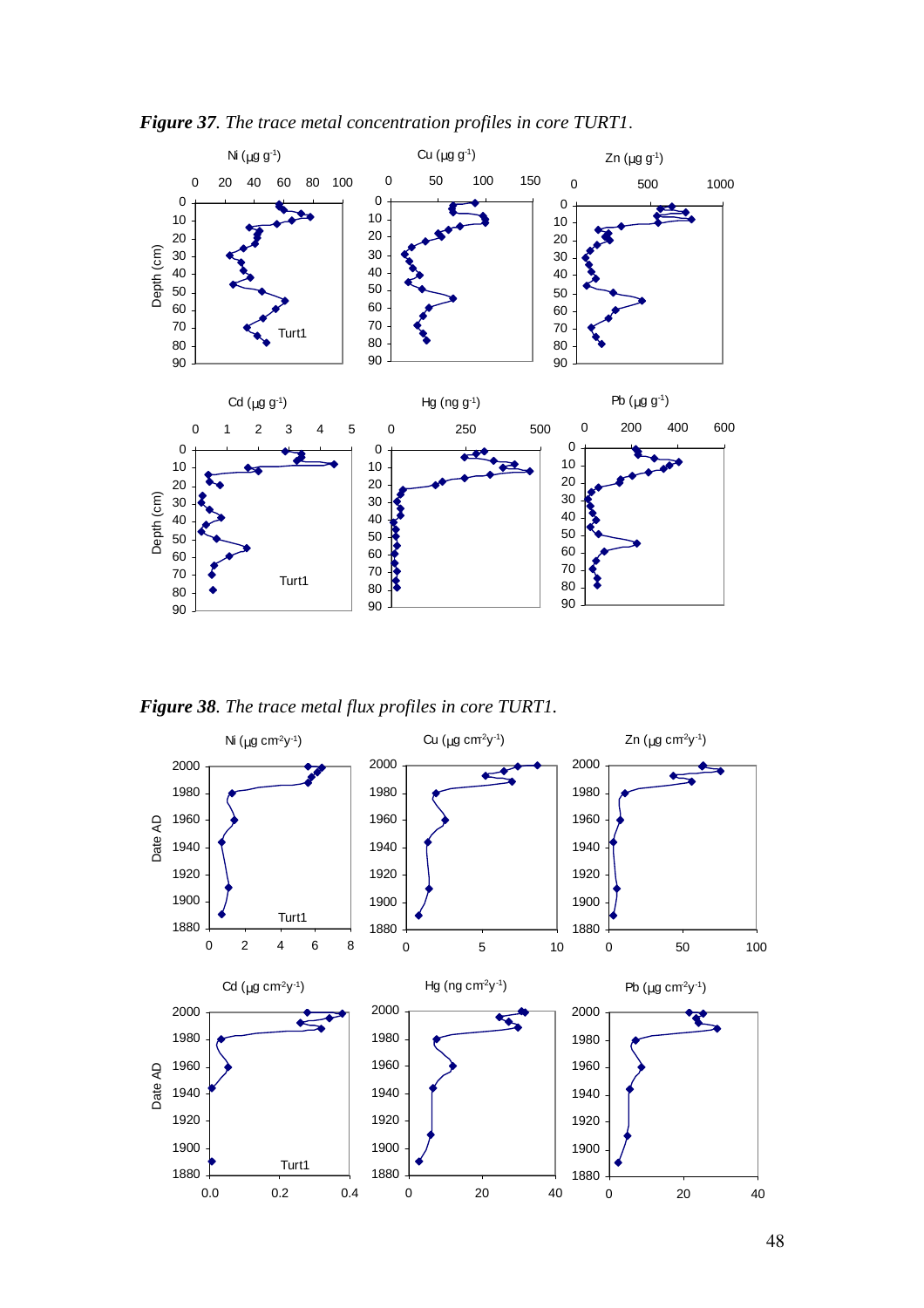### Discussion

# *Effects of sediment accumulation rate and catchment inputs*

Trace metal fluxes, which are used to describe inputs of trace metals into lake sediments, depend upon sedimentation rate and trace metal concentrations. Sedimentation rates, trace metal concentrations and their corresponding trace metal fluxes for 1900, 1950 and 2000 for the ten study sites are summarised in Tables 25 to 30.

In this study, most sites have shown an often considerable increase in sedimentation rate over the last hundred years. Much of the material comprising this elevated sediment load is derived from soils within the catchments whilst a fraction will also be derived from increased productivity as a result of nutrient input. Human activities (e.g. agriculture) are the main factors explaining the elevated sediment load in lowland sites whilst climate change, including the increased frequency of drought and extreme events, will exacerbate this still further and effect more remote sites. Therefore, despite the huge decline in trace metal emissions and deposition, the elevated sediment load to many lakes has compensated for this resulting in no decline in trace metal inputs to lake sediments. Furthermore, given that catchment areas are frequently many times larger than lake areas, the amount of trace metals deposited and stored within the catchment is high compared with metals deposited directly to the lake surface. There is, therefore, a considerable store of deposited contaminants in the catchment areas of many lakes in the UK. Hence, as emissions continue to decline, catchment sources of trace metals become more important, such that metal loads to lake sediments, with the potential for transfer into the food chain via benthic feeders, may remain at current levels or, with increased catchment erosion, continue to increase.

# *Toxicity levels*

Although sedimentation rates effect trace metal fluxes, the concentrations of the metals discussed in this report are also reasonably high such that surface sediments exceed the Probable Effect Levels (PEL) i.e. the concentration of trace metal in the sediment where adverse biological effects are frequently seen. At Diss Mere and Gull Pond, Hg concentrations exceeded the Apparent Effects Threshold, or the concentration above which biological effects have always been observed. It is uncertain whether the locations of these sites, the two most easterly in the dataset, are of consequence to this observation. Table 31 summarises the exceedances for each site and shows that PELs were exceeded at all sites for at least one metal, except Pinkworthy Pond where the TEL only was exceeded for Zn, Hg and Pb. By contrast, Llyn Fach shows PEL exceedance for four metals, whilst Diss Mere and Turton  $\&$ Entwistle Reservoir are exceeded for three.

However, it is difficult to compare sites and metals by concentration alone and in order to make the comparison more biologically relevant the trace metal concentrations can be scaled to PEL exceedance. Table 32 shows the concentrations of the trace metals in the ten cores normalised to the PEL concentration. Thus, a ratio exceeding 1.0 shows a PEL exceedance. In this way, it is possible to assess which metals are more problematic at which sites and possibly whether any areas are particularly impacted by a metal or metals. Also, it shows the scale of PEL exceedance i.e. whether the surface sediments are slightly exceeded, such that a slight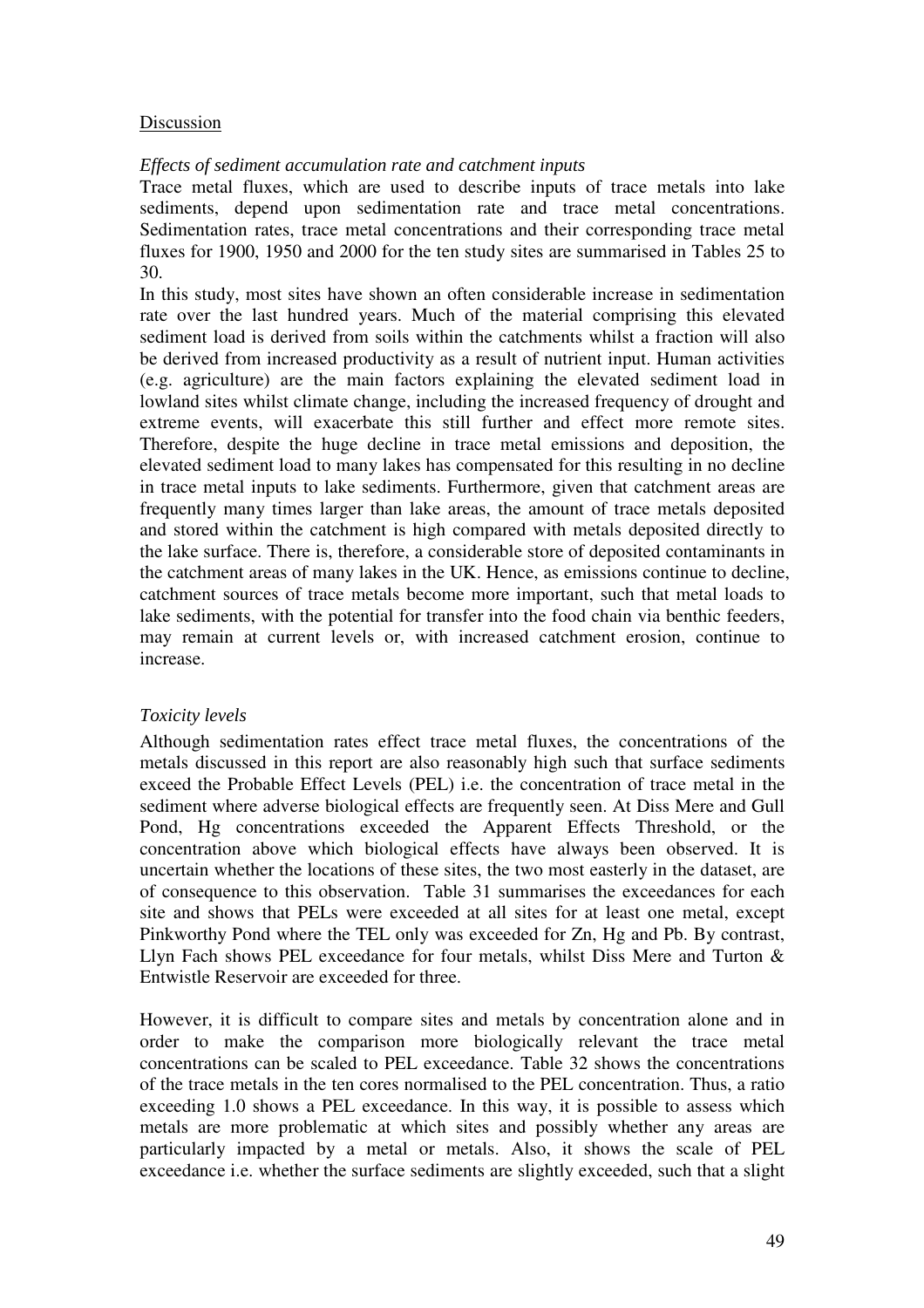reduction would reduce the concentration to below the PEL, or many times over the threshold and hence of greater biological significance. The data in Table 32 can then be ranked by metal for each site (Table 33) or by site for each metal (Table 34).

Table 32 shows that most PEL exceedances are relatively small and hence ratios mainly lie between 1.0 and 2.0. However, there are also some major exceedances. At Diss Mere Hg and Pb PELs are exceeded by 5.77 and 6.02 times respectively, whilst at Llyn Fach all exceedances (Ni, Zn, Cd and Pb) are by factors of between 3.07 and 5.6. Other than these two sites the only other exceedances greater than 2 are present at Gormire (Pb), Gull Pond (Pb) and Turton & Entwistle Reservoir (Zn and Pb). Thus Table 33 shows that Pb and Ni show the highest exceedances in all sites except two, whilst Cu, Cd and Hg tend to be exceeded least. Even where Hg concentrations exceed the Apparent Effect Threshold, at Diss Mere and Gull Pond, the scale of the Hg exceedance is exceeded by that of Pb. Table 34 presents these data from the opposite point of view and shows that Pb is exceeded at six of the ten sites, Ni at five, Zn at four, Hg and Cd at two and Cu only at Portmore Loch. It is therefore possible to conclude that the main exceedances across all sites are from Pb, Ni and possibly Zn, whilst although the exceedances of Hg can be high at individual sites, generally, its PEL is not exceeded.

In terms of spatial impacts, it may have been expected that sites in historically industrial areas such as the north of England (Turton & Entwistle Reservoir; 3 exceedances) and south Wales (Llyn Fach; 4) would show exceedances, especially if the role of catchment inputs in releasing previously deposited contaminants is important, and this was seen to be the case. However, it was unexpected that Diss Mere would also show as many exceedances (Pb, Hg and Zn) and, for Pb and Hg in particular, at such high levels. The reason for this remains unclear. At the other end of the scale, Pinkworthy Pond, the site furthest south-west appears to be the least impacted, but it was also unexpected that two sites in the Midlands (Groby Pool and Great Pool Droitwich) would also show low exceedances.

Finally, it is important to consider these data in the light of other UK work, especially to the north and west of the study area. Yang et al. (2002) have undertaken a trace metal study on many ecological compartments including lake sediments within the Lochnagar catchment, a site in the Grampian Mountains to the south-east of the Cairngorms, whilst Rose and Rippey (2002) report lake sediment trace metal concentrations for Loch Coire nan Arr in the north-west of Scotland, an area that could be considered one of the least impacted within the UK. For Lochnagar, a number of sediment cores were reported, but the range of surface sediment concentrations only showed exceedance of the PEL for Pb. For all other trace metals (no Ni data were reported) the range of concentrations spanned the TEL such that some surface sediments showed TEL exceedance but others did not. For Loch Coire nan Arr the concentrations were still lower and no trace metals showed exceedance of even the TEL. The exception was Cd, which exceeded both TEL and PEL (PEL exceedance of 1.27) although the reason for this Cd contamination is unclear. Therefore, although there is little geographical pattern observed from these data, in general, the exceedances of trace metal guideline concentrations at the ten sites in this study are higher than sites to the north and west of Scotland and thus possibly show the potential for greater biological impact than sites in the cleanest areas of the UK.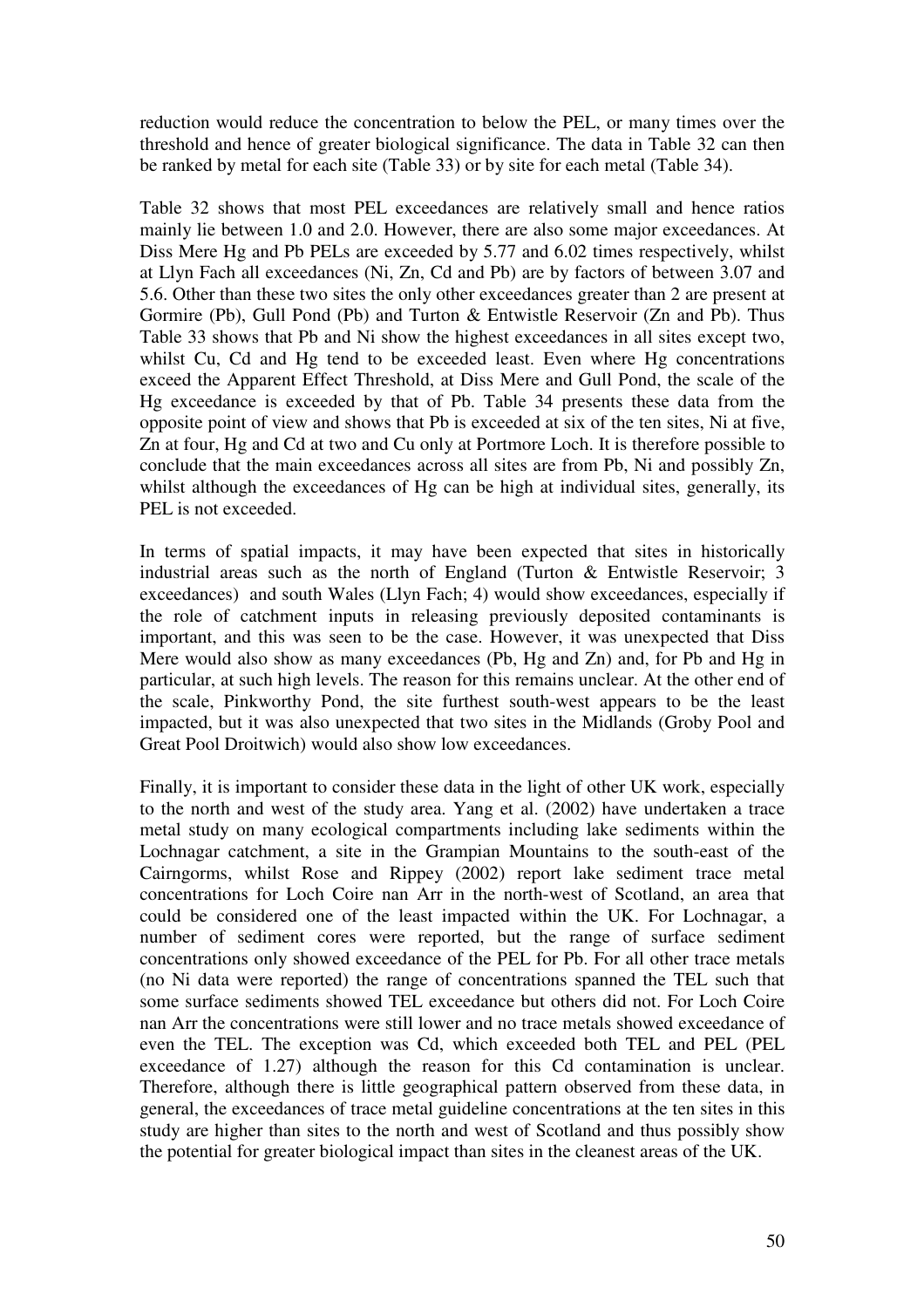*Table 25. Comparison for Ni in the studied cores in different times: their sedimentation rates, Ni concentrations and Ni fluxes in 1900, 1950 and 2000.*

| Core              | 1900                 |                       |         | 1950    |         |      | 2000    |         |      |
|-------------------|----------------------|-----------------------|---------|---------|---------|------|---------|---------|------|
|                   | Sedrate <sup>o</sup> | Concen. $\circ \circ$ | $Flux*$ | Sedrate | Concen. | flux | Sedrate | Concen. | flux |
| DISS <sub>1</sub> | 0.09                 | 24.8                  | 2.2     | 0.09    | 22.4    | 2.0  | 0.09    | 24      | 2.2  |
| DROI1             | 0.09                 | 41                    | 3.6     | 0.09    | 42      | 3.8  | 0.09    | 42      | 3.7  |
| FACH1             | 0.022                | 120                   | 2.6     | 0.022   | 135     | 3    | 0.045   | 145     | 6.5  |
| GORM3             | 0.0052               | 26                    | 0.14    | 0.012   | 35      | 0.42 | 0.042   | 27      | 1.1  |
| GROB1             | 0.14                 | 36                    | 5.1     | 0.14    | 35      | 4.8  | 0.14    | 33      | 4.6  |
| GULL1             | 0.015                | 30.5                  | 0.47    | 0.035   | 22.5    | 0.79 | 0.048   | 26.4    | 1.27 |
| PINK3             | 0.045                | 38.6                  | 1.7     | 0.06    | 49.6    | 2.98 | 0.11    | 18.9    | 2.08 |
| PORT1             | 0.013                | 62                    | 0.80    | 0.022   | 48      | 1.1  | 0.036   | 41      | 1.5  |
| TURT1             | 0.021                | 43                    | 0.90    | 0.023   | 45      | 1.0  | 0.098   | 67      | 5.6  |
| UKBR2             | 0.31                 | 35                    | 10.9    | 0.31    | 40      | 12.4 | 0.31    | 57      | 17.7 |

 $\therefore$  sedrate - sedimentation rate, g cm<sup>-2</sup> y<sup>-1</sup>.

: concen – concentration,  $\mu$ g g<sup>-1</sup>.

\*: flux,  $\mu$ g cm<sup>-2</sup> y<sup>-1</sup>.

*Table 26. Comparison for Cu in the studied cores in different times: their sedimentation rates, Cu concentrations and Cu fluxes in 1900, 1950 and 2000.*

| Core              | 1900    |         |      | 1950    |         |      | 2000    |         |      |
|-------------------|---------|---------|------|---------|---------|------|---------|---------|------|
|                   | Sedrate | Concen. | flux | Sedrate | Concen. | flux | Sedrate | Concen. | flux |
| DISS <sub>1</sub> | 0.09    | 101     | 9.0  | 0.09    | 92      | 8.3  | 0.09    | 130     | 11.7 |
| DROI1             | 0.09    | 25      | 2.3  | 0.09    | 28      | 2.5  | 0.09    | 86      | 7.7  |
| FACH1             | 0.022   | 100     | 2.2  | 0.022   | 85      | 1.9  | 0.045   | 86      | 3.8  |
| GORM3             | 0.0052  | 68      | 0.35 | 0.012   | 46      | 0.55 | 0.042   | 42      | 1.77 |
| GROB1             | 0.14    | 36      | 5.0  | 0.14    | 55      | 7.7  | 0.14    | 64      | 9    |
| GULL1             | 0.015   | 30      | 0.45 | 0.035   | 30      | 1.0  | 0.048   | 80      | 3.8  |
| PINK3             | 0.045   | 28      | 1.26 | 0.06    | 30      | 1.8  | 0.11    | 33      | 3.6  |
| PORT1             | 0.013   | 133     | 1.7  | 0.022   | 384     | 8.4  | 0.036   | 199     | 7.2  |
| TURT1             | 0.021   | 55      | 1.2  | 0.023   | 82      | 1.9  | 0.098   | 88      | 8.7  |
| UKBR2             | 0.31    | 24      | 7.3  | 0.31    | 17      | 5.3  | 0.31    | 88      | 27   |

 $\therefore$  sedrate - sedimentation rate, g cm<sup>-2</sup> y<sup>-1</sup>.

: concen – concentration,  $\mu$ g g<sup>-1</sup>.

\*: flux,  $\mu$ g cm<sup>-2</sup> y<sup>-1</sup>.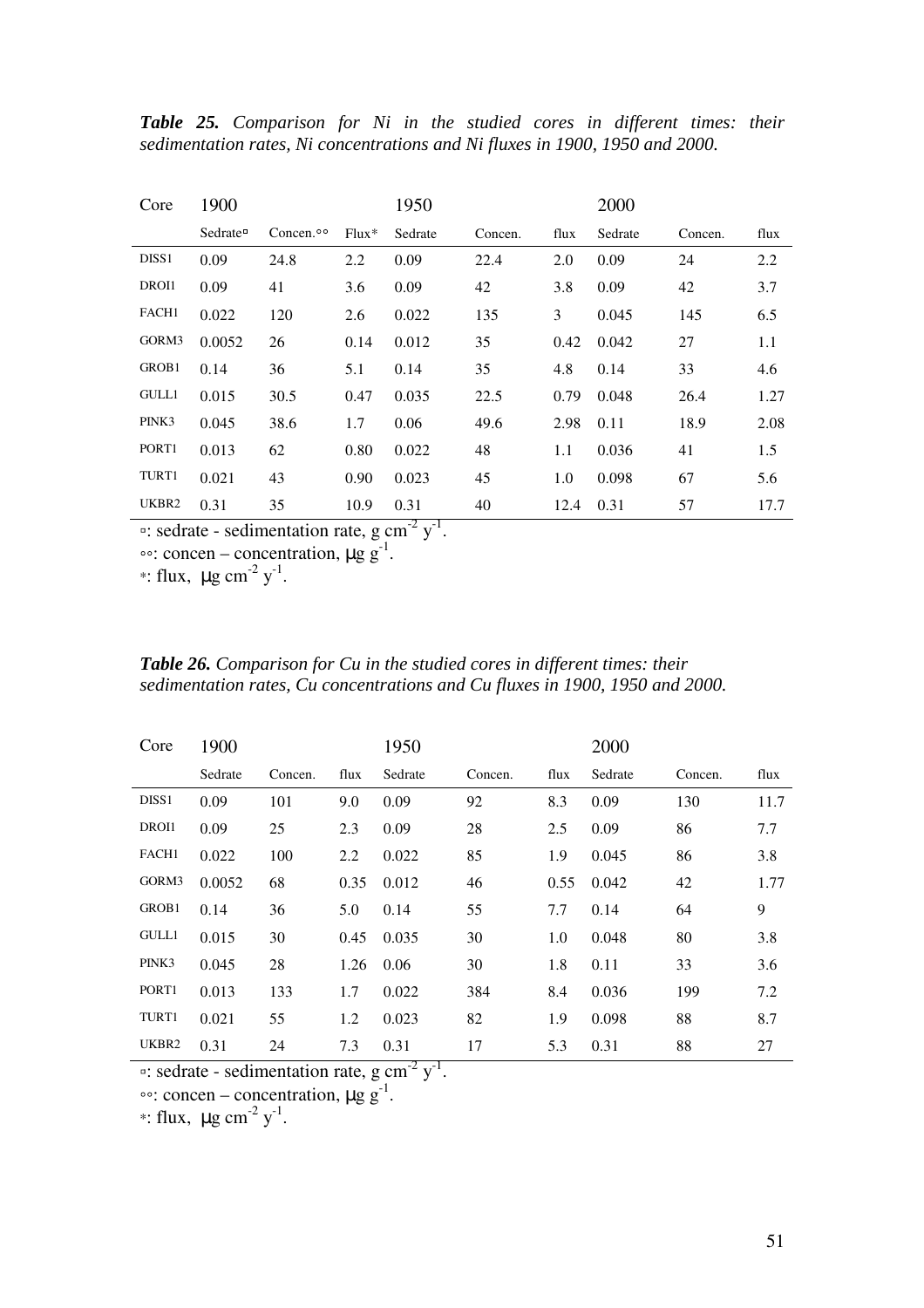*Table 27. Comparison for Zn in the studied cores in different times: their sedimentation rates, Zn concentrations and Zn fluxes in 1900, 1950 and 2000.*

| Core              | 1900    |         |      | 1950    |         |      | 2000    |         |      |
|-------------------|---------|---------|------|---------|---------|------|---------|---------|------|
|                   | Sedrate | Concen. | flux | Sedrate | Concen. | flux | Sedrate | Concen. | flux |
| DISS <sub>1</sub> | 0.09    | 423     | 38   | 0.09    | 561     | 50.5 | 0.09    | 629     | 56.6 |
| DROI1             | 0.09    | 129     | 11.6 | 0.09    | 214     | 19.2 | 0.09    | 291     | 26.2 |
| FACH1             | 0.022   | 612     | 13.2 | 0.022   | 861     | 19   | 0.045   | 1124    | 50.6 |
| GORM3             | 0.0052  | 243     | 1.3  | 0.012   | 290     | 3.5  | 0.042   | 380     | 15.9 |
| GROB1             | 0.14    | 158     | 22   | 0.14    | 244     | 34   | 0.14    | 237     | 33   |
| GULL1             | 0.015   | 741     | 11   | 0.035   | 263     | 9.2  | 0.048   | 235     | 11.3 |
| PINK3             | 0.045   | 238     | 10.7 | 0.06    | 297     | 17.8 | 0.11    | 246     | 27   |
| PORT1             | 0.013   | 148     | 1.9  | 0.022   | 174     | 3.8  | 0.036   | 256     | 9.2  |
| TURT1             | 0.021   | 210     | 4.4  | 0.023   | 220     | 5.1  | 0.098   | 653     | 64   |
| UKBR2             | 0.31    | 105     | 32   | 0.31    | 194     | 60   | 0.31    | 289     | 89   |

 $\therefore$  sedrate - sedimentation rate, g cm<sup>-2</sup> y<sup>-1</sup>.

: concen – concentration,  $\mu$ g g<sup>-1</sup>.

\*: flux,  $\mu$ g cm<sup>-2</sup> y<sup>-1</sup>.

*Table 28. Comparison for Cd in the studied cores in different times: their sedimentation rates, Cd concentrations and Cd fluxes in 1900, 1950 and 2000.*

| Core              | 1900    |         |       | 1950    |         |       | 2000    |         |       |
|-------------------|---------|---------|-------|---------|---------|-------|---------|---------|-------|
|                   | Sedrate | Concen. | flux  | Sedrate | Concen. | flux  | Sedrate | Concen. | flux  |
| DISS <sub>1</sub> | 0.09    | 0.34    | 0.41  | 0.09    | 1.0     | 0.48  | 0.09    | 1.7     | 0.60  |
| DROI1             | 0.09    | 0.32    | 0.03  | 0.09    | 0.036   | 0.03  | 0.09    | 1.02    | 0.09  |
| FACH1             | 0.022   | 16.3    | 0.36  | 0.022   | 20      | 0.45  | 0.045   | 20      | 0.89  |
| GORM3             | 0.0052  | 0.78    | 0.004 | 0.012   | 1.95    | 0.023 | 0.042   | 1.86    | 0.078 |
| GROB1             | 0.14    | 0.40    | 0.056 | 0.14    | 0.86    | 0.12  | 0.14    | 1.21    | 0.17  |
| GULL1             | 0.015   | 6.8     | 0.10  | 0.035   | 4.2     | 0.15  | 0.048   | 1.4     | 0.07  |
| PINK3             | 0.045   | 1.8     | 0.08  | 0.06    | 2.4     | 0.15  | 0.11    |         |       |
| PORT1             | 0.013   | 0.46    | 0.006 | 0.022   | 0.5     | 1.1   | 0.036   |         |       |
| TURT1             | 0.021   | 0.44    | 0.009 | 0.023   | 1.2     | 0.028 | 0.098   | 2.9     | 0.28  |
| UKBR2             | 0.31    | 0.33    | 0.10  | 0.31    | 2.33    | 0.72  | 0.31    | 4.1     | 1.27  |

 $\therefore$  sedrate - sedimentation rate, g cm<sup>-2</sup> y<sup>-1</sup>.

: concen – concentration,  $\mu$ g g<sup>-1</sup>.

\*: flux,  $\mu$ g cm<sup>-2</sup> y<sup>-1</sup>.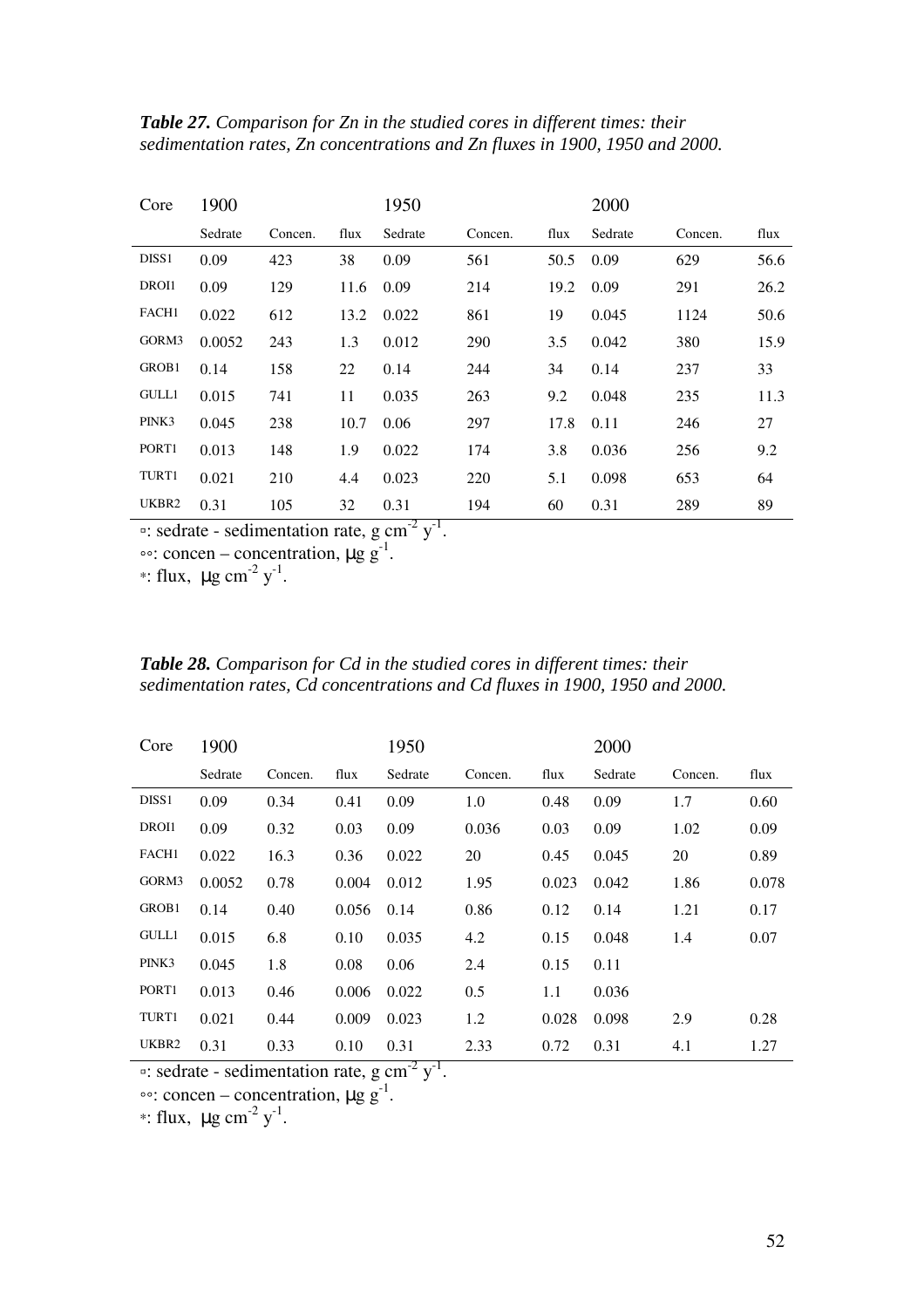*Table 29. Comparison for Hg in the studied cores in different times: their sedimentation rates, Hg concentrations and Hg fluxes in 1900, 1950 and 2000.*

| Core              | 1900    |         |      | 1950    |         |                | 2000    |         |      |
|-------------------|---------|---------|------|---------|---------|----------------|---------|---------|------|
|                   | Sedrate | Concen. | flux | Sedrate | Concen. | flux           | Sedrate | Concen. | flux |
| DISS <sub>1</sub> | 0.09    | 4760    | 428  | 0.09    | 850     | 75             | 0.09    | 2809    | 253  |
| DROI1             | 0.09    | 86      | 7.8  | 0.09    | 125     | 11.3           | 0.09    | 153     | 13.8 |
| FACH1             | 0.022   | 247     | 5.4  | 0.022   | 228     | 5              | 0.045   | 264     | 11.8 |
| GORM3             | 0.0052  | 234     | 1.2  | 0.012   | 330     | $\overline{4}$ | 0.042   | 334     | 14   |
| GROB1             | 0.14    | 166     | 23   | 0.14    | 193     | 27             | 0.14    | 193     | 27   |
| GULL1             | 0.015   | 352     | 5.3  | 0.035   | 357     | 12.5           | 0.048   | 550     | 26.4 |
| PINK3             | 0.045   | 133     | 6    | 0.06    | 150     | 9              | 0.11    | 246     | 27   |
| PORT1             | 0.013   | 153     | 2    | 0.022   | 224     | 4.9            | 0.036   | 216     | 7.8  |
| TURT1             | 0.021   | 205     | 4    | 0.023   | 400     | 8              | 0.098   | 313     | 31   |
| UKBR2             | 0.31    | 125     | 38   | 0.31    | 95      | 29             | 0.31    | 172     | 53   |

 $\therefore$  sedrate - sedimentation rate, g cm<sup>-2</sup> y<sup>-1</sup>.

: concen – concentration, ng  $g^{-1}$ .

\*: flux, ng cm<sup>-2</sup> y<sup>-1</sup>.

*Table 30. Comparison for Pb in the studied cores in different times: their sedimentation rates, Pb concentrations and Pb fluxes in 1900, 1950 and 2000.*

| Core              | 1900    |         |      | 1950    |         |      | 2000    |         |      |
|-------------------|---------|---------|------|---------|---------|------|---------|---------|------|
|                   | Sedrate | Concen. | flux | Sedrate | Concen. | flux | Sedrate | Concen. | flux |
| DISS <sub>1</sub> | 0.09    | 705     | 63   | 0.09    | 619     | 56   | 0.09    | 551     | 50   |
| DROI1             | 0.09    | 48      | 4.3  | 0.09    | 55      | 4.9  | 0.09    | 66      | 6.0  |
| FACH1             | 0.022   | 269     | 5.9  | 0.022   | 335     | 7.4  | 0.045   | 281     | 12.6 |
| GORM3             | 0.0052  | 209     | 1.1  | 0.012   | 242     | 2.9  | 0.042   | 191     | 8.0  |
| GROB1             | 0.14    | 82      | 11.4 | 0.14    | 97      | 13.6 | 0.14    | 116     | 16.2 |
| GULL1             | 0.015   | 101     | 1.5  | 0.035   | 105     | 3.7  | 0.048   | 258     | 12.4 |
| PINK3             | 0.045   | 87      | 3.9  | 0.06    | 77      | 4.6  | 0.11    | 56      | 6.2  |
| PORT1             | 0.013   | 73      | 0.95 | 0.022   | 75      | 1.65 | 0.036   | 67      | 2.4  |
| TURT1             | 0.021   | 180     | 3.8  | 0.023   | 310     | 7.1  | 0.098   | 219     | 21.5 |
| UKBR2             | 0.31    | 43      | 13   | 0.31    | 37      | 11   | 0.31    | 70      | 22   |

 $\therefore$  sedrate - sedimentation rate, g cm<sup>-2</sup> y<sup>-1</sup>.

: concen – concentration,  $\mu$ g g<sup>-1</sup>.

\*: flux,  $\mu$ g cm<sup>-2</sup> y<sup>-1</sup>.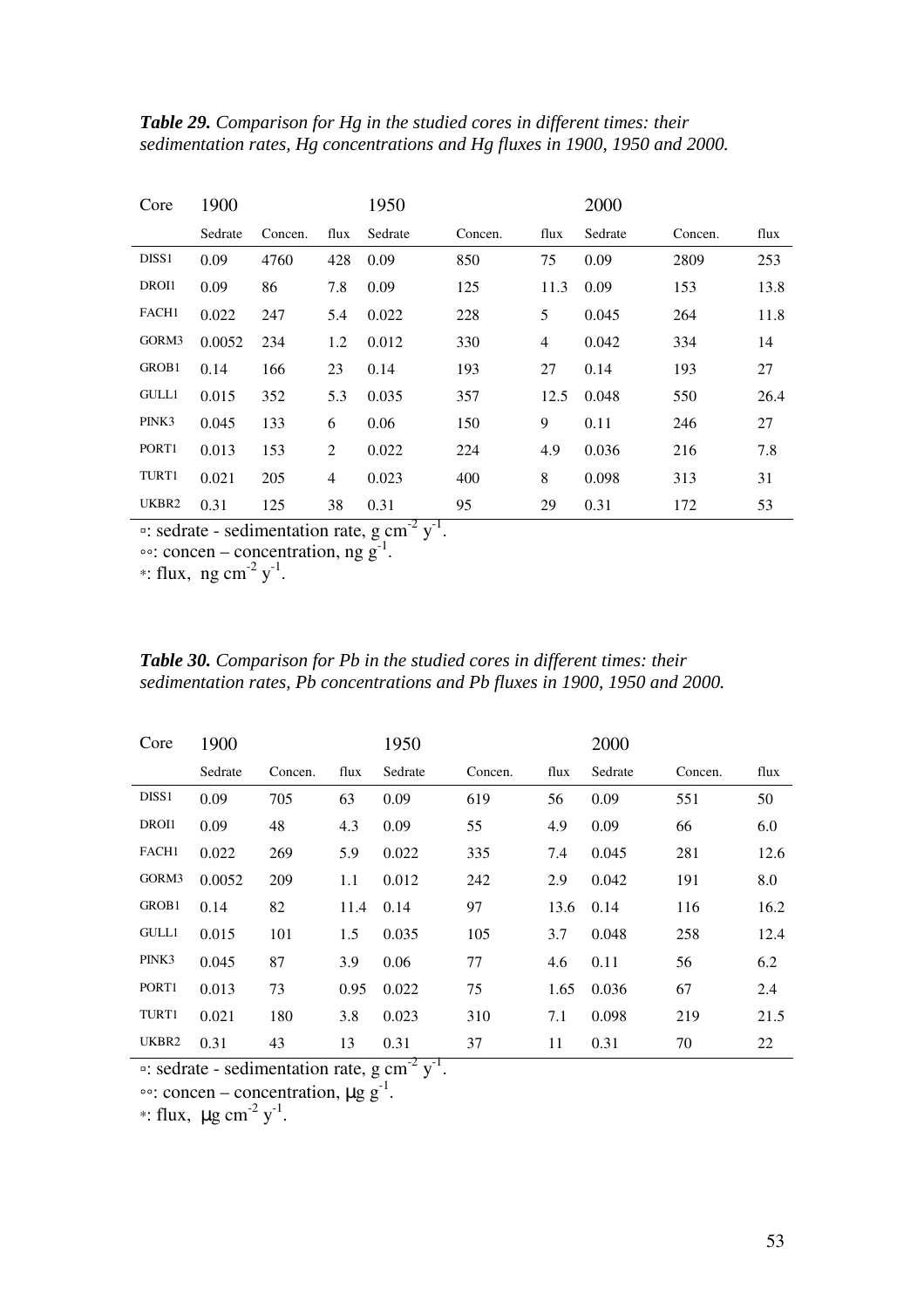| Site                        | AET exceedance | PEL exceedance | TEL exceedance     |
|-----------------------------|----------------|----------------|--------------------|
| Diss Mere                   | Hg             | Zn, Pb         | Ni, Cu, Cd         |
| Llyn Fach                   |                | Ni, Cd, Zn, Pb | Hg, Cu             |
| Gormire                     |                | Pb, Zn         | Ni, Cd, Hg, Cu     |
| <b>Great Pool Droitwich</b> |                | Ni             | Pb, Cu, Zn, Cd     |
| Groby Pool                  |                | Pb             | Ni, Cd, Zn, Hg, Cu |
| <b>Gull Pond</b>            | Hg             | Pb             | Ni, Cd, Zn, Hg, Cu |
| Pinkworthy Pond             |                |                | $Zn$ , Hg, Pb      |
| Portmore Loch               |                | Ni, Cu         | Pb, Cd, Zn, Hg     |
| Powdermill Lake             |                | Ni, Cd         | Pb, Cu, Zn, Hg     |
| Turton & Entwistle Res.     |                | Pb, Ni, Zn     | Cu, Cd, Hg         |

*Table 31. Exceedance of Apparent Effects Threshold (AET) (Hg only), Probable and Threshold Effects Levels (PEL; TEL).*

*Table 32. Ratio of metal concentration in surface sediments to PEL. (Ratios > 1.0, shown bold and shaded, exceed PEL)*

|                             | Ni   | Cu   | Zn   | C <sub>d</sub> | Hg   | Pb   |
|-----------------------------|------|------|------|----------------|------|------|
| Diss Mere                   | 0.66 | 0.66 | 2.00 | 0.47           | 5.77 | 6.02 |
| Llyn Fach                   | 4.00 | 0.43 | 3.56 | 5.60           | 0.54 | 3.07 |
| Gormire                     | 0.74 | 0.21 | 1.20 | 0.53           | 0.69 | 2.09 |
| <b>Great Pool Droitwich</b> | 1.15 | 0.44 | 0.92 | 0.29           | 0.31 | 0.73 |
| Groby Pool                  | 0.91 | 0.32 | 0.75 | 0.34           | 0.39 | 1.25 |
| <b>Gull Pond</b>            | 0.73 | 0.40 | 0.75 | 0.39           | 1.13 | 2.82 |
| Pinkworthy Pond             | 0.52 | 0.16 | 0.78 | 0.15           | 0.51 | 0.61 |
| Portmore Loch               | 1.15 | 1.01 | 0.81 | 0.25           | 0.44 | 0.73 |
| Powdermill Lake             | 1.58 | 0.45 | 0.92 | 1.15           | 0.35 | 0.76 |
| Turton & Entwistle Res.     | 1.58 | 0.45 | 2.07 | 0.81           | 0.64 | 2.40 |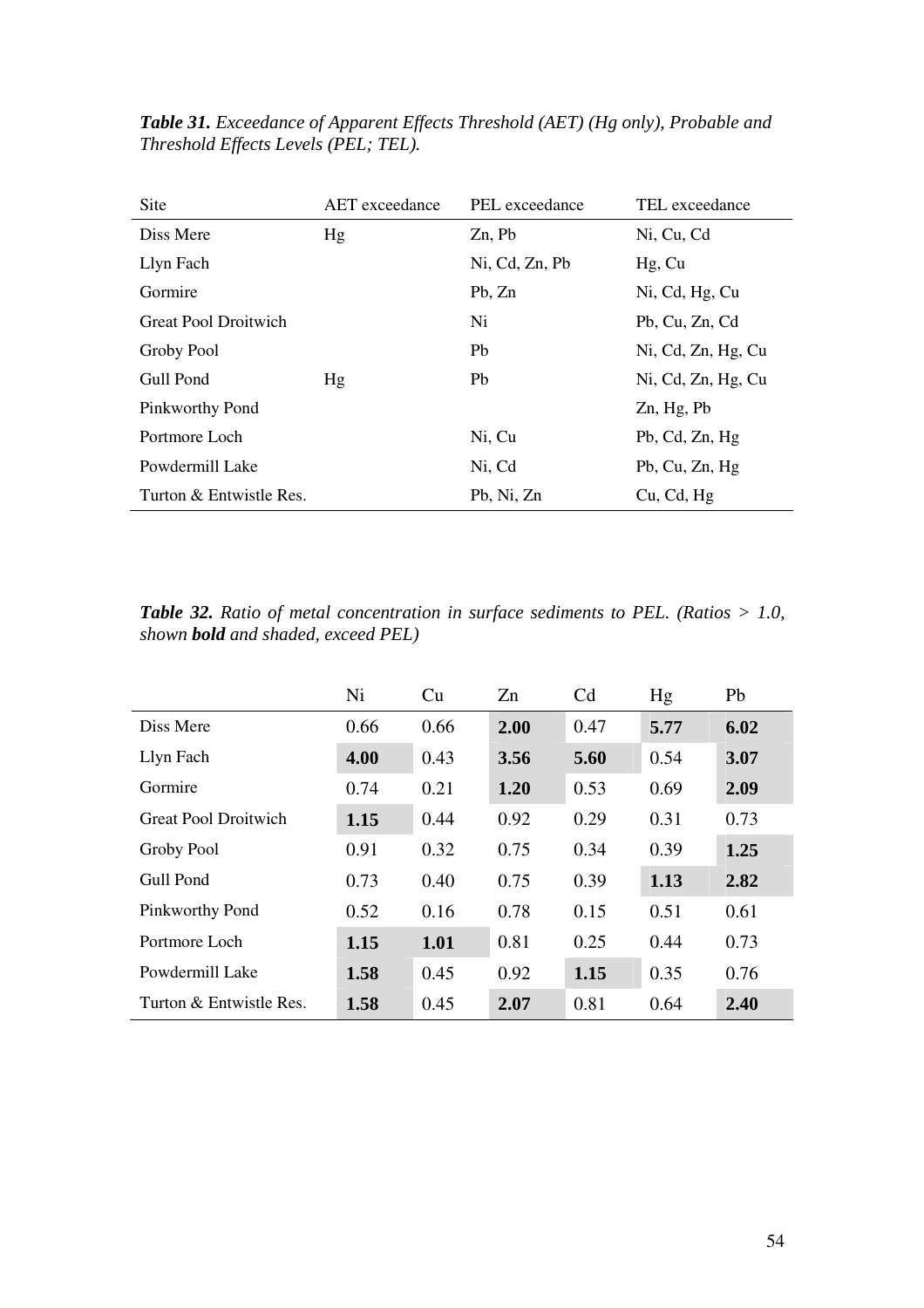| Site                        | Exceedance rank                 |
|-----------------------------|---------------------------------|
| Diss Mere                   | $Pb > Hg > Zn > Ni$ , Cu, Cd    |
| Llyn Fach                   | Cd > Ni > Pb, Zn > Hg, Cu       |
| Gormire                     | $Pb > Zn > Ni$ , Hg $> Cd > Cu$ |
| <b>Great Pool Droitwich</b> | $Ni > Zn > Pb > Cu > Cd$ , Hg   |
| Groby Pool                  | $Pb > Ni > Zn > Cu$ , Cd, Hg    |
| Gull Pond                   | $Pb > Hg > Zn$ , Ni $> Cu$ , Cd |
| Pinkworthy Pond             | $Zn > Pb > Ni$ , $Hg > Cu$ , Cd |
| Portmore Loch               | Ni > Cu > Zn > Pb > Cu > Cd     |
| Powdermill Lake             | Ni > Cd > Zn > Pb > Cu > Hg     |
| Turton & Entwistle Res.     | Pb > Zn > Ni > Cd > Hg > Cu     |

*Table 33. PEL exceedance ranking for each site. PEL exceedance shown bold.*

*Table 34. PEL exceedance ranking by trace metal. PEL exceedance shown bold.*

| <b>Site</b>    | Exceedance rank                                                                                                                         |
|----------------|-----------------------------------------------------------------------------------------------------------------------------------------|
| Ni             | $\text{Each} > \text{Powd}, \text{Turt} > \text{Port}, \text{Droi} > \text{Grob} > \text{Gull}, \text{Gorm} > \text{Diss}, \text{Pink}$ |
| Cu             | $Port > Diss > Fach$ , Droi, Gull, Powd, Turt > Grob > Gorm, Pink                                                                       |
| Zn             | $\text{Each} > \text{Turt}, \text{Diss} > \text{Gorm} > \text{Droi}, \text{Powd} > \text{Gull}, \text{Pink}, \text{Port}, \text{Grob}$  |
| Cd             | <b>Fach &gt; Powd &gt; Turt &gt; Gorm, Diss &gt; Grob, Gull &gt; Droi, Port &gt; Pink</b>                                               |
| Hg             | $Diss > Gull > Gorm$ , Turt > Fach, Pink > Grob, Port, Powd, Droi                                                                       |
| P <sub>b</sub> | $Diss > Fach > Gull$ , $Turt > Gorm > Grob > \text{Powd}$ , $Port$ , $Droi > \text{Pink}$                                               |

#### **Conclusions**

A suite of toxic trace metals (Hg, Pb, Cd, Ni, Cu, Zn) were analysed from sediment cores taken from ten lakes across southern and eastern UK to complement previous studies in more geologically sensitive, and low deposition, areas in the north and west. The cores, taken for a previous study, were already <sup>210</sup>Pb-dated providing, in most cases, a reliable chronology.

The sediment record revealed that all sites have been contaminated with trace metals from atmospheric deposition and also that contamination over background levels occurred as early as the late-18<sup>th</sup> century. These data therefore have direct significance to the setting of reference conditions for trace metals under the Water Framework Directive and suggest that the setting of an arbitrary mid-19<sup>th</sup> century level as a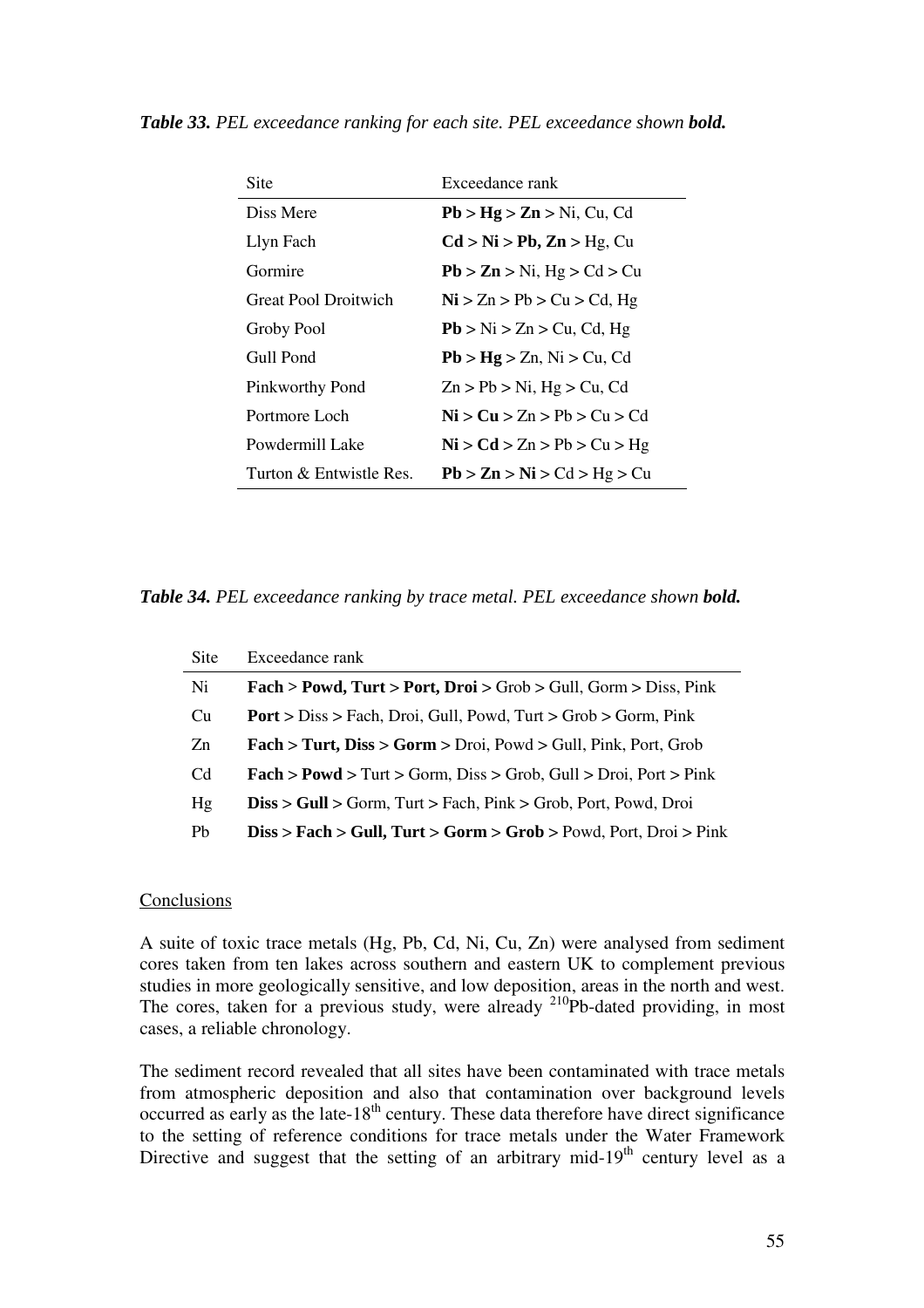restoration target for trace metals will not restore sites to reference conditions in many UK sites.

Further, it is observed that despite considerable reductions in UK trace metal emissions, surface sediment concentrations in many of these lakes are not declining. This can only be due to increased inputs of trace metals from catchment sources. These catchment metals derive from historical atmospheric deposition and are now being released to water bodies. It is thought that this release is primarily due to catchment disturbance but climate enhanced erosion will also play a role and could significantly increase in the future.

This increased catchment input, and also possibly elevated lake productivity as a result of increased nutrients, has also increased sediment accumulation rates, at some sites by a considerable degree. Sediment accumulation rates combine with trace metal concentrations to produce trace metal fluxes or the rate of metal input to the sediment. Slight, or no, decline in concentration and elevated sediment accumulation rates therefore result in steady or increasing trace metal fluxes to the sediments at many of the sites in this study. Catchment inputs therefore already form an important trace metal source to many lakes. Enhancement of this catchment input, possibly as a result of climate change, will elevate this catchment role still further.

A Probable Effect Level (PEL) has been determined for trace metals in lake sediments at which detrimental biological effects are frequently seen and we have used this level to determine the biological relevance of the trace metal concentrations in this study. The PEL was exceeded for at least one metal at 9 out of the 10 sites, whilst PEL exceedance for four of the six analysed metals at Llyn Fach and three metals at Diss Mere and Turton and Entwistle Reservoir. The PEL for Pb was exceeded at six of the ten sites, Ni at five and Zn at four, whilst that of Cd was exceeded twice and Cu only once. Where the Hg PEL was exceeded, it also exceeded the Apparent Effects Level, the sediment concentration of Hg at which biological effects are always seen. This occurred at Diss Mere and Gull Pond. PEL exceedance of trace metals is therefore widespread across the UK and, in places, greatly exceeded, with several metals exceeding by 5-6 times the PEL concentration.

Comparison with previous studies in cleaner areas of the UK (upland areas in the north and west of Scotland) show that the ten sites in this current study have been more contaminated, over a longer period, and that PEL is exceeded by more metals and to a higher degree. However, the full geographical extent of these exceedances is currently unknown as are the biological consequences of trace metal contamination in UK freshwaters.

### Recommendations for further work

The conclusions of this study show that trace metal concentrations in 9 out of the 10 study sites exceeded a defined threshold for biological effects for at least one trace metal. This is in agreement with a previous DEFRA-funded study (Rose et al., 2003) which showed evidence for toxicity to benthic invertebrates at a number of UK sites, mainly in the uplands and to the north and west of the UK. This former study also showed that the main component of the toxicity was derived from trace metals rather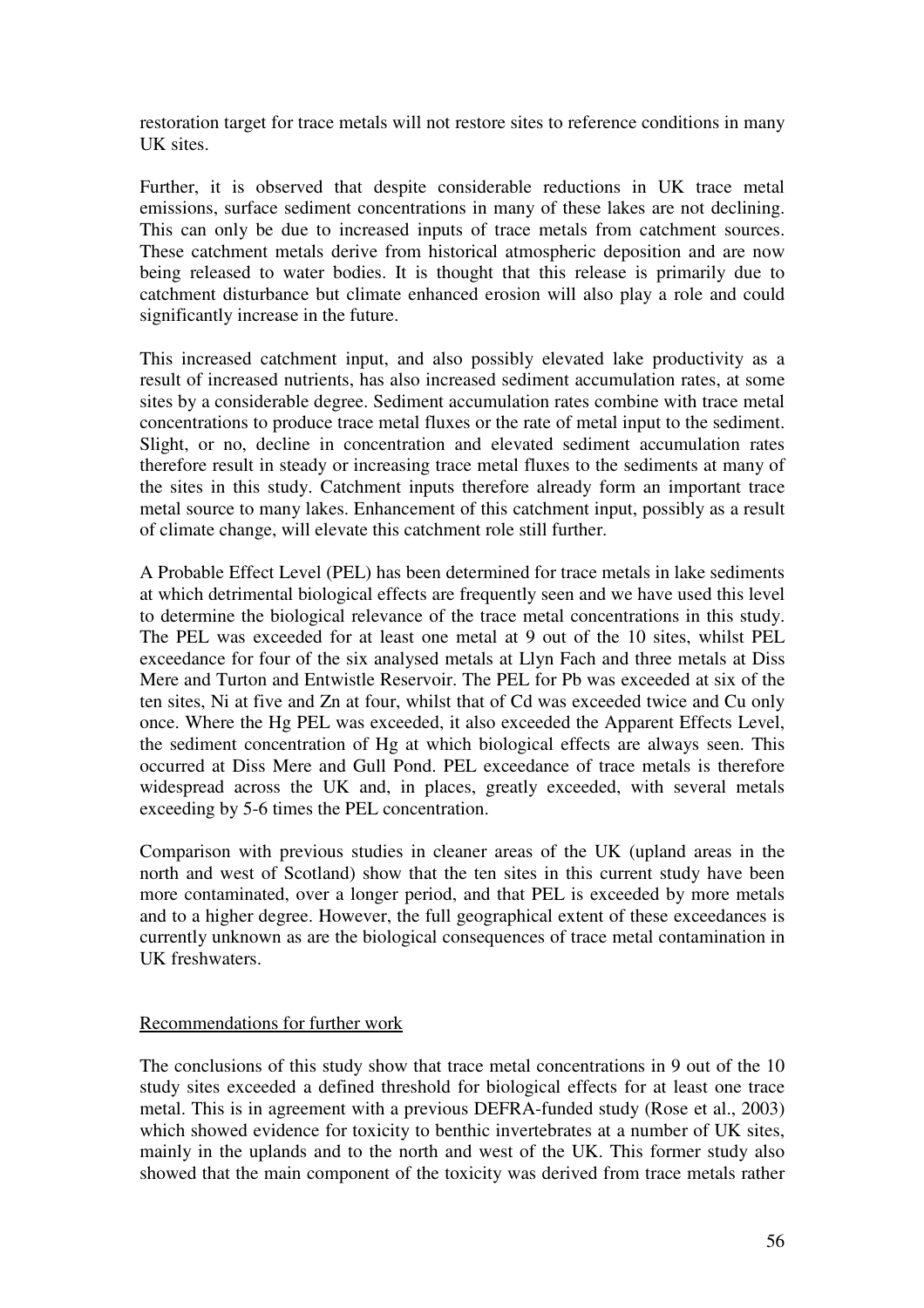than persistent organic pollutants (POPs) due to their presence in far higher concentrations. Our current study confirms the widespread nature of exceedance over this biological threshold level across southern Scotland, England and Wales.

There is, therefore considerable potential for trace metals to enter the freshwater food chain via benthic feeders and the data suggest that these trace metal levels could be detrimental to biota. However, the full extent of these exceedances is unknown, both spatially and by degree of exceedance, as the datasets are still small and comparable data separated by some years.

Given the increasing evidence for biological impact from trace metals in freshwaters and the likelihood of continued and possibly increasing trace metal inputs from catchment sources, despite emissions reductions, there is now an urgent need to fully assess the distribution and extent of trace metal concentrations and exceedance across the whole of the UK, and determine the impacts across the freshwater food chain. Furthermore, given the potential for increased inputs there is a need to monitor metals in freshwaters in order to identify directions and rates of change. In summary the following is required:

- 1. A UK-wide survey of trace metals in freshwater bodies, including waters, sediments and biota
- 2. Further work on the biological impact of trace metals across the aquatic food chain
- 3. The establishment of a UK-wide trace metals monitoring network for freshwaters, to include a range of lake and stream types.

### Acknowledgements

This project was funded by the Department for Environment, Food and Rural Affairs as an extension to Contract No. EPG 1/3/160. The fieldwork and dating of the sediment cores was undertaken as part of a project funded by the Natural Environment Research Council (GR9/04557). We wish to thank Peter Appleby for the use of his sediment chronology data.

### References

- Appleby, P.G, 2001. Chronostratigraphic techniques in recent sediments. In: Last, W.M. & Smol, J.P. (eds.) Tracking Environmental Change Using Lake Sediments Volume 1: Basin Analysis, Coring, and Chronological Techniques, Kluwer Academic, pp 171-203.
- Appleby, P.G., Nolan, P.J., Gifford, D.W., Godfrey, M.J., Oldfield, F., Anderson, N.J.  $\&$  Battarbee, R.W. 1986. <sup>210</sup>Pb dating by low background gamma counting. Hydrobiologia 141:21-27.
- Appleby, P.G. & Oldfield, F. 1978. The calculation of  $^{210}$ Pb dates assuming a constant rate of supply of unsupported  $^{210}$ Pb to the sediment. Catena, 5:1-8
- Appleby, P.G. & Oldfield, F. 1983. The assessment of  $^{210}$ Pb data from sites with varying sediment accumulation rates. Hydrobiologia. 103:29-35.
- Appleby, P.G., Richardson, N. & Nolan, P.J. 1991.  $241$ Am dating of lake sediments. Hydrobiologia, 214:35-42.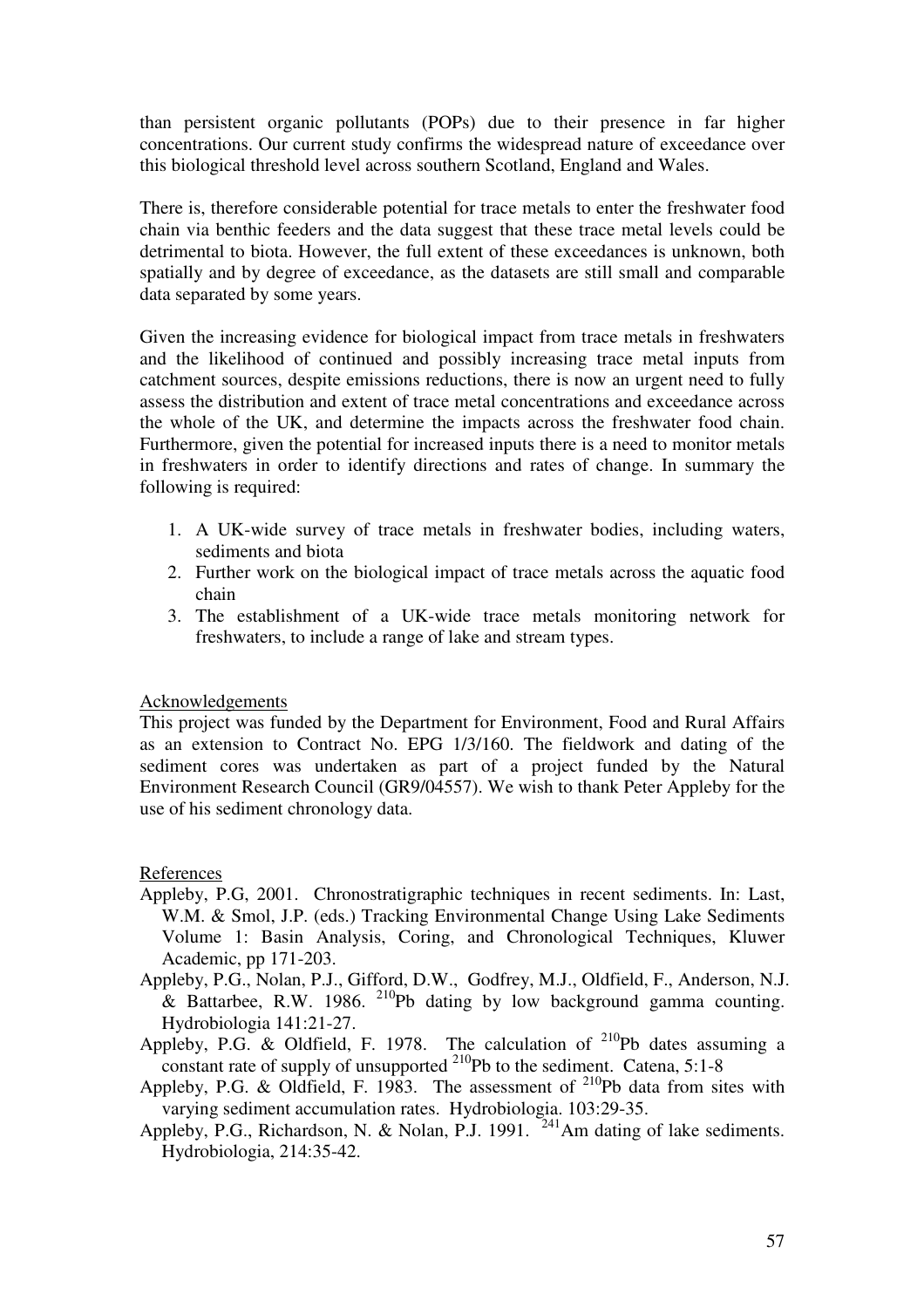- Avocet Consulting, 2003. Development of Freshwater Sediment Quality Values for Use in Washington State – Phase II Report: Development and Recommendations of SQVs for Freshwater Sediments in Washington State. Prepared for the Washington State Department of Ecology under contract to SAIC. Publication No. 03-09-088.
- Baker, S.J. 2001. Trace and major elements in the atmosphere at rural locations in the UK: Summary of data for 1999. A report produced for the Department of the Environment, Transport and the Regions; the Scottish Executive; the National Assembly for Wales and the Department of the Environment in Northern Ireland. National Environmental Technology Centre Report AEAT/R/ENV/0264. 80pp.
- Dean, W.E. Jr. 1974. Determination of carbonate and organic matter in calcareous sediments and sedimentary rocks by loss-on-ignition: comparison with other methods. Journal of Sedimentary Petrology. 44: 242-248.
- Engstrom, D.R. & Swain, E.B., 1997. Recent declines in atmospheric mercury deposition in the Upper Midwest. Environmental Science & Technology 31:  $960 -$ 967.
- Rose, N.L. & Appleby, P.G. (2005). Regional applications of lake sediment dating by spheroidal carbonaceous particle analysis I: United Kingdom. Journal of Paleolimnology.
- Lee, D.S., Nemitz, E., Fowler, D., Hill, P., Clegg, S. & Kingdon, R.D. 2000. Sources, sinks and levels of atmospheric mercury in the UK. Defence Evaluation and Research Agency Report for the Department of the Environment, Transport and the Regions. 133pp.
- MacDonald, D. D., Ingersoll, C. G., Berger, T. A.. 2000. Development and evaluation of consensus-based sediment quality guidelines for freshwater ecosystems. Archives of Environmental Contamination and Toxicology 39: 20-31.
- Markert, B., 1994. The biological system of the element (BSE) for terrestrial plant (glycophytes). Science of the Total Environment.155: 221-228.
- Rose, N.L. and Rippey, B. 2002. The historical record of PAH, PCB, trace metal and fly-ash particle deposition at a remote lake in north-west Scotland. Environmental Pollution. 117: 121 – 132.
- Rose, N.L., Rippey, B., Yang, H. and Harrad, S. Lake sediment toxicity in the UK: The role of trace metals and persistent organic pollutants. Environmental Change Research Centre, University College London. Research Report No 88. 48pp.
- Stevenson A.C., Patrick S.T., Kreiser A. and Battarbee R.W. 1987. Palaeoecological evaluation of the recent acidification of susceptible lakes: Methods utilised under Department of the Environment contract PECD 7/7/139 and the Royal Society Surface Water Acidification Project. Palaeoecology Research Unit, University College London Research Papers No. 26. 36pp.
- Yang, H., Rose,N.L., and Berry, A. (2001). Trace element measurements within London and across the UK with particular emphasis on mercury. Final Report to the Department of the Environment, Transport and the Regions, Department of the Environment Northern Ireland, National Assembly for Wales and the Scottish Executive. (Contract No. EPG 1/3/159). Environmental Change Research Centre, University College London. Research Report No. 75.
- Yang, H., Rose, N., Battarbee, R. W., and Boyle, J. F., 2002a. Mercury and lead budgets for Lochnagar, a Scottish mountain lake and its catchment. Environmental Science & Technology 36: 1383 – 1388.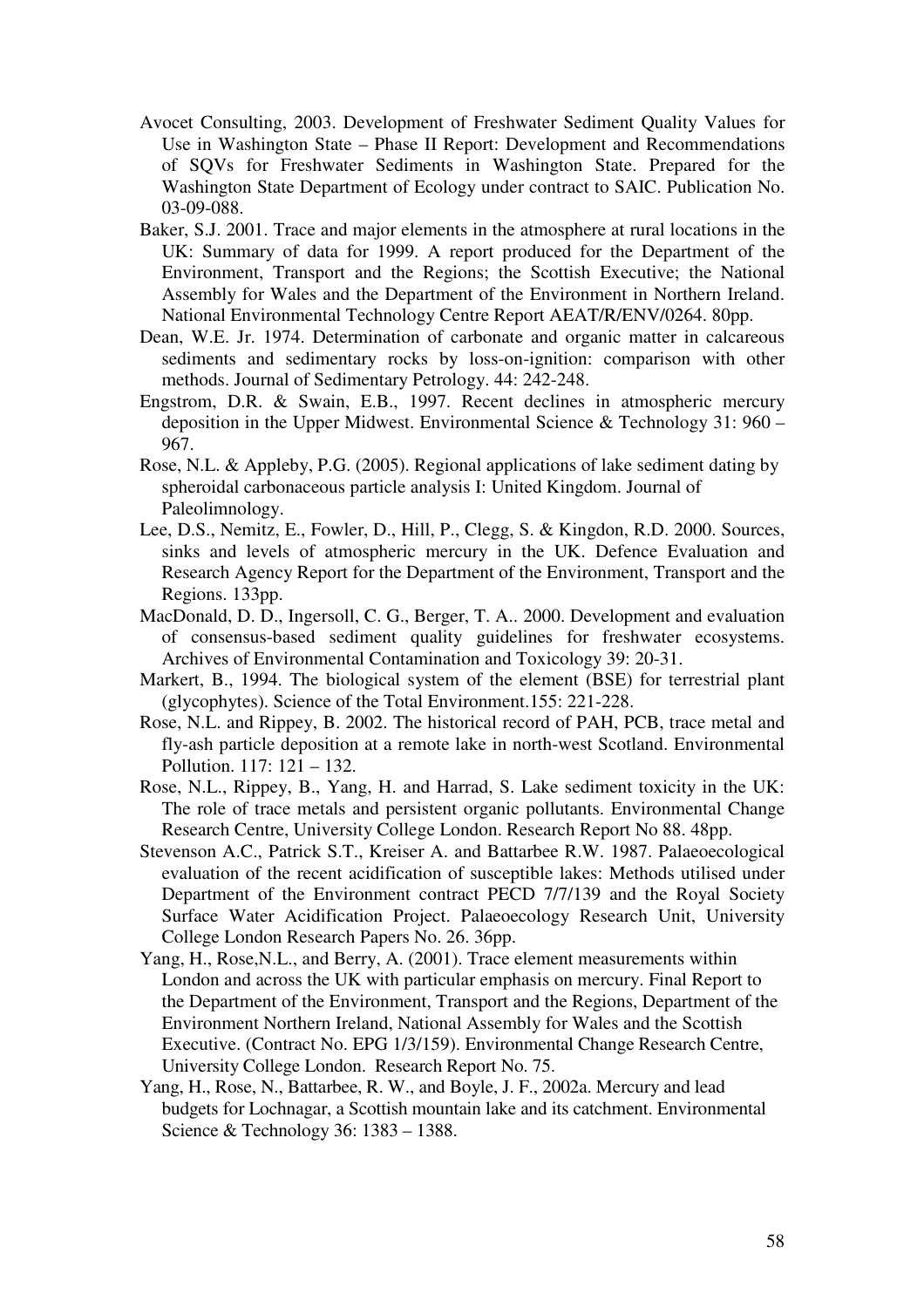- Yang, H., Rose, N.L. and Battarbee, R.W. 2002b. Distribution of some trace metals in Lochnagar, a Scottish mountain lake ecosystem and its catchment. Science of the Total Environment 285: 197 – 208.
- Yang, H., and Rose, N. L., 2003. Distribution of mercury in six lake sediment cores across the UK. Science of the Total Environment. 304: 391 – 404.
- Yang, H., and Rose, N., 2005. Trace element pollution records in some UK lake sediments, their history, influence factors and regional differences. Environment International.31:  $63 - 75$ .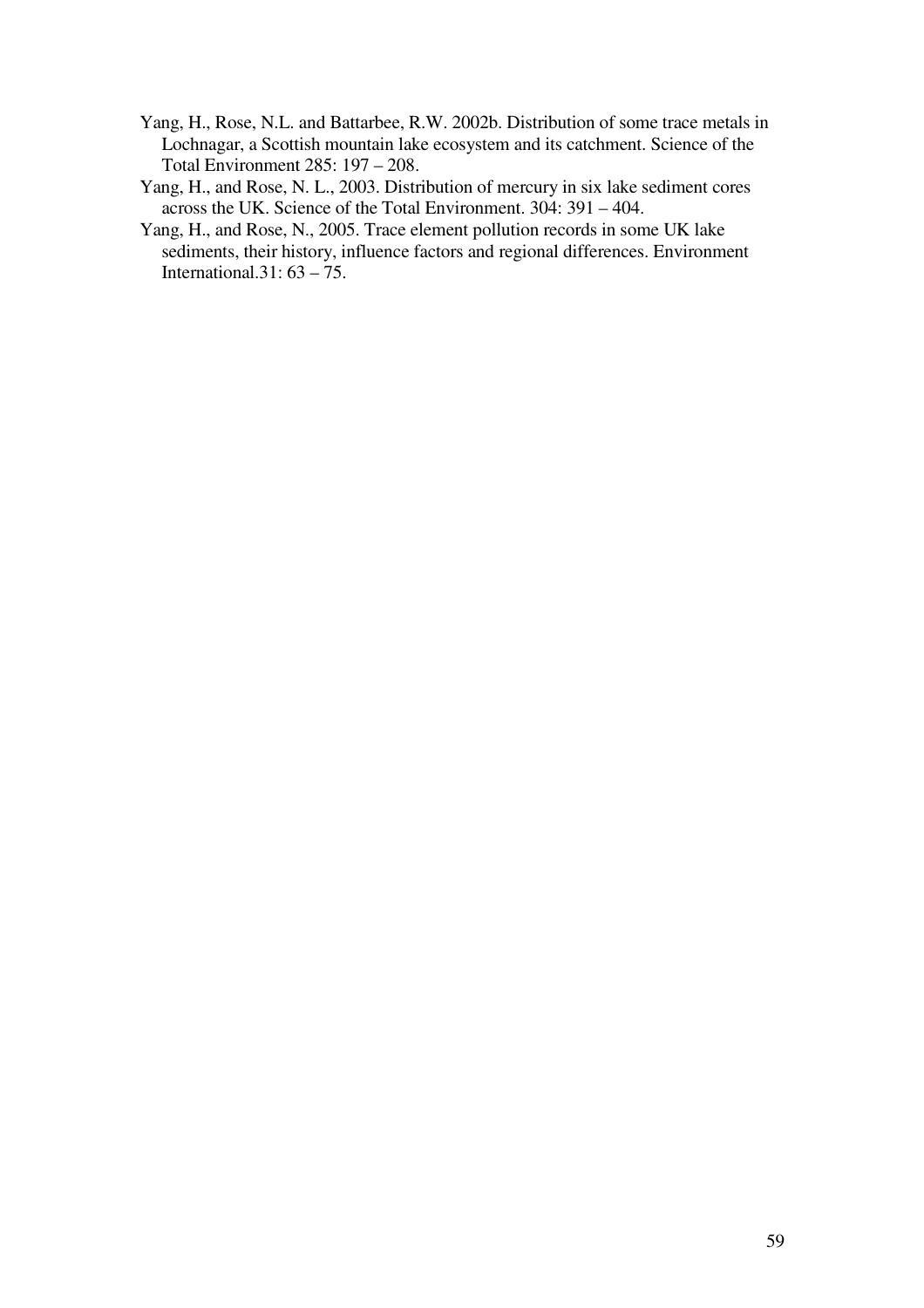# **Appendix. Trace metal concentrations in the sediment cores**

(Ni, Cu, Zn and Pb in  $\mu$ g g<sup>-1</sup>, Hg in ng g<sup>-1</sup>).

| DISS <sub>1</sub> |       |        |        |      |         |        |
|-------------------|-------|--------|--------|------|---------|--------|
| Depth (cm)        | Ni    | Cu     | Zn     | Cd   | Hg      | Pb     |
| $0 - 1$           | 23.97 | 130.51 | 629.16 | 1.66 | 2808.75 | 550.69 |
| $2 - 2.5$         | 24.35 | 116.99 | 666.42 | 1.85 | 2975.09 | 547.18 |
| $5 - 5.5$         | 25.68 | 116.72 | 587.16 | 2.14 | 2514.27 | 623.60 |
| $7 - 7.5$         | 26.98 | 114.98 | 578.41 | 1.41 | 2740.30 | 621.54 |
| 10-10.5           | 29.81 | 117.55 | 601.40 | 1.46 | 1972.53 | 696.33 |
| 12-12.5           | 29.18 | 109.84 | 619.15 | 1.52 | 1937.69 | 703.43 |
| 15-15.5           | 23.24 | 106.74 | 650.74 | 2.42 | 1755.16 | 630.82 |
| 17-17.5           | 25.08 | 107.79 | 537.76 | 1.96 | 1273.84 | 671.92 |
| 19.5-20           | 25.96 | 94.16  | 663.89 | 2.50 | 973.38  | 650.34 |
| 22-23             | 28.40 | 112.96 | 615.09 | 3.70 | 1475.59 | 844.46 |
| $25 - 26$         | 25.15 | 102.90 | 569.31 | 2.79 | 1205.28 | 761.80 |
| 28-29             | 22.45 | 92.04  | 561.35 | 1.00 | 801.92  | 618.63 |
| $31 - 32$         | 20.88 | 107.67 | 590.20 | 2.68 | 1254.68 | 665.34 |
| 35-36             | 19.55 | 90.74  | 570.34 | 0.68 | 2546.17 | 577.33 |
| 38-39             | 23.64 | 86.80  | 636.56 | 0.76 | 2614.43 | 654.74 |
| 41-42             | 24.73 | 93.69  | 670.90 |      | 2834.08 | 686.07 |
| 45-46             | 18.54 | 90.04  | 442.54 | 0.70 | 3793.20 | 645.45 |
| 48-49             | 24.83 | 100.65 | 423.01 | 0.34 | 4759.93 | 704.82 |
| 51-52             | 23.08 | 94.41  | 430.77 |      | 6346.15 | 654.95 |
| 55-56             | 18.16 | 79.12  | 170.76 | 0.63 | 3263.75 | 421.65 |
| 59-60             | 21.52 | 192.79 | 262.46 | 0.69 | 4241.38 | 610.05 |
| 63-64             | 21.89 | 207.30 | 185.80 | 0.76 | 6669.96 | 516.01 |
| 67-68             | 21.79 | 219.08 | 139.70 |      | 14145   | 617.89 |
| 71-72             | 22.58 | 213.87 | 121.99 |      | 18232   | 505.47 |
| 74-75             | 21.01 | 179.04 | 125.68 |      | 18987   | 461.70 |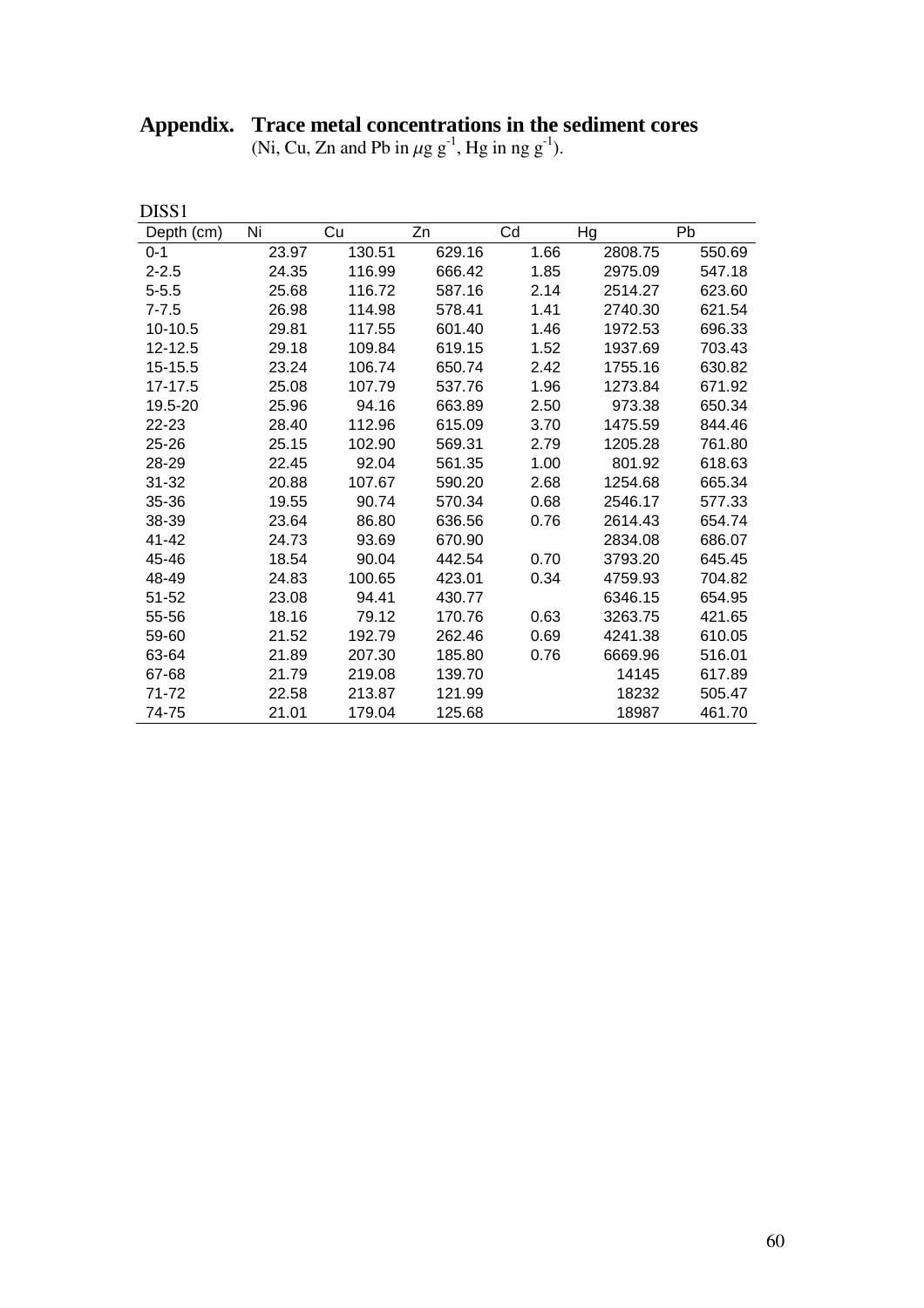| FACH1       |        |        |         |       |        |        |
|-------------|--------|--------|---------|-------|--------|--------|
| Depth (cm)  | Ni     | Cu     | Zn      | Cd    | Hg     | Pb     |
| $0 - 0.5$   | 144.94 | 85.56  | 1123.98 | 19.80 | 263.97 | 280.88 |
| $1.5 - 2$   | 145.54 | 72.26  | 827.75  | 21.68 | 289.06 | 300.69 |
| $3.5 - 4$   | 185.13 | 73.90  | 612.60  | 24.07 | 243.10 | 315.05 |
| $5.5 - 6$   | 192.77 | 77.28  | 715.99  | 27.28 | 215.93 | 350.69 |
| $7.5 - 8$   | 192.84 | 75.61  | 835.65  | 24.87 | 198.97 | 358.14 |
| $9.5 - 10$  | 155.06 | 73.20  | 708.95  | 22.12 | 240.36 | 328.70 |
| $11.5 - 12$ | 151.55 | 76.91  | 767.84  | 21.30 | 248.49 | 334.70 |
| 13.5-14     | 144.23 | 82.18  | 751.04  | 22.57 | 271.99 | 342.26 |
| 15.5-16     | 135.22 | 84.64  | 861.33  | 20.51 | 227.86 | 334.82 |
| 17.5-18     | 117.57 | 73.99  | 764.19  | 14.56 | 242.60 | 246.41 |
| 19.5-20     | 129.86 | 84.76  | 875.36  | 20.32 | 270.95 | 300.13 |
| 22-23       | 120.22 | 99.85  | 601.72  | 16.28 | 247.46 | 294.72 |
| $25 - 26$   | 114.81 | 117.83 | 549.88  | 13.75 | 218.21 | 269.33 |
| 29-30       | 84.70  | 100.10 | 630.63  | 8.76  | 194.64 | 160.16 |
| 32-33       | 85.47  | 89.79  | 608.08  | 8.42  | 207.63 | 144.30 |
| 35-36       | 111.02 | 81.73  | 645.25  | 12.41 | 186.22 | 159.62 |
| 39-40       | 78.03  | 73.78  | 458.35  | 4.23  | 204.94 | 108.03 |
| 42-43       | 60.36  | 68.83  | 162.14  | 2.06  | 284.51 | 101.48 |
| 45-46       | 52.50  | 50.56  | 98.30   | 0.63  | 269.63 | 45.50  |
| 49-50       | 79.68  | 55.45  | 118.57  | 0.78  | 219.71 | 48.43  |
| 54-55       | 44.10  | 47.39  | 93.43   | 0.19  | 86.63  | 36.69  |
| 59-60       | 69.45  | 60.19  | 203.97  | 2.26  | 110.34 | 74.80  |
| 65-66       | 64.30  | 79.37  | 446.81  | 4.12  | 101.32 | 95.53  |
| 71-72       | 55.94  | 62.09  | 407.25  | 2.87  | 85.06  | 65.61  |
| 77-78       | 55.54  | 72.20  | 454.87  | 2.63  | 90.25  | 79.94  |

# GORM3

| Depth(cm)   | Ni    | Cu    | $\overline{Zn}$ | Cd   | Hg     | Pb     |
|-------------|-------|-------|-----------------|------|--------|--------|
| $1.0 - 2.0$ | 26.75 | 42.10 | 379.73          | 1.86 | 334.32 | 191.04 |
| $2.0 - 3.0$ | 21.24 | 38.35 | 403.15          |      | 305.31 | 227.56 |
| $4.5 - 5$   | 36.65 | 39.16 | 281.95          | 2.35 | 317.20 | 225.56 |
| $7 - 7.5$   | 39.38 | 38.28 | 278.01          | 2.05 | 323.01 | 246.10 |
| $9.5 - 10$  | 37.88 | 46.04 | 298.17          | 1.97 | 340.37 | 246.93 |
| 12-12.5     | 31.89 | 45.56 | 286.85          | 1.90 | 313.21 | 234.30 |
| 14.5-15     | 26.25 | 67.71 | 243.06          | 0.78 | 234.38 | 208.93 |
| 17-17.5     | 32.77 | 33.61 | 326.80          |      | 236.34 | 201.68 |
| 19.5-20     | 43.03 | 76.50 | 219.93          | 0.72 | 150.60 | 147.53 |
| 22-23       | 28.23 | 20.30 | 104.56          |      | 93.41  | 80.66  |
| $25 - 26$   | 28.25 | 22.83 | 111.78          | 1.07 | 96.32  | 73.39  |
| 28-29       | 26.84 | 24.40 | 94.89           | 0.51 | 99.13  | 69.71  |
| 31-32       | 31.68 | 22.00 | 87.99           |      | 131.98 | 75.42  |
| 34-35       | 31.10 | 22.68 | 89.98           |      | 72.89  | 52.76  |
| 37-38       | 28.41 | 20.72 | 72.34           |      | 77.69  | 48.20  |
| $40 - 41$   | 27.90 | 21.96 | 77.49           | 0.48 | 94.44  | 49.81  |
| 43-44       | 29.13 | 20.88 | 80.04           | 0.39 | 70.47  | 44.29  |
| 46-47       | 28.40 | 20.42 | 74.26           |      | 88.76  | 42.96  |
| 49-50       | 31.54 | 23.78 | 75.10           |      | 98.57  | 41.84  |
| 54-55       | 20.26 | 22.51 | 66.71           |      | 77.39  | 41.81  |
| 59-60       | 19.38 | 19.57 | 65.24           |      | 71.56  | 45.30  |
| 65-66       | 24.73 | 18.32 | 68.70           |      | 77.29  | 44.17  |
| 69-70       | 31.51 | 33.06 | 152.34          |      | 109.39 | 47.51  |
| 74-75       | 36.10 | 27.08 | 83.57           |      | 78.97  | 46.42  |
| 79-80       | 31.80 | 23.85 | 97.16           |      | 69.55  | 45.42  |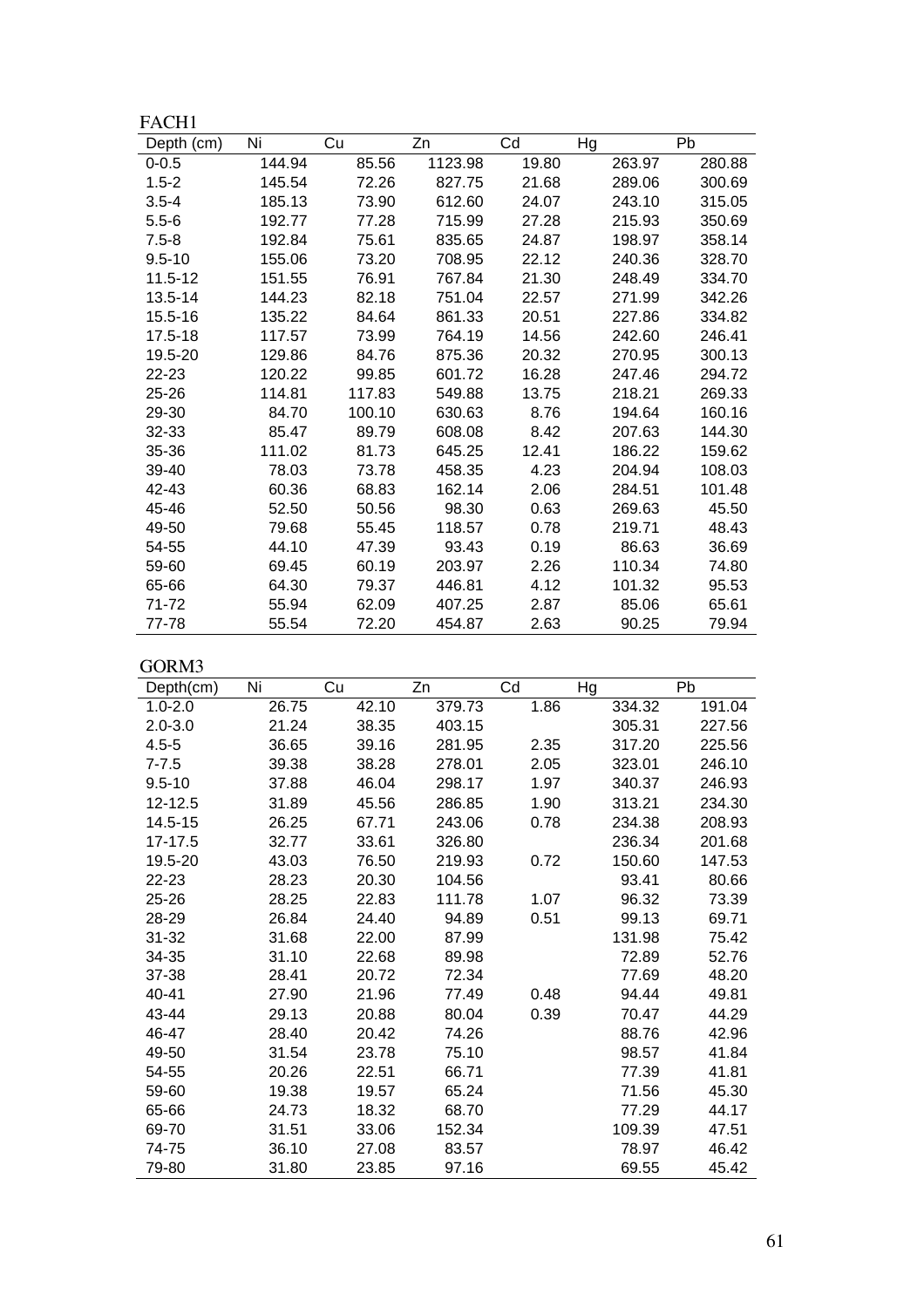| DROI1      |        |    |                 |        |           |       |
|------------|--------|----|-----------------|--------|-----------|-------|
| Depth (cm) | Ni     | Cu | $\overline{Zn}$ | Cd     | <b>Hg</b> | Pb    |
| $0 - 0.5$  | 41.633 | 86 | 290.8           | 1.0204 | 153       | 66.47 |
| $2 - 2.5$  | 43.36  | 30 | 211             | 1.5056 | 158       | 64.52 |
| $4.5 - 5$  | 37.641 | 28 | 208.6           | 0.3921 | 165       | 180.1 |
| $7 - 7.5$  | 43.359 | 30 | 220.7           | 0.4301 | 161       | 67.84 |
| $9.5 - 10$ | 45.402 | 29 | 207.4           | 0.7276 | 120       | 49.89 |
| 12-12.5    | 42.793 | 30 | 208.2           | 0.3715 | 111       | 66.23 |
| 14.5-15    | 41.107 | 31 | 208.3           | 0.3426 | 139       | 63.42 |
| 17-17.5    | 43.179 | 28 | 196.9           | 0.3911 | 141       | 61.68 |
| 19.5-20    | 41.848 | 28 | 214             | 0.3633 | 125       | 54.8  |
| 22-23      | 37.937 | 28 | 162.7           | 0.416  | 131       | 54.2  |
| $25 - 26$  | 45.642 | 26 | 162             | 0.7924 | 101       | 51.62 |
| 28-29      | 43.188 | 27 | 148.5           | 0.3213 | 106       | 55.09 |
| 31-32      | 40.606 | 25 | 129.3           |        | 86.3      | 47.57 |
| 34-35      | 45.405 | 25 | 136.1           | 0.4505 | 101       | 58.69 |
| 37-38      | 36.024 | 19 | 92.65           |        | 50        | 31.45 |
| $40 - 41$  | 41.667 | 18 | 87.22           |        | 45.3      | 24.59 |
| 43-44      | 40.37  | 20 | 84.1            |        | 42.1      | 21.63 |
| 46-47      | 40.655 | 18 | 78.42           |        | 31.8      | 16.94 |
| 49-50      | 36.912 | 18 | 78.61           |        | 34.6      | 17.14 |
| 52-53      | 38.63  | 19 | 74.79           |        | 27.4      | 17.56 |
| 55-56      | 30.244 | 17 | 71.56           |        | 21        | 9.601 |
| 59-60      | 33.074 | 17 | 68.45           |        | 24.3      | 15.29 |
| 62-63      | 34.436 | 17 | 82.53           |        | 22.8      | 8.681 |
| 65-66      | 35.789 | 17 | 69.59           |        | 11.2      | 7.669 |
| 68-69      | 32.456 | 16 | 72.12           |        | 16.2      | 9.273 |

GROB1

| Depth (cm) | Ni    | Cu    | Zn     | Cd   | Hg     | Pb     |
|------------|-------|-------|--------|------|--------|--------|
| $0 - 1$    | 32.83 | 64.37 | 236.96 | 1.21 | 193.11 | 115.87 |
| $2 - 2.5$  | 31.48 | 67.62 | 257.52 | 1.75 | 170.51 | 119.92 |
| $5 - 5.5$  | 29.17 | 58.51 | 221.27 | 1.01 | 172.16 | 115.74 |
| $7 - 7.5$  | 28.50 | 59.36 | 225.59 | 1.48 | 161.40 | 101.77 |
| $10-10.5$  | 31.58 | 66.67 | 258.33 | 0.88 | 151.32 | 129.32 |
| 12-12.5    | 32.92 | 65.84 | 260.61 | 0.91 | 198.88 | 122.27 |
| 15-15.5    | 33.55 | 67.89 | 322.48 | 1.00 | 179.71 | 133.50 |
| 17-17.5    | 34.40 | 63.37 | 250.83 | 0.75 | 147.10 | 134.49 |
| 19.5-20    | 34.45 | 62.21 | 231.84 | 0.36 | 172.27 | 115.66 |
| 23-24      | 27.73 | 57.51 | 234.13 | 0.39 | 150.18 | 108.27 |
| 27-28      | 34.91 | 54.76 | 243.84 | 0.86 | 192.51 | 96.80  |
| $31 - 32$  | 34.09 | 47.91 | 234.17 | 0.84 | 156.67 | 80.21  |
| 35-36      | 35.89 | 39.88 | 217.06 | 0.83 | 155.78 | 65.52  |
| 39-40      | 34.91 | 38.78 | 195.74 | 0.40 | 193.92 | 74.80  |
| 43-44      | 36.66 | 38.97 | 186.14 | 0.33 | 149.44 | 72.87  |
| 47-48      | 38.42 | 35.89 | 161.69 |      | 141.88 | 77.33  |
| 51-52      | 36.13 | 35.92 | 158.48 | 0.40 | 166.40 | 81.50  |
| 55-56      | 41.17 | 33.81 | 135.91 | 0.37 | 145.44 | 69.04  |
| 60-61      | 37.85 | 32.04 | 126.83 | 0.75 | 129.54 | 66.94  |
| 65-66      | 36.42 | 29.13 | 107.90 | 0.61 | 122.91 | 56.19  |
| 70-71      | 34.57 | 23.57 | 87.31  |      | 127.68 | 29.19  |
| 75-76      | 38.03 | 23.88 | 101.04 | 0.34 | 98.17  | 28.34  |
| 80-81      | 36.21 | 23.13 | 93.88  | 0.38 | 96.18  | 31.04  |
| 84-85      | 44.51 | 23.02 | 96.64  |      | 95.93  | 24.12  |
| 87-88      | 44.40 | 23.84 | 101.41 | 0.31 | 83.25  | 25.37  |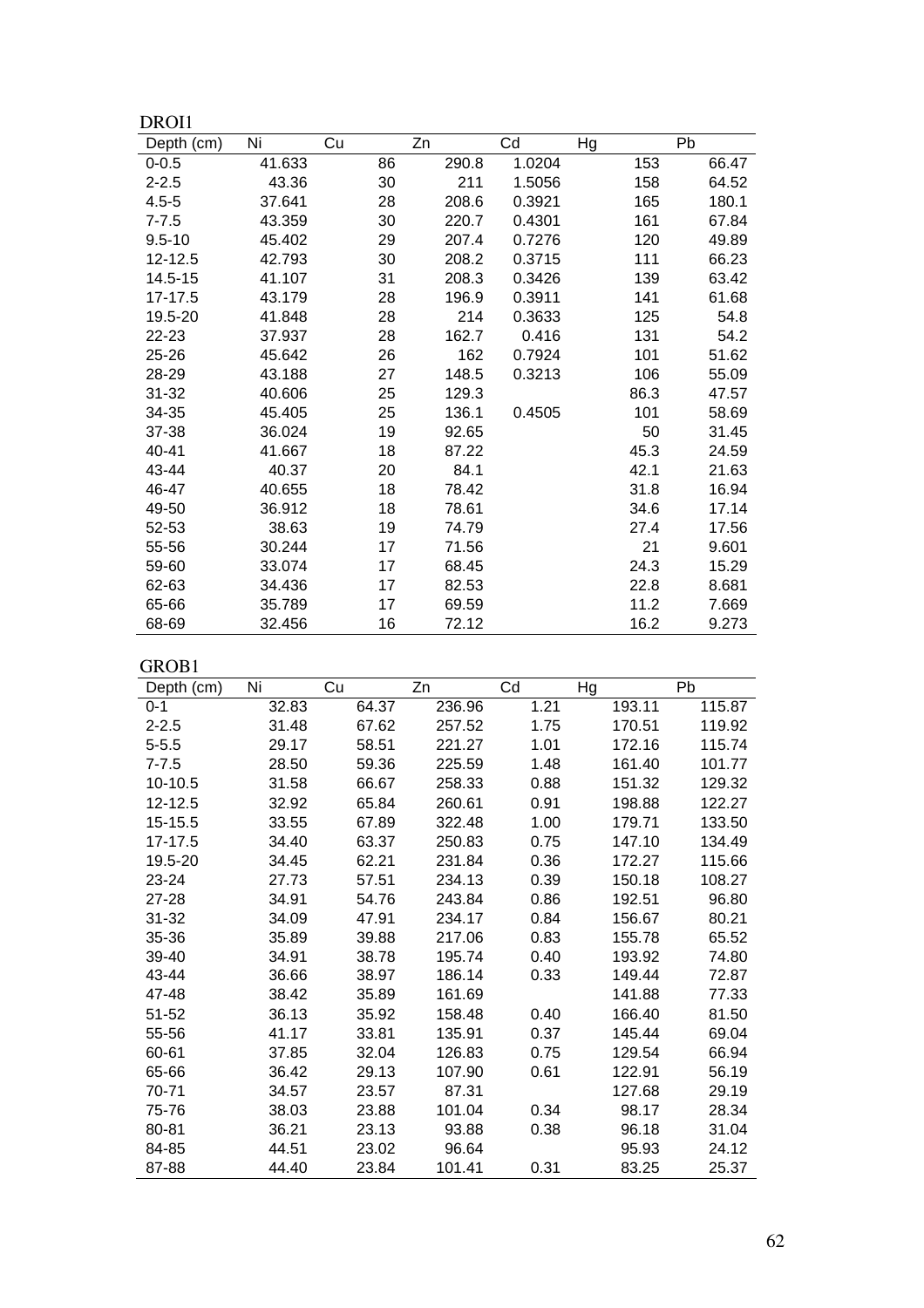| <b>GULL1</b> |       |       |        |      |        |        |
|--------------|-------|-------|--------|------|--------|--------|
| Depth(cm)    | Ni    | Cu    | Zn     | Cd   | Hg     | Pb     |
| $0 - 0.5$    | 26.42 | 79.51 | 235.32 | 1.38 | 550.46 | 257.93 |
| $1.5 - 2$    | 27.55 | 42.10 | 259.04 | 1.91 | 531.00 | 154.17 |
| $3.5 - 4$    | 30.98 | 41.55 | 241.05 | 1.34 | 534.19 | 164.84 |
| $5.5 - 6$    | 20.77 | 43.02 | 216.79 | 0.79 | 531.16 | 167.27 |
| $7.5 - 8$    | 24.99 | 41.65 | 201.39 | 1.86 | 490.93 | 168.32 |
| $9.5 - 10$   | 25.84 | 40.20 | 204.57 | 2.15 | 492.57 | 166.11 |
| $11.5 - 12$  | 19.54 | 35.82 | 216.54 | 1.63 | 402.96 | 120.02 |
| 13.5-14      | 22.46 | 29.50 | 262.72 | 4.25 | 357.39 | 105.03 |
| 15.5-16      | 22.27 | 28.28 | 595.71 | 5.97 | 342.99 | 97.71  |
| 17.5-18      | 30.53 | 30.01 | 741.37 | 6.85 | 352.25 | 100.64 |
| 19.5-20      | 24.43 | 21.33 | 610.82 | 5.09 | 239.97 | 82.27  |
| 22-23        | 14.22 | 14.92 | 481.17 | 2.30 | 197.52 | 45.15  |
| 24-25        | 15.25 | 14.12 | 509.88 | 2.47 | 222.33 | 45.98  |
| 27-28        | 34.50 | 15.33 | 571.48 | 2.87 | 251.53 | 52.57  |
| 29-30        | 16.41 | 18.24 | 590.86 | 2.44 | 300.41 | 53.59  |
| 32-33        | 12.71 | 12.10 | 197.62 | 2.27 | 221.26 | 44.09  |
| 35-36        | 20.98 | 11.66 | 190.37 | 1.75 | 196.68 | 77.92  |
| 37-38        | 12.69 | 11.75 | 172.39 | 0.88 | 211.57 | 90.67  |
| 40-41        | 8.67  | 12.04 | 144.51 |      | 203.22 | 80.51  |
| 42-43        | 9.62  | 8.02  | 117.56 | 1.20 | 234.45 | 87.94  |
| 45-46        | 3.80  | 7.39  | 49.26  | 0.79 | 83.12  | 48.86  |
| 47-48        | 13.59 | 6.47  | 25.16  | 0.40 | 97.06  | 41.60  |
| 50-51        | 18.79 | 7.31  | 10.44  | 0.39 | 70.44  | 5.37   |
| 53-54        | 6.29  | 5.24  | 8.73   | 0.33 | 49.11  | 2.25   |
| 56-57        | 2.86  | 2.39  | 1.99   |      | 26.84  | 2.04   |

PINK3

| Depth (cm) | Ni    | Cu    | $\overline{Zn}$ | Cd   | Hg     | Pb     |
|------------|-------|-------|-----------------|------|--------|--------|
| $0.5 - 1$  | 18.92 | 32.79 | 245.90          |      | 245.90 | 56.21  |
| $2.5 - 3$  | 32.19 | 21.26 | 177.14          | 0.50 | 166.07 | 78.57  |
| $4.5 - 5$  | 30.60 | 19.89 | 180.46          | 0.83 | 176.78 | 62.50  |
| $7 - 7.5$  | 40.27 | 21.97 | 202.49          | 0.97 | 135.71 | 53.18  |
| $9.5 - 10$ | 41.92 | 25.32 | 243.15          | 0.83 | 154.12 | 59.45  |
| 12-12.5    | 37.67 | 26.60 | 323.04          | 1.81 | 193.45 | 55.96  |
| 14.5-15    | 34.91 | 22.19 | 280.26          | 3.03 | 181.54 | 80.40  |
| 17-17.5    | 40.63 | 35.21 | 292.69          | 3.20 | 170.72 | 82.31  |
| 19.5-20    | 49.64 | 29.98 | 297.22          | 2.44 | 149.92 | 77.10  |
| 22-23      | 46.05 | 31.04 | 389.69          | 4.99 | 221.73 | 133.04 |
| 26-27      | 43.83 | 32.23 | 291.13          | 3.45 | 184.16 | 115.43 |
| $30 - 31$  | 37.79 | 27.90 | 237.67          | 1.82 | 133.43 | 87.34  |
| 33-34      | 38.58 | 27.86 | 230.27          | 1.67 | 167.17 | 88.84  |
| 37-38      | 32.27 | 30.63 | 230.83          | 2.00 | 159.81 | 89.04  |
| 41-42      | 44.36 | 31.03 | 264.32          | 3.04 | 161.88 | 97.13  |
| 45-46      | 37.33 | 29.12 | 234.35          | 1.62 | 134.80 | 99.83  |
| $50 - 51$  | 43.76 | 29.07 | 265.69          | 2.84 | 126.41 | 97.51  |
| 54-55      | 31.91 | 28.58 | 236.45          | 2.42 | 152.10 | 94.82  |
| 59-60      | 34.69 | 22.55 | 245.44          | 1.88 | 169.11 | 93.41  |
| 63-64      | 38.98 | 27.64 | 177.45          | 0.77 | 127.97 | 73.71  |
| 67-68      | 39.02 | 25.93 | 195.39          | 1.27 | 140.91 | 72.47  |
| 71-72      | 32.20 | 27.91 | 206.72          | 2.33 | 124.03 | 75.75  |
| 75-76      | 32.88 | 26.30 | 194.85          | 1.10 | 87.68  | 60.12  |
| 79-80      | 32.35 | 24.54 | 190.83          | 0.88 | 110.99 | 60.09  |
| 82-83      | 24.46 | 29.45 | 235.57          | 0.88 | 153.12 | 78.75  |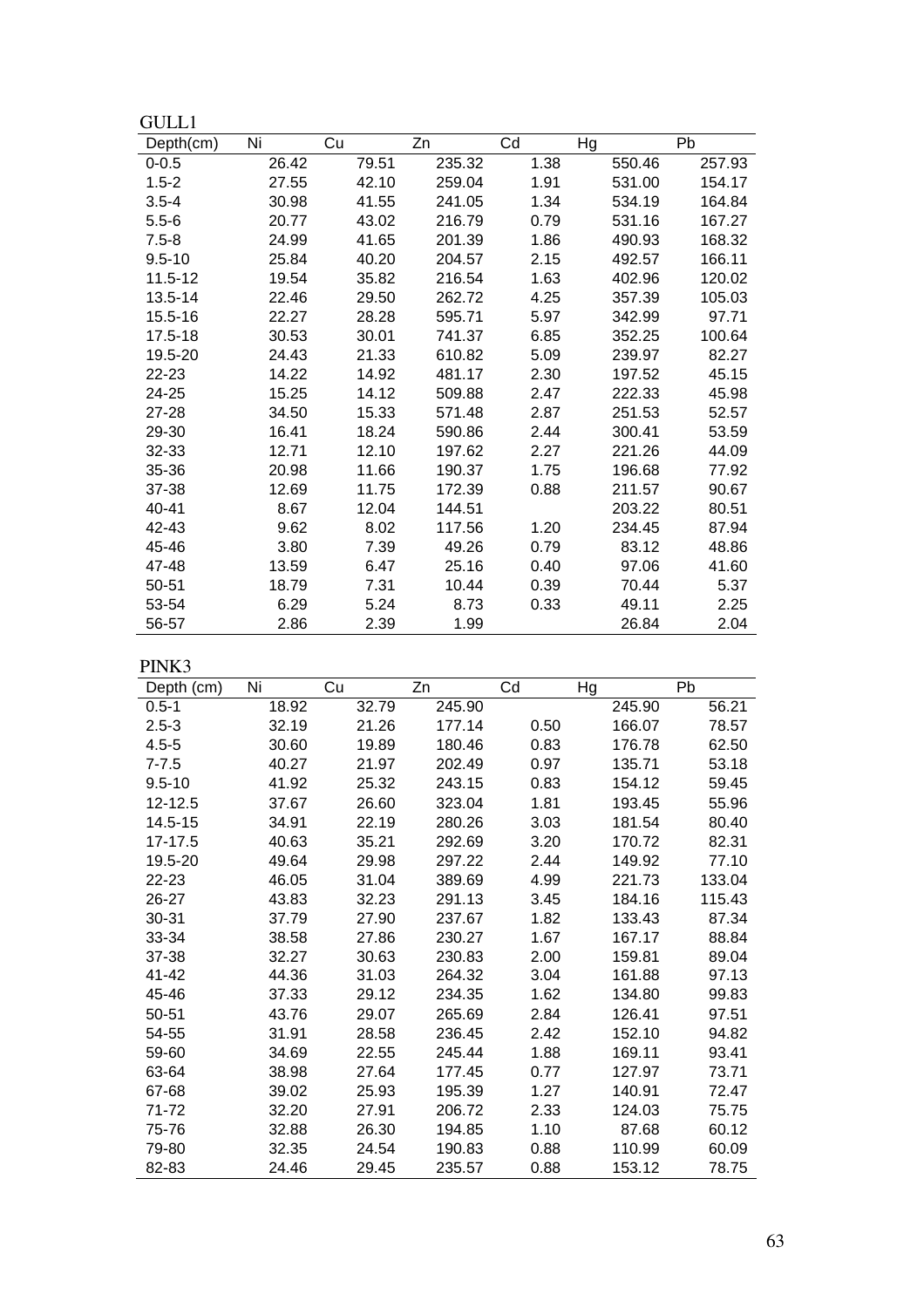| PORT <sub>1</sub> |       |        |        |      |        |       |
|-------------------|-------|--------|--------|------|--------|-------|
| Depth (cm)        | Ni    | Cu     | Zn     | Cd   | Hg     | Pb    |
| $0 - 0.5$         | 41.40 | 199.33 | 255.55 |      | 215.62 | 67.03 |
| $1.5 - 2$         | 46.33 | 211.64 | 162.07 |      | 209.14 | 62.51 |
| $3.5 - 4$         | 43.89 | 237.75 | 160.53 | 0.91 | 233.17 | 65.84 |
| $5.5 - 6$         | 49.60 | 261.31 | 155.20 | 0.71 | 224.49 | 75.75 |
| $7.5 - 8$         | 50.95 | 299.23 | 170.73 | 0.51 | 227.46 | 79.72 |
| $9.5 - 10$        | 52.66 | 342.84 | 152.37 | 0.69 | 226.28 | 75.23 |
| $11.5 - 12$       | 47.73 | 384.51 | 174.58 | 0.50 | 223.75 | 75.01 |
| 13.5-14           | 57.25 | 427.35 | 157.36 | 0.75 | 245.97 | 76.67 |
| 15.5-16           | 68.85 | 360.66 | 163.93 |      | 190.57 | 78.69 |
| 17.5-18           | 62.27 | 133.43 | 148.26 | 0.46 | 152.89 | 73.07 |
| 19.5-20           | 59.52 | 68.68  | 131.42 |      | 114.46 | 65.41 |
| $21 - 22$         | 49.88 | 50.99  | 118.24 |      | 106.00 | 62.71 |
| 24-25             | 43.92 | 48.80  | 93.84  | 0.35 | 95.02  | 36.20 |
| $27 - 28$         | 43.33 | 35.11  | 96.97  |      | 107.21 | 49.01 |
| 30-31             | 25.97 | 31.56  | 51.09  |      | 81.15  | 11.59 |
| 33-34             | 33.09 | 50.25  | 65.36  |      | 124.08 | 9.45  |
| 37-38             | 35.90 | 46.93  | 70.40  |      | 132.00 | 9.05  |
| 42-43             | 33.91 | 47.10  | 69.77  |      | 111.85 | 5.38  |
| 46-47             | 43.53 | 46.35  | 73.89  |      | 119.03 | 7.77  |
| 51-52             | 37.89 | 50.29  | 97.47  |      | 131.58 | 6.02  |
| 56-57             | 49.22 | 48.74  | 79.25  |      | 120.36 | 6.11  |
| 62-63             | 38.94 | 54.81  | 84.14  |      | 149.29 | 11.13 |
| 68-69             | 36.18 | 48.81  | 76.56  |      | 153.42 | 11.07 |
| 74-75             | 36.16 | 57.40  | 90.88  |      | 150.13 | 7.38  |
| 83-84             | 44.46 | 58.38  | 108.53 |      | 138.94 | 7.22  |

UKRB2

| Depth (cm) | Ni ug/g | Cu ug/g | Zn (ug) | Cd ug/g | Hg ng  | Pb (ug) |
|------------|---------|---------|---------|---------|--------|---------|
| $0 - 0.5$  | 57.05   | 88.30   | 288.52  | 4.10    | 172.13 | 70.26   |
| $2 - 2.5$  | 61.59   | 35.97   | 254.85  | 4.28    | 139.01 | 58.66   |
| $5 - 5.5$  | 59.50   | 27.26   | 263.92  | 3.60    | 179.94 | 60.32   |
| $7 - 7.5$  | 65.91   | 28.34   | 257.20  | 3.71    | 178.15 | 55.99   |
| 10-10.5    | 56.91   | 26.79   | 245.93  | 3.05    | 111.79 | 58.07   |
| 12-12.5    | 57.82   | 24.33   | 279.71  | 4.46    | 127.14 | 73.42   |
| 15-15.5    | 75.45   | 25.95   | 332.15  | 5.79    | 111.68 | 65.24   |
| 17-17.5    | 51.92   | 27.32   | 255.61  | 4.01    | 90.14  | 54.95   |
| 19.5-20    | 55.87   | 24.34   | 251.78  | 3.10    | 81.47  | 42.56   |
| $22 - 23$  | 40.68   | 20.45   | 182.86  | 1.96    | 88.01  | 53.64   |
| $25 - 26$  | 36.03   | 16.16   | 129.93  | 2.37    | 118.52 | 43.34   |
| 28-29      | 40.20   | 13.90   | 122.99  | 2.91    | 87.39  | 32.46   |
| $31 - 32$  | 41.33   | 19.73   | 227.34  | 3.10    | 93.00  | 44.88   |
| 35-36      | 39.94   | 17.25   | 194.02  | 2.33    | 94.85  | 36.51   |
| 38-39      | 39.71   | 18.46   | 143.74  | 2.26    | 95.89  | 36.10   |
| 41-42      | 36.86   | 18.09   | 142.73  | 3.14    | 94.25  | 38.30   |
| 44-45      | 46.13   | 18.87   | 146.92  | 3.08    | 86.49  | 36.90   |
| 47-48      | 36.21   | 15.43   | 127.41  | 2.64    | 107.50 | 31.04   |
| 51-52      | 36.39   | 19.74   | 131.73  | 2.07    | 118.90 | 28.36   |
| 54-55      | 51.43   | 24.35   | 158.73  | 0.71    | 107.14 | 56.33   |
| 57-58      | 19.78   | 17.98   | 87.92   |         | 98.91  | 36.74   |
| 61-62      | 30.83   | 21.90   | 108.48  | 0.32    | 130.07 | 48.45   |
| 64-65      | 34.58   | 24.02   | 120.97  | 0.40    | 126.08 | 52.15   |
| 67-68      | 35.93   | 27.22   | 123.83  |         | 118.51 | 51.33   |
| 69-70      | 35.07   | 23.55   | 104.79  | 0.33    | 124.54 | 43.27   |